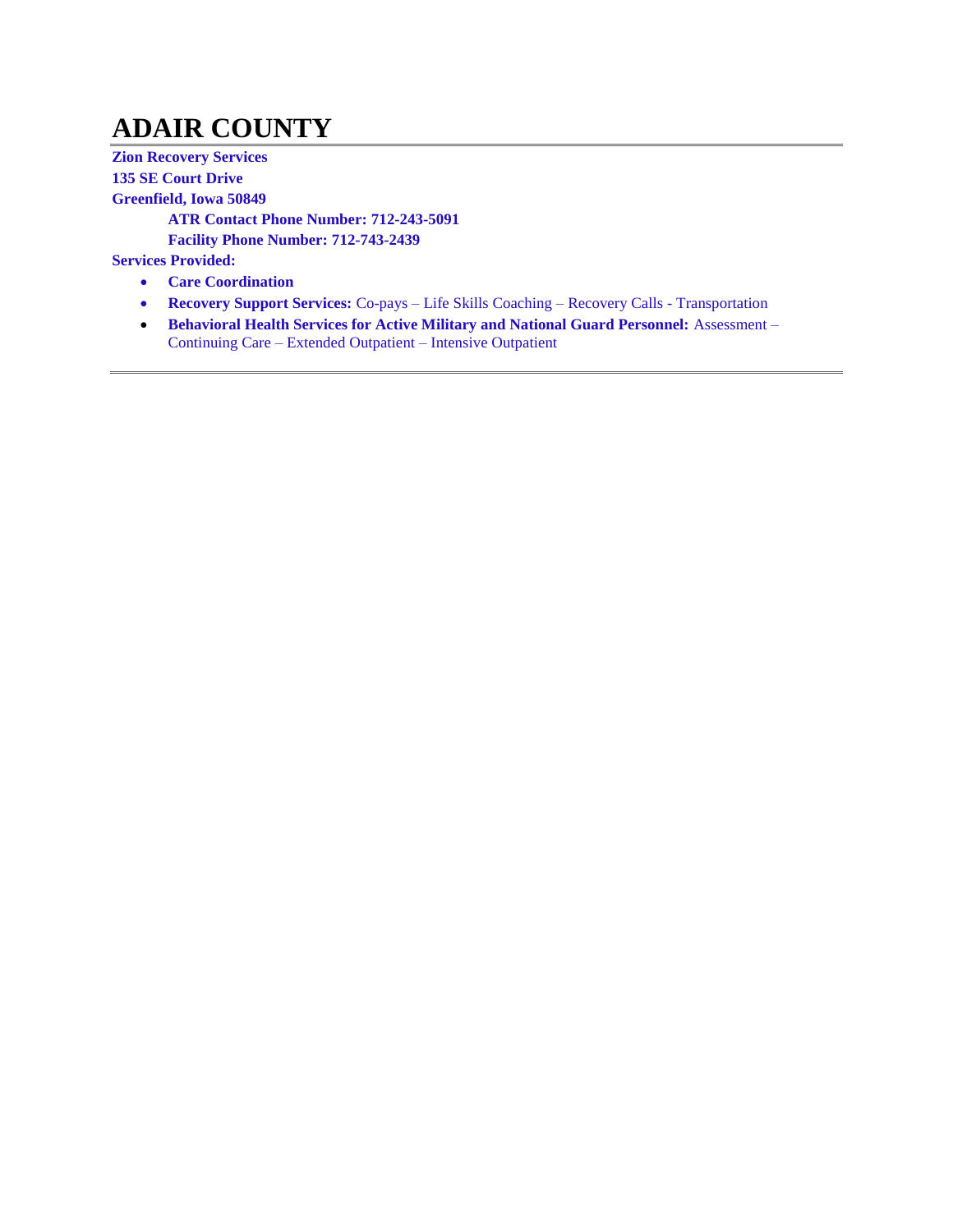**Please visit the following counties to locate services near you:** 

**ADAIR**

**CASS**

**MONTGOMERY**

**PAGE** 

**UNION**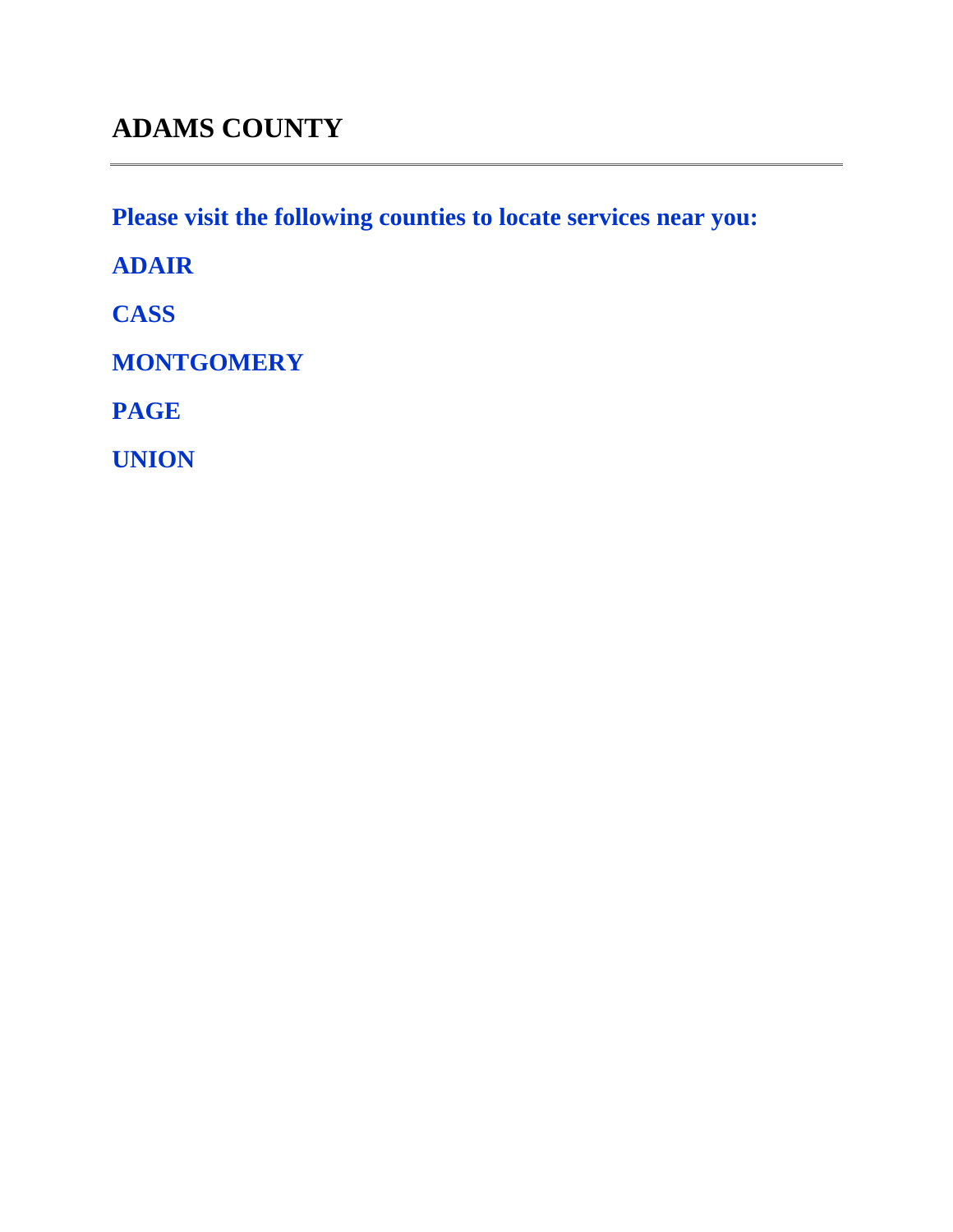**Please visit the following counties to locate services near you:** 

**CLAYTON**

**FAYETTE**

**WINNESHIEK**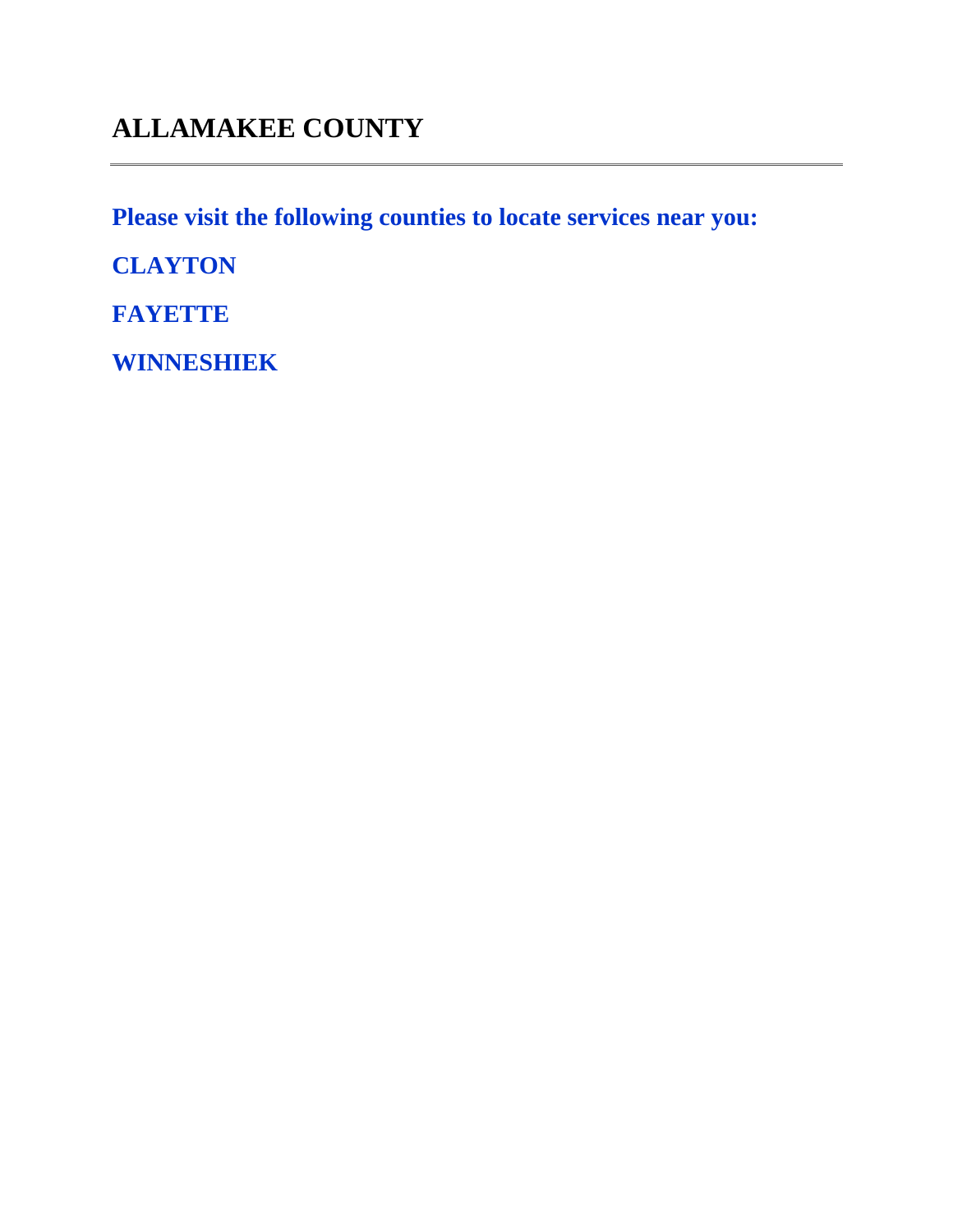#### **APPANOOSE COUNTY**

**First Resources Corporation**

**310 W. Washington, Suite 2**

**Centerville, Iowa 52544**

**ATR Contact Phone Number: 641-682-2800**

**Facility Phone Number: 641-856-5382**

**Services Provided:**

- **Care Coordination**
- **Recovery Support Services:** Drug Testing Life Skills Coaching Recovery Peer Coaching Transportation

**SIEDA**

**111 North Main, Suite 2**

**Centerville, Iowa 52544**

**ATR Contact Phone Number: 641-683-6747**

**Facility Phone Number: 641-856-3112**

- **Care Coordination**
- **Recovery Support Services:** Co-pays Drug Testing Recovery Calls Recovery Peer Coaching Transportation
- **Behavioral Health Services for Active Military and National Guard Personnel:** Mental Health Therapy - Assessment – Continuing Care – Extended Outpatient – Intensive Outpatient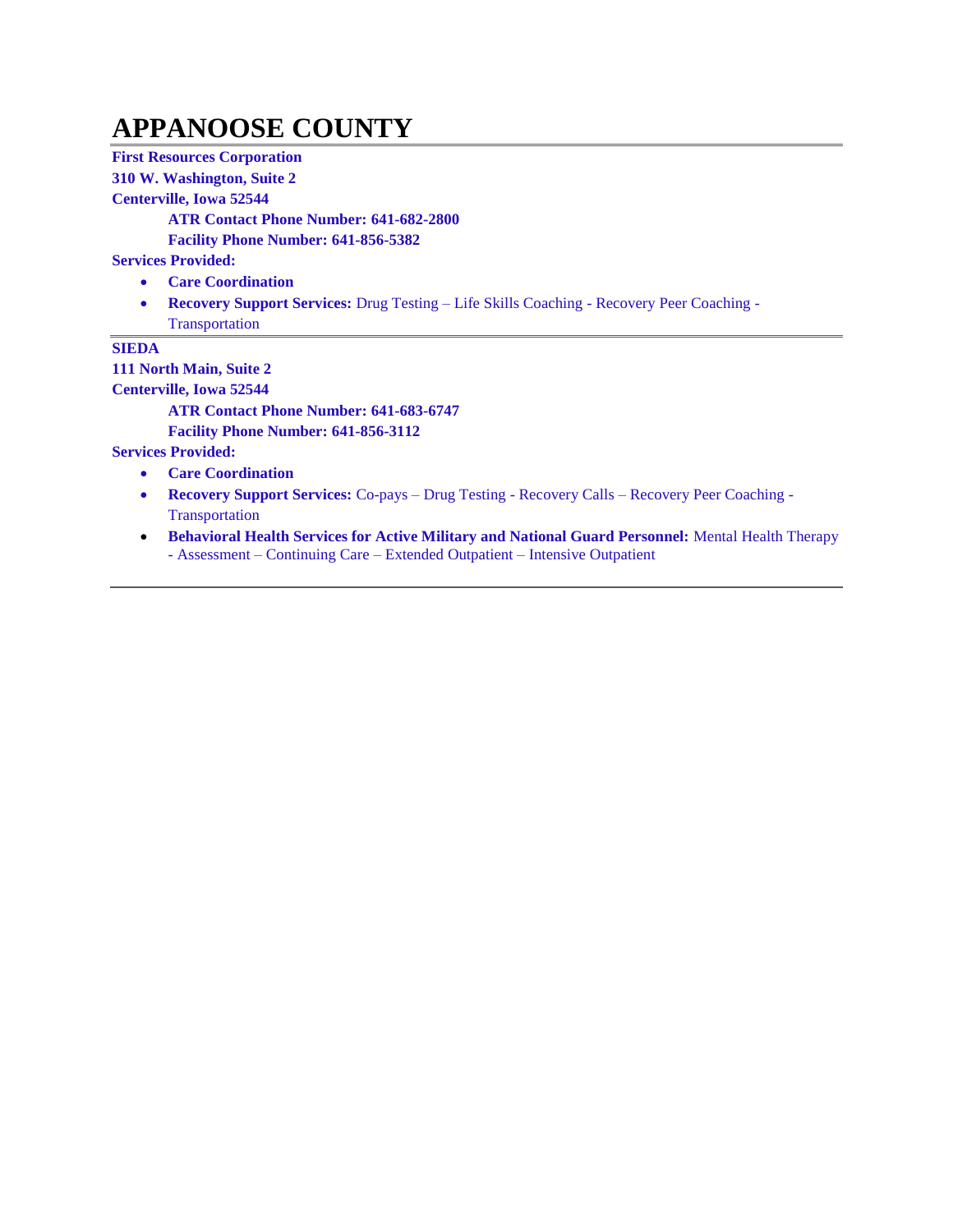## **AUDUBON COUNTY**

**New Opportunities, Inc. 109 Tracy Street Audubon, Iowa 50025 ATR Contact Phone Number: 712-792-9266 Facility Phone Number: 712-563-2777 Services Provided: Care Coordination**

**Recovery Support Services:** Co-pays - Drug Testing

**Behavioral Health Services for Active Military and National Guard Personnel:** Assessment – Continuing Care – Extended Outpatient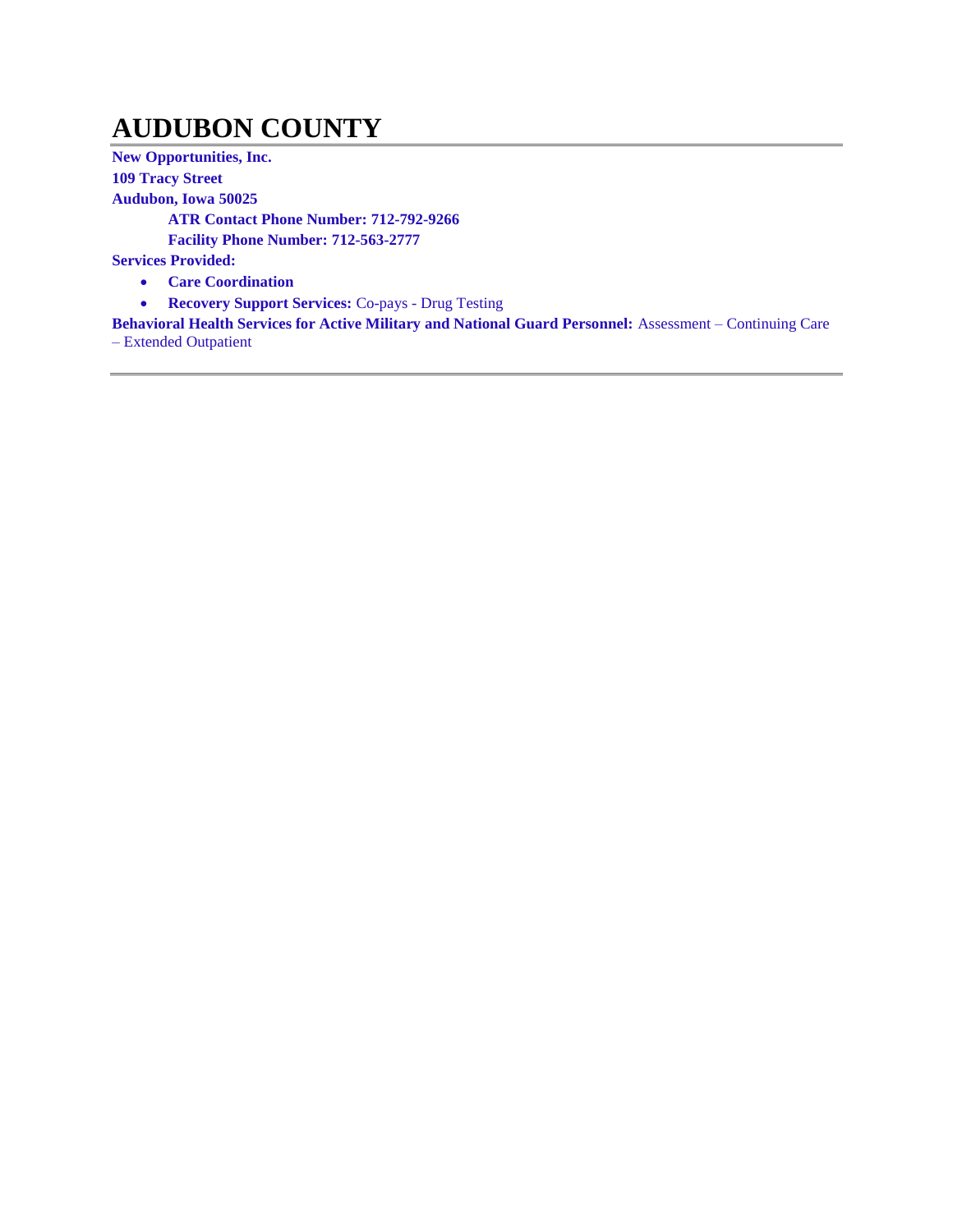#### **BENTON COUNTY**

**ASAC 1003 W. 4th Street Vinton, Iowa 52349 ATR Contact Phone Number: 319-447-1921 Facility Phone Number: 319-363-3985 Services Provided:**

- **Care Coordination**
- **Recovery Support Services:** Child Care Co-Pays Drug Testing Recovery Calls Transportation
- **Behavioral Health Services for Active Military and National Guard Personnel: Assessment** Continuing Care – Extended Outpatient – Intensive Outpatient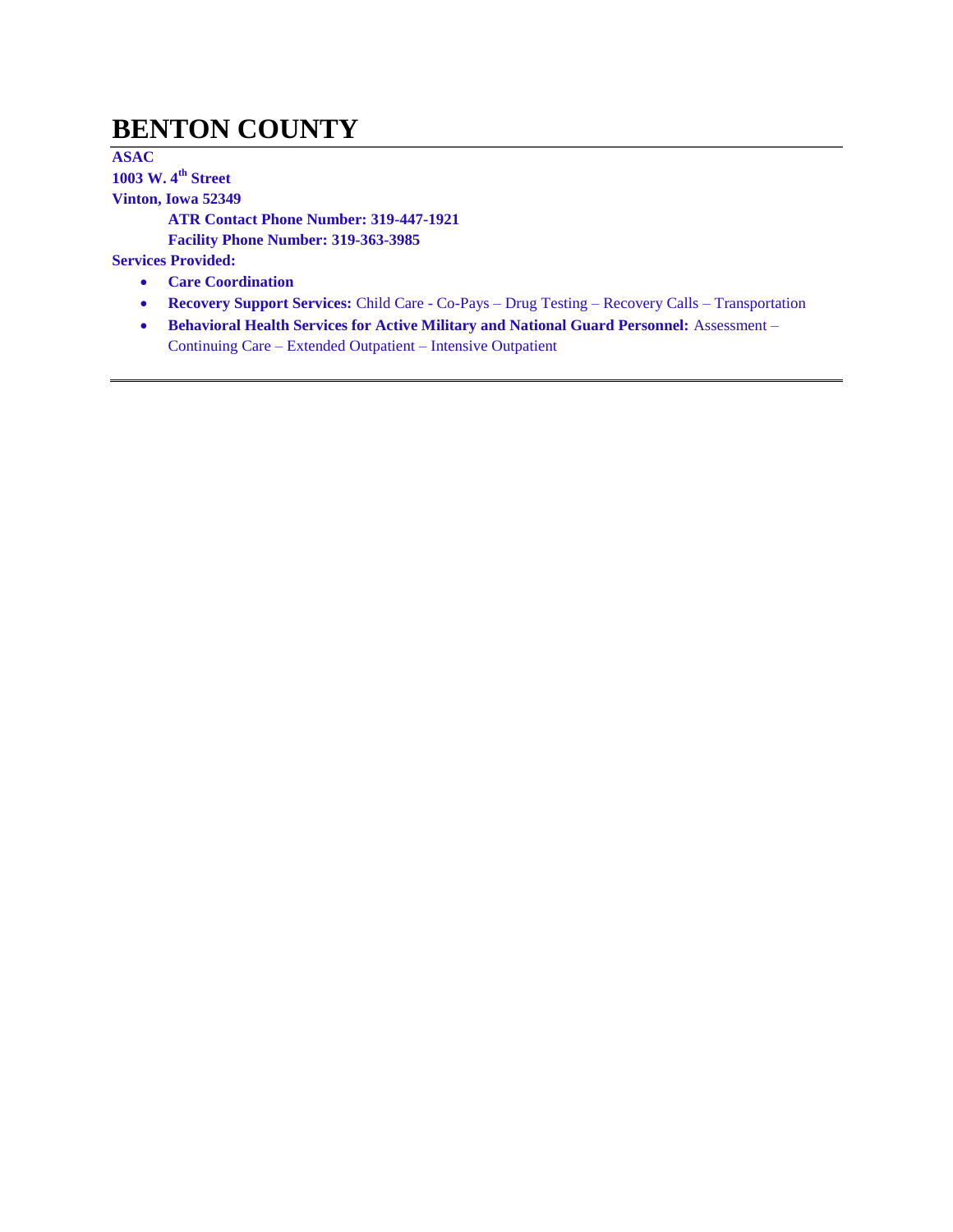#### **BLACK HAWK COUNTY**

**Pathways Behavioral Services, Inc. 3362 University Avenue**

**Waterloo, Iowa 50701**

**ATR Contact Phone Number: 319-235-6571**

**Facility Phone Number: 319-235-6571**

**Services Provided:**

**Care Coordination**

**Recovery Support Services:** Co-pays - Drug Testing – Transportation

**Pathways Junkman Knoebel Center**

**1014 West 4th Street**

**Waterloo, Iowa 50702**

**ATR Contact Phone Number: 319-235-6571**

**Facility Phone Number: 319-235-8855**

**Services Provided:**

- **Care Coordination**
- **Recovery Support Services:** Co-pays Drug Testing Transportation

**Pathways Behavioral Services, Inc.** 

**607 Sycamor Street, Suite 300**

**Waterloo, Iowa 50701**

**ATR Contact Phone Number: 319-235-6571**

**Facility Phone Number: 319-232-5363**

- **Care Coordination**
- **Recovery Support Services:** Co-pays Drug Testing Transportation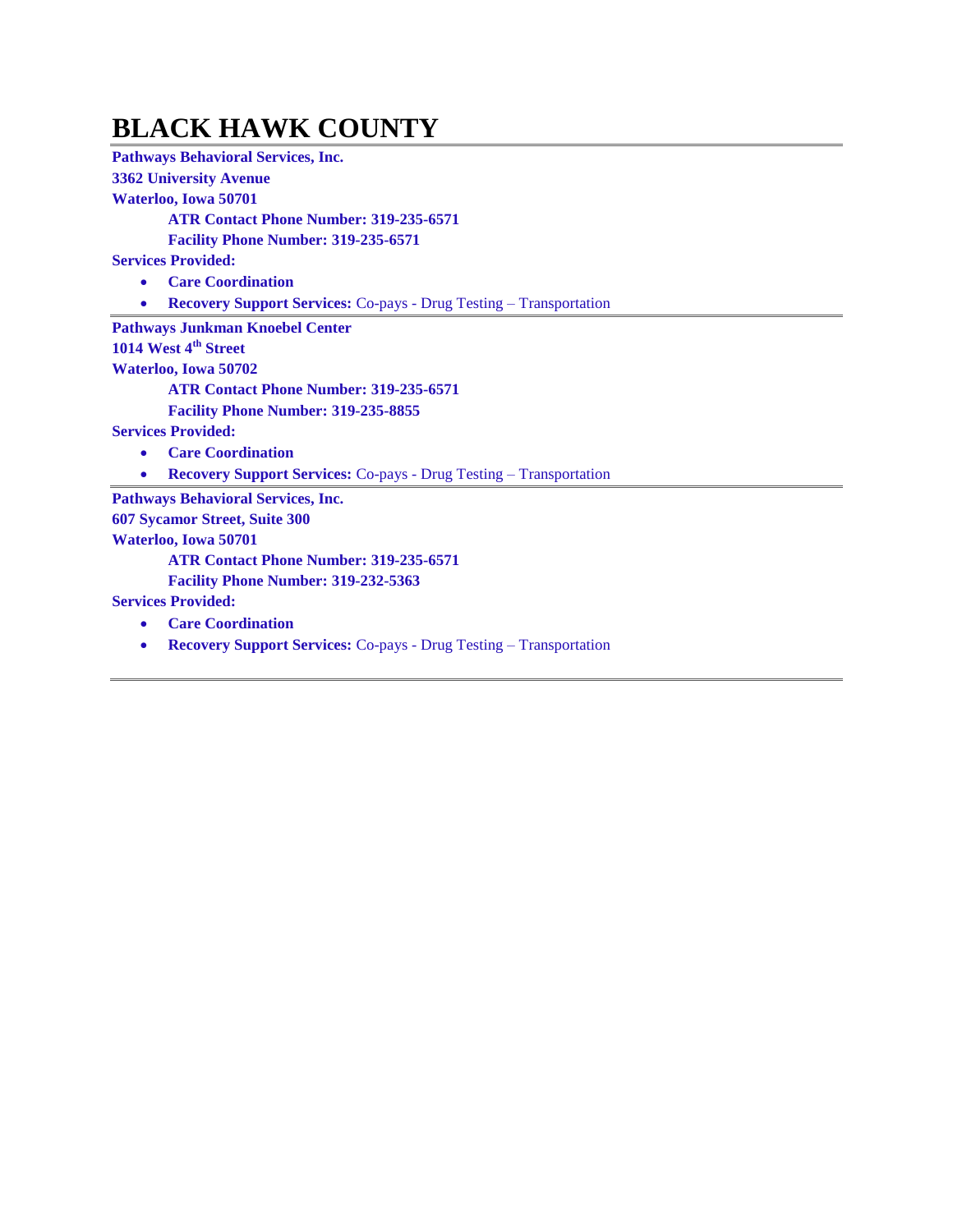#### **BOONE COUNTY**

**CFR 823 Keeler Street**

**Boone, Iowa 50036**

**ATR Contact Phone Number: 515-576-7261**

**Facility Phone Number: 515-433-0429**

**Services Provided:**

- **Care Coordination**
- **Recovery Support Services:** Brief Treatment Co-Pays Drug Testing Life Skills Coaching Pharmacological Interventions – Recovery Calls - Transportation
- **Behavioral Health Services for Active Military and National Guard Personnel:** Assessment Continuing Care – Extended Outpatient - Halfway House – Intensive Outpatient - Residential

**Youth & Shelter Services, Inc. of Boone County (YSS) 105 South Marshall Street Boone, Iowa 50036**

**ATR Contact Phone Number: 515-233-2250**

**Facility Phone Number: 515-233-2250**

- **Care Coordination**
- **Recovery Support Services:** Co-pays Drug Testing
- **Behavioral Health Services for Active Military and National Guard Personnel:** Assessment Continuing Care – Extended Outpatient - Intensive Outpatient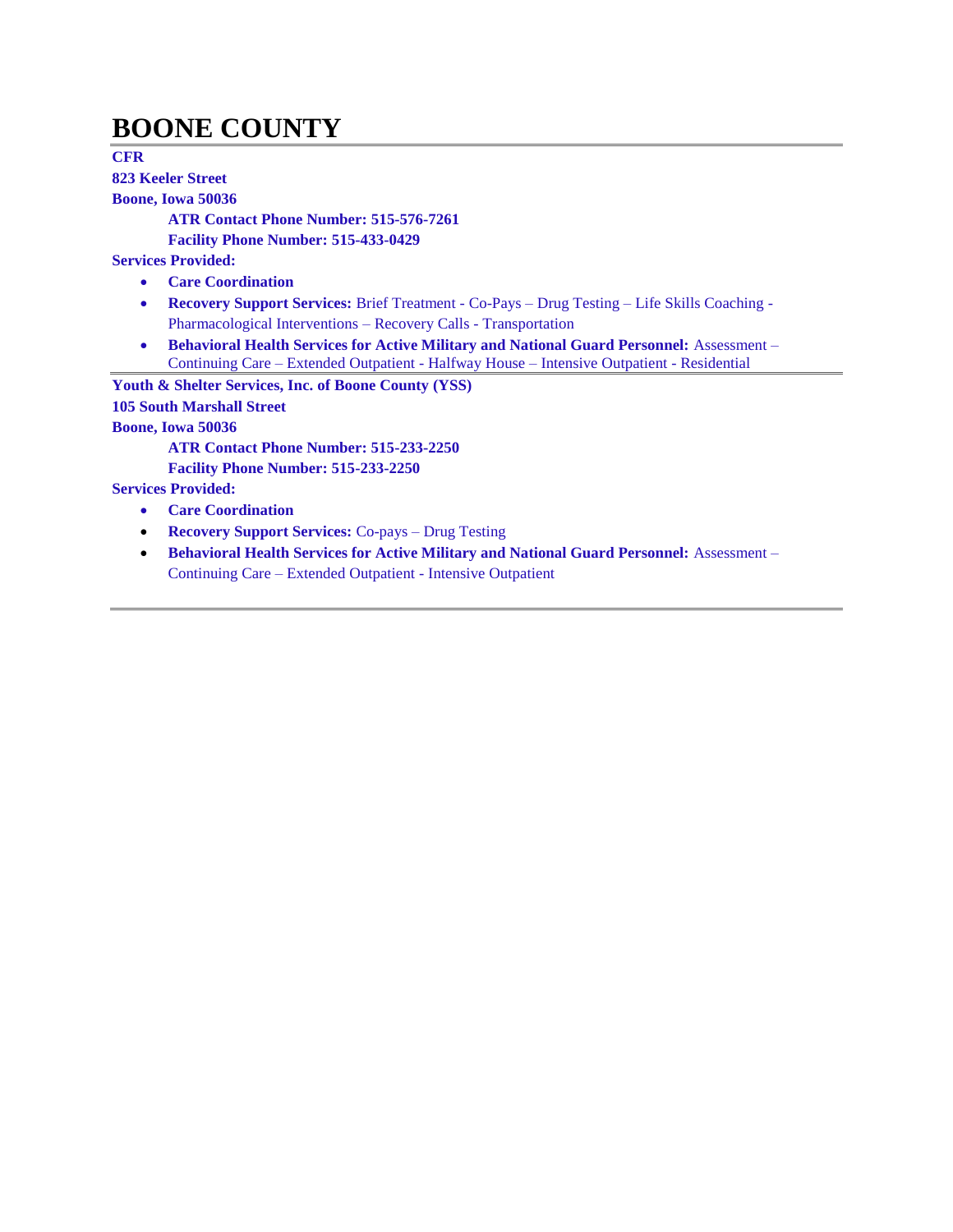#### **BREMER COUNTY**

**Pathways Behavioral Services, Inc.** 

**111 10th Street**

**Waverly, Iowa 50677**

**ATR Contact Phone Number: 319-235-6571**

**Facility Phone Number: 319-352-2329**

- **Care Coordination**
- **Recovery Support Services:** Co-pays Drug Testing Transportation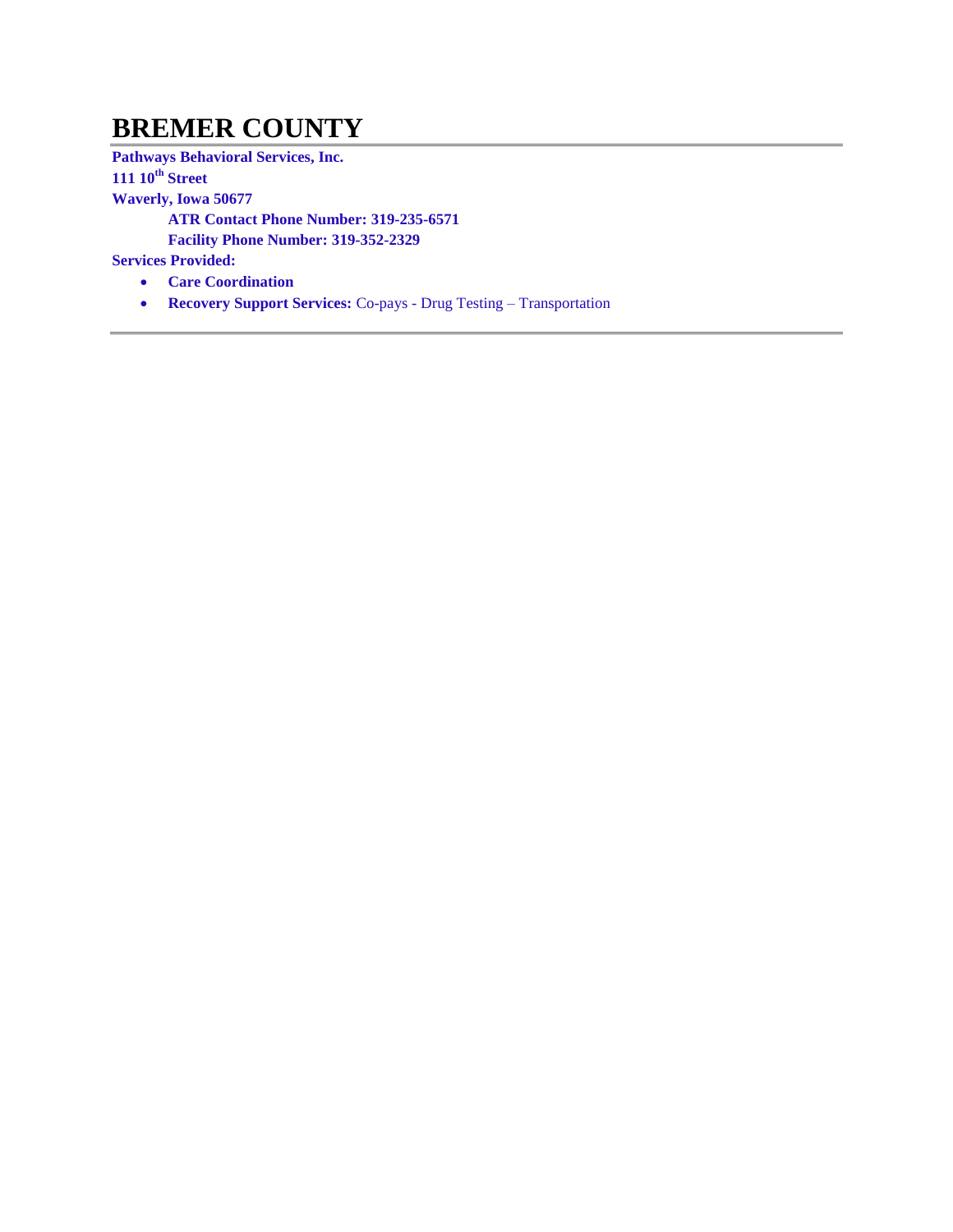#### **BUCHANAN COUNTY**

**Pathways Behavioral Services, Inc.** 

**209 2nd Avenue NE**

**Independence, Iowa 50644**

**ATR Contact Phone Number: 319-235-6571**

**Facility Phone Number: 319-232-5363**

- **Care Coordination**
- **Recovery Support Services:** Co-pays Drug Testing Transportation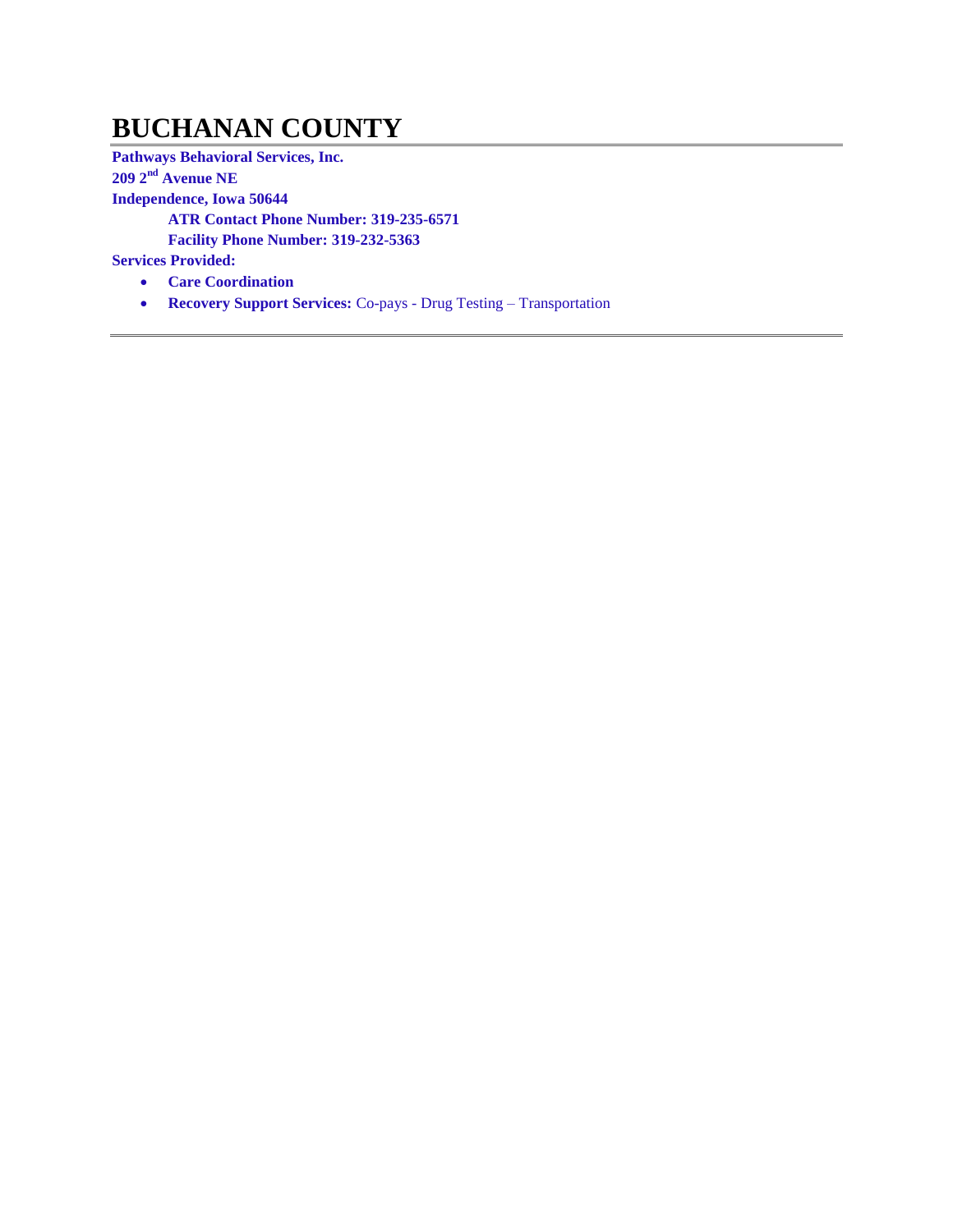#### **BUENA VISTA COUNTY**

**Compass Pointe 824 Flindt Drive, Suite 104 Storm Lake, Iowa 50588 ATR Contact Phone Number: 712-439-1170 Facility Phone Number: 712-432-5136 Services Provided: Care Coordination Recovery Support Services:** Co-Pays – Drug Testing – Recovery Calls – Recovery Peer Coaching - Transportation **Behavioral Health Services for Active Military and National Guard Personnel:** Assessment – Continuing Care – Extended Outpatient - Intensive Outpatient **Season's Center for Behavioral Health 608 Geneseo Street Storm Lake, Iowa 50588 ATR Contact Phone Number: 800-242-5101 x 1177 Facility Phone Number: 800-242-5101 Services Provided: Care Coordination Recovery Support Services:** Integrated Therapy – Recovery Calls - Transportation **Behavioral Health Services for Active Military and National Guard Personnel:** Mental Health Therapy

**-** Assessment – Continuing Care – Extended Outpatient – Intensive Outpatient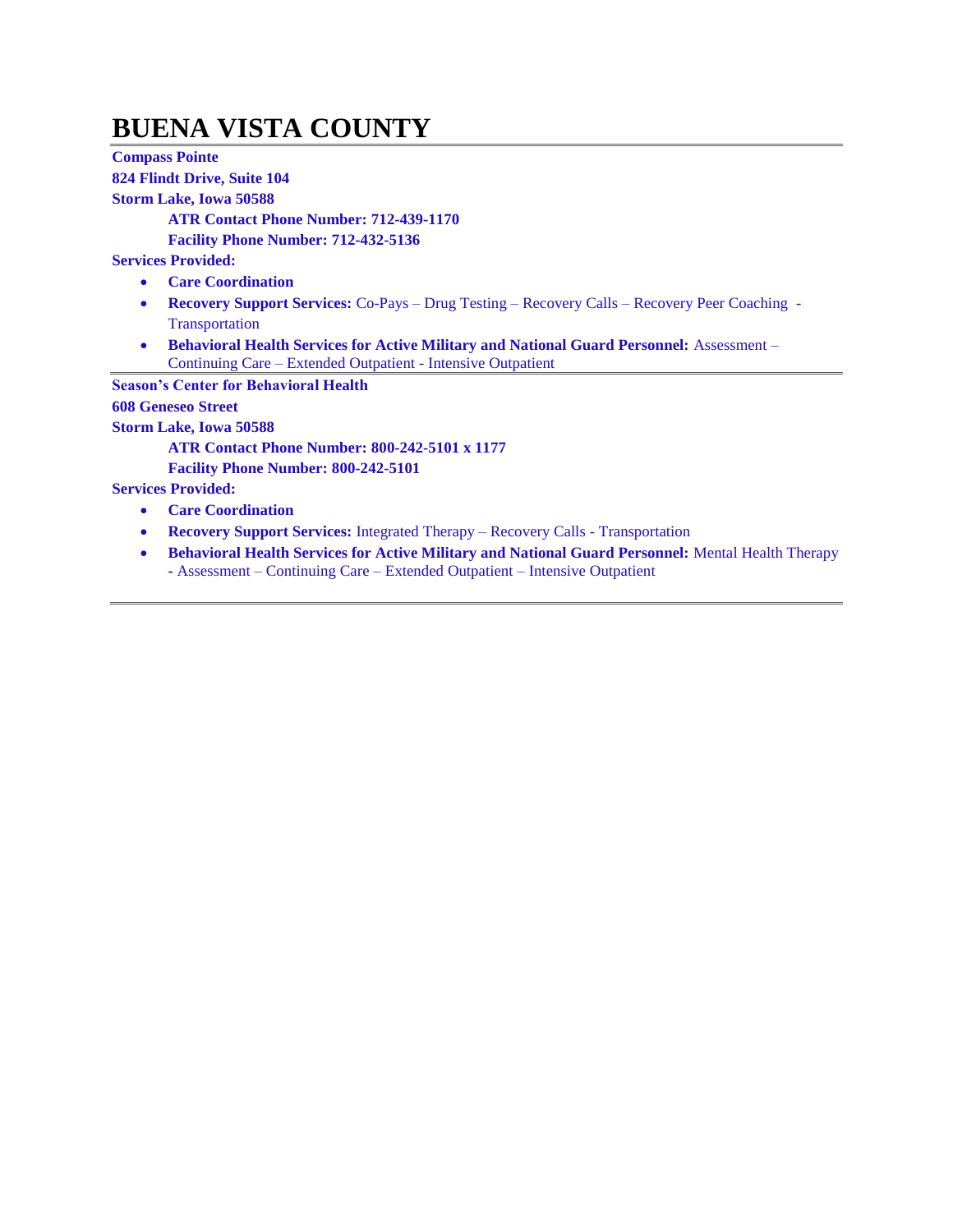#### **BUTLER COUNTY**

**Pathways Behavioral Services, Inc. 315 N. Main, PO Box 117 Allison, Iowa 50602 ATR Contact Phone Number: 319-235-6571 Facility Phone Number: 319-267-2629 Services Provided:**

- **Care Coordination**
- **Recovery Support Services:** Co-pays Transportation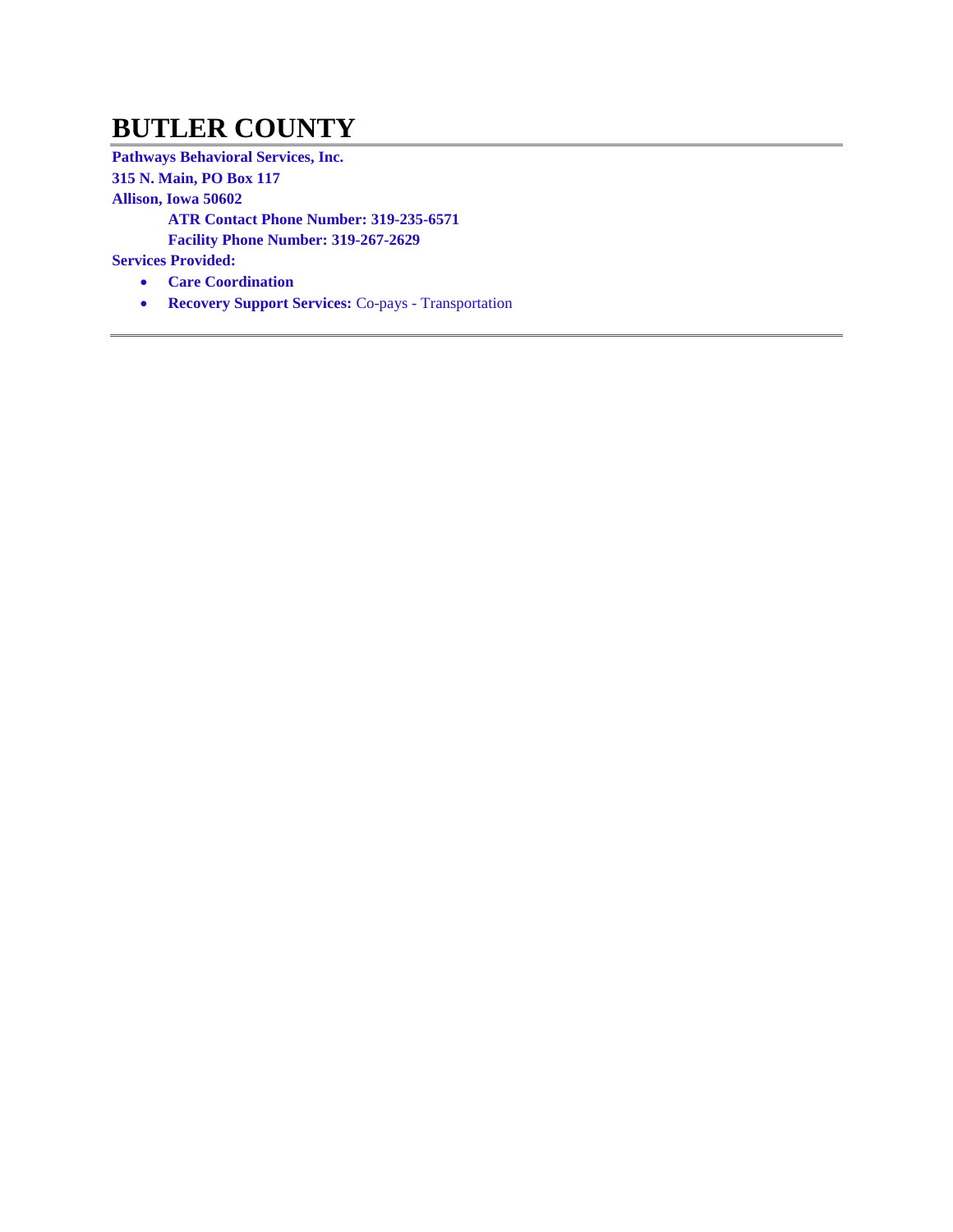# **CALHOUN COUNTY**

**CFR** 

**515 Court Street #12**

**Rockwell City, Iowa 50579**

**ATR Contact Phone Number: 515-576-7261**

**Facility Phone Number:** 

- **Care Coordination**
- **Recovery Support Services:** Brief Treatment Co-Pays Drug Testing Life Skills Coaching Pharmacological Interventions – Recovery Calls - Transportation
- **Behavioral Health Services for Active Military and National Guard Personnel: Assessment** Continuing Care – Extended Outpatient - Halfway House – Intensive Outpatient - Residential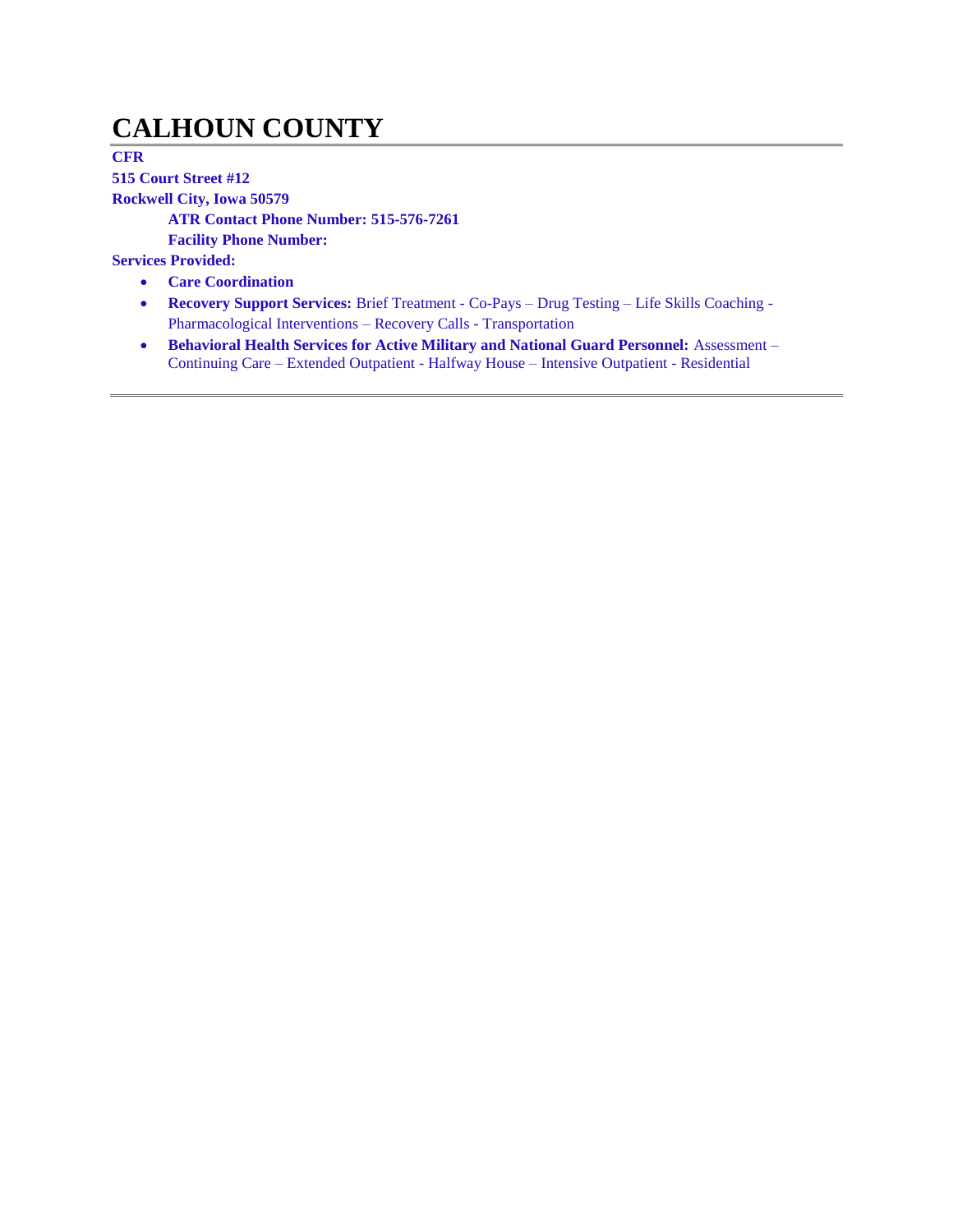# **CARROLL COUNTY**

**New Opportunities, Inc. 23751 Hwy 30 E. Carroll, Iowa 51401 ATR Contact Phone Number: 712-792-9266 Facility Phone Number: 712-792-9266 Services Provided: Care Coordination Recovery Support Services:** Co-pays - Drug Testing – Transportation **• Behavioral Health Services for Active Military and National Guard Personnel: Assessment –** Continuing Care – Extended Outpatient – Intensive Outpatient **Transitional Services of Iowa, Inc. 312 W. 3rd Street Carroll, Iowa 51401**

**ATR Contact Phone Number: 712-255-0204**

**Facility Phone Number: 712-323-1660**

- **Care Coordination**
- **Recovery Support Services:** Integrated Therapy Life Skills Coaching Recovery Calls –Transportation
- **Behavioral Health Services for Active Military and National Guard Personnel:** Mental Health Therapy - Assessment – Continuing Care – Extended Outpatient – Intensive Outpatient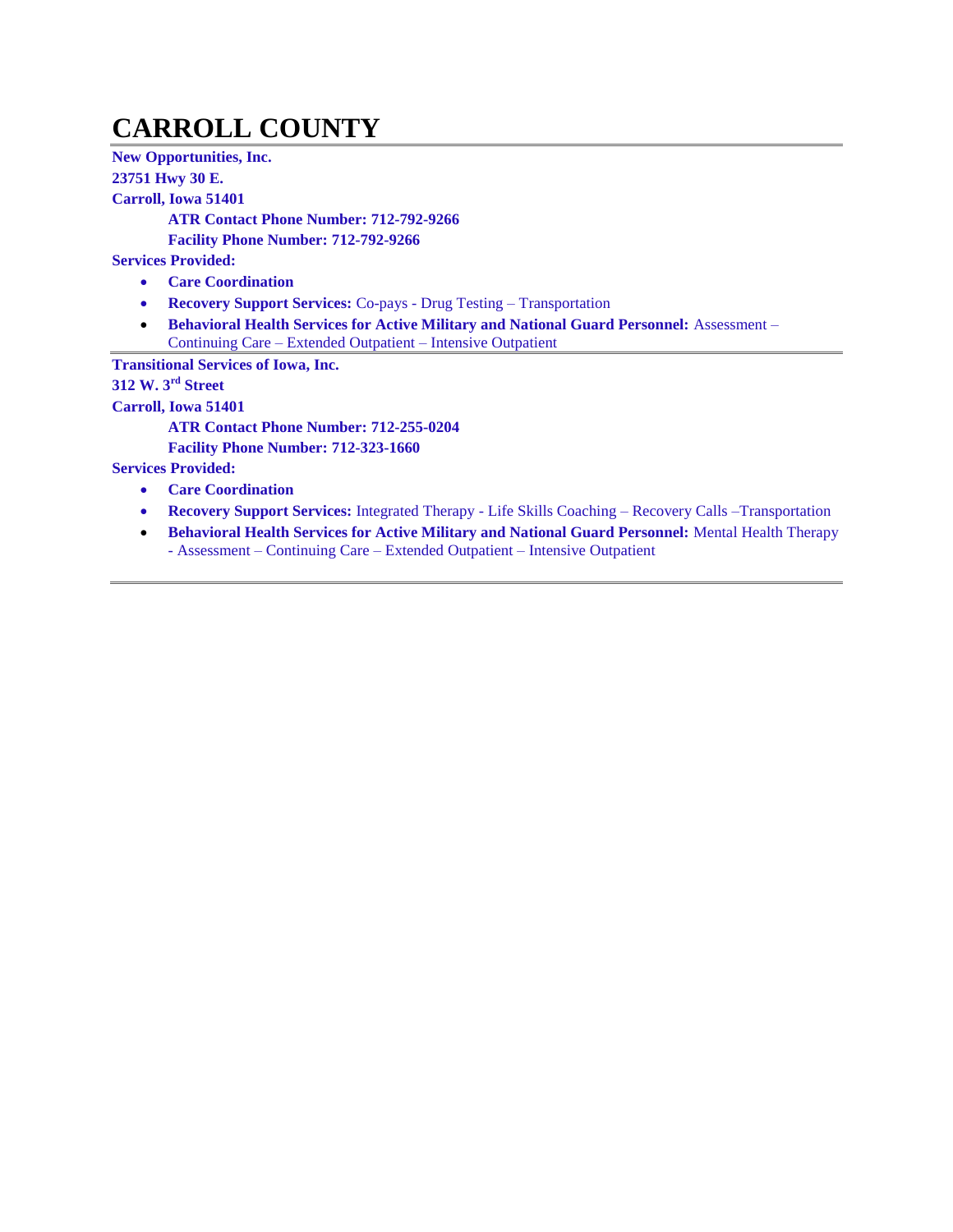# **CASS COUNTY**

**Transitional Services of Iowa, Inc.** 

**1207 Sunnyside Lane, Suite D**

**Atlantic, Iowa 50022**

**ATR Contact Phone Number: 712-255-0204**

**Facility Phone Number: 712-243-7089**

**Services Provided:**

- **Care Coordination**
- **Recovery Support Services:** Integrated Therapy Life Skills Coaching Recovery Calls –Transportation
- **Behavioral Health Services for Active Military and National Guard Personnel: Mental Health Therapy** - Assessment – Continuing Care – Extended Outpatient – Intensive Outpatient

**Zion Recovery Services**

**1500 E. 10th Street**

**Atlantic, Iowa 50022**

**ATR Contact Phone Number: 712-243-5091**

**Facility Phone Number: 712-243-5091**

- **Care Coordination**
- **Recovery Support Services:** Co-pays Life Skills Coaching Recovery Calls Transportation
- **Behavioral Health Services for Active Military and National Guard Personnel:** Assessment Continuing Care – Extended Outpatient – Halfway House - Intensive Outpatient – Residential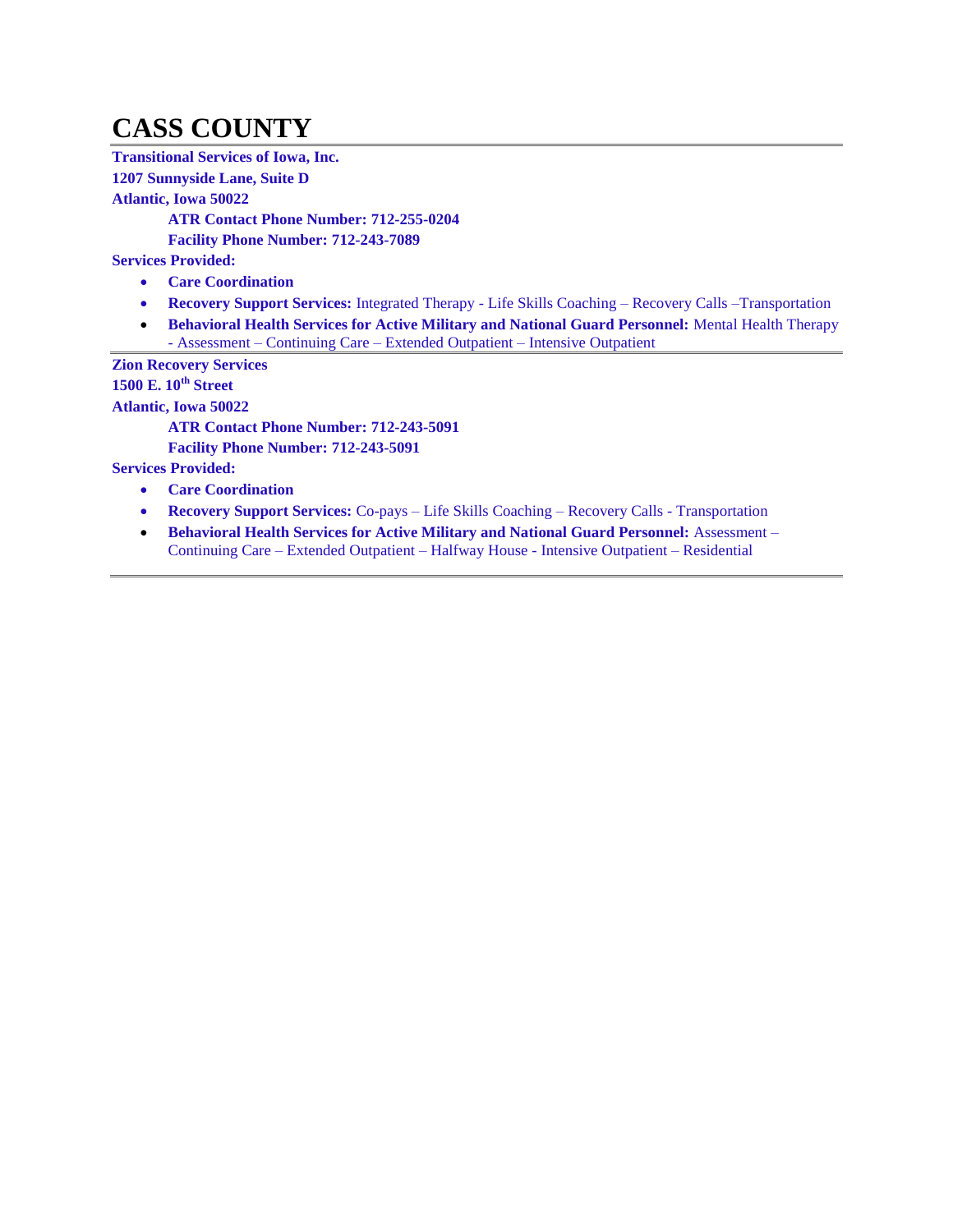#### **CEDAR COUNTY**

#### **PRELUDE BEHAVIORAL HEALTH**

#### **216 West 6th Street**

**Tipton, Iowa 52772**

**ATR Contact Phone Number: 319-248-4357**

**Facility Phone Number: 319-886-3468**

- **Care Coordination**
- **Recovery Support Services:** Co-pays Drug Testing Integrated Therapy Life Skills Coaching Transportation
- **Behavioral Health Services for Active Military and National Guard Personnel:** Assessment Continuing Care – Extended Outpatient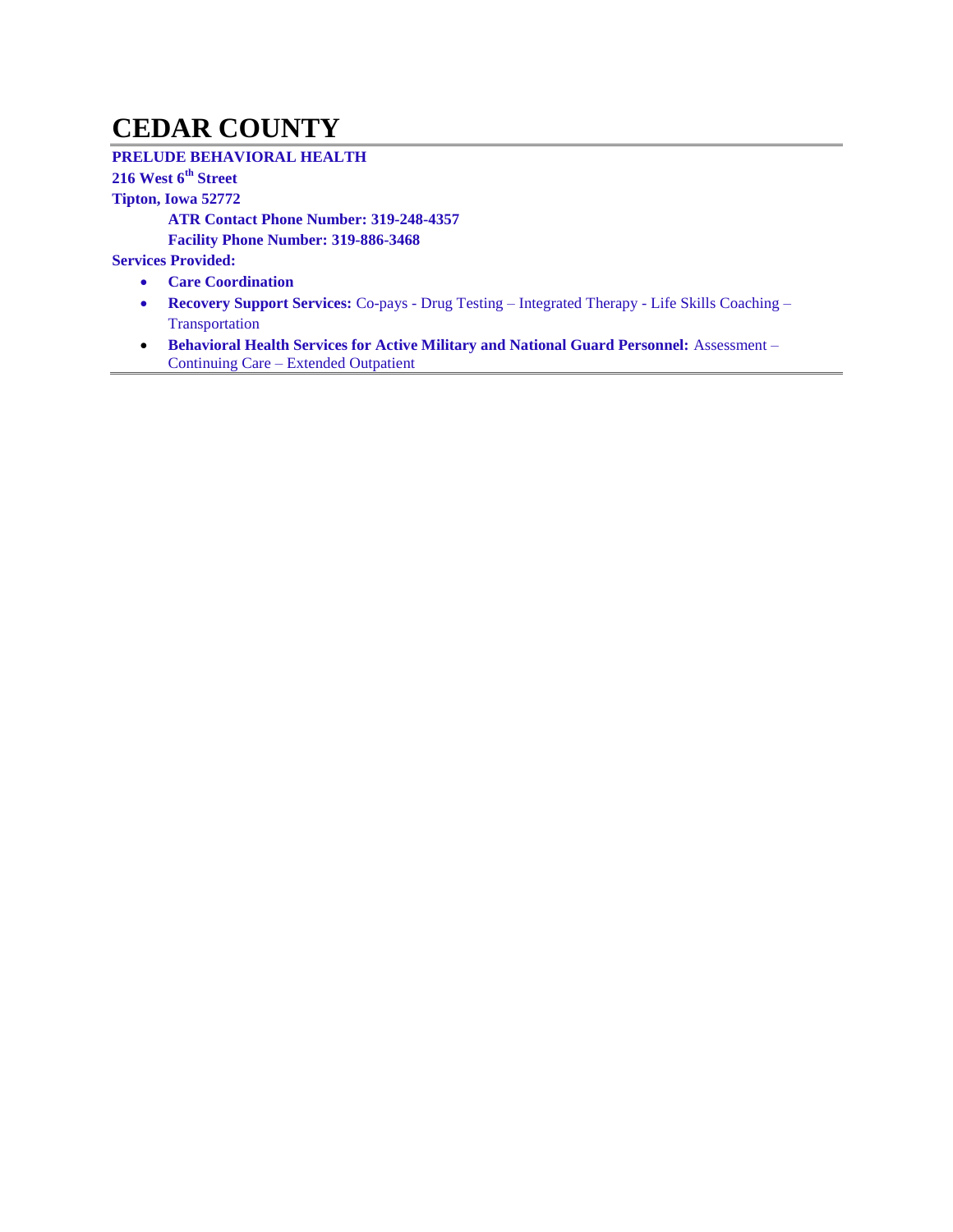# **CERRO GORDO COUNTY**

**Prairie Ridge 320 North Eisenhower Avenue**

**Mason City, Iowa 50401**

**ATR Contact Phone Number: 641-243-7202**

**Facility Phone Number: 641-424-2391**

- **Care Coordination**
- **Recovery Support Services:** Brief Treatment Child Care Co-pays Drug Testing Integrated Therapy – Pharmacological Interventions - Transportation
- **•** Behavioral Health Services for Active Military and National Guard Personnel: Mental Health Therapy - Assessment – Continuing Care – Extended Outpatient – Halfway House – Intensive Outpatient – Residential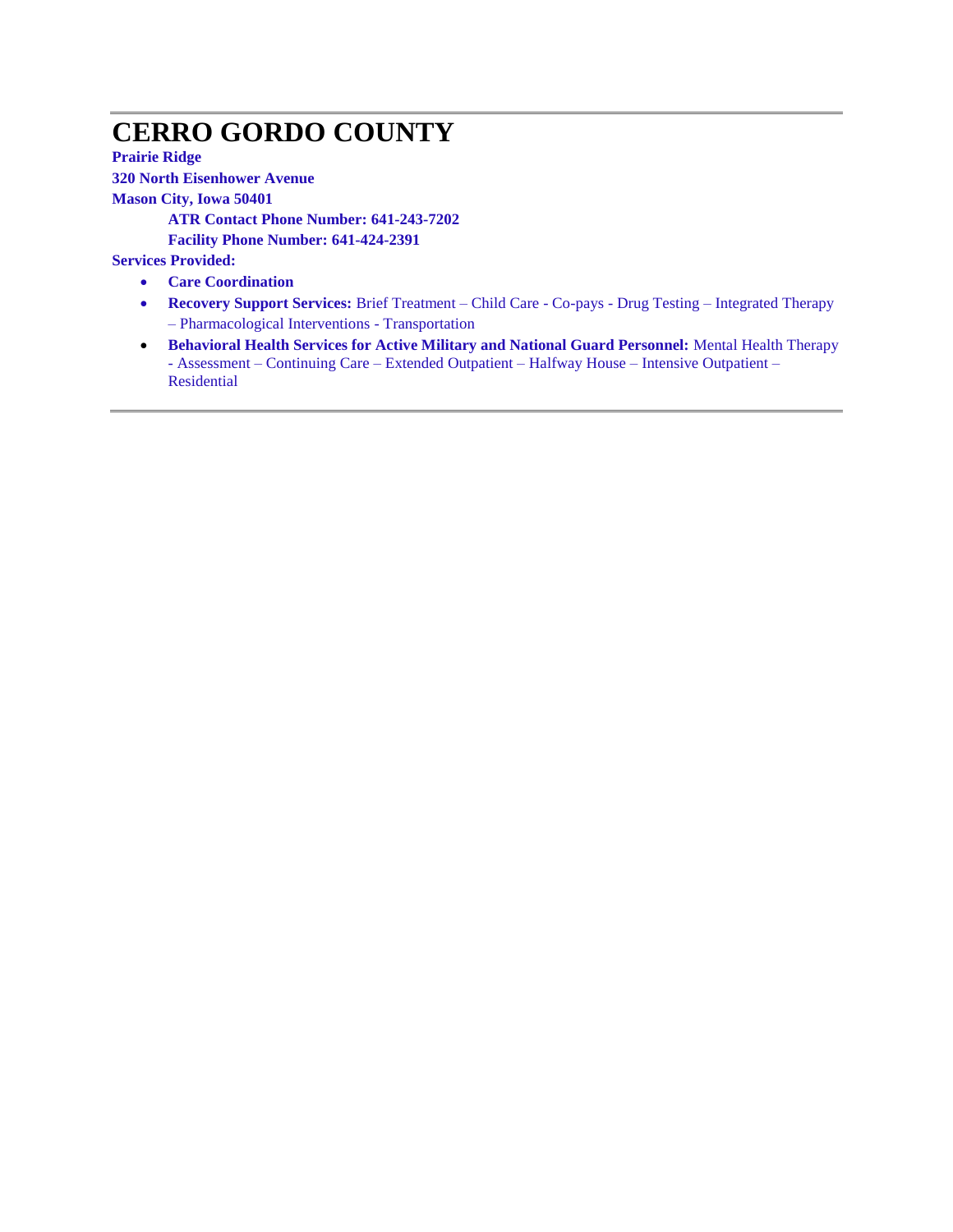## **CHEROKEE COUNTY**

**Jackson Recovery Centers, Inc. – Cherokee Satellite Office 1267 W. Cedar Loop Cherokee, Iowa 51012 ATR Contact Phone Number: 712-234-2309 Facility Phone Number: 712-225-2441**

- **Care Coordination**
- **Recovery Support Services:** Child Care Drug Testing Transportation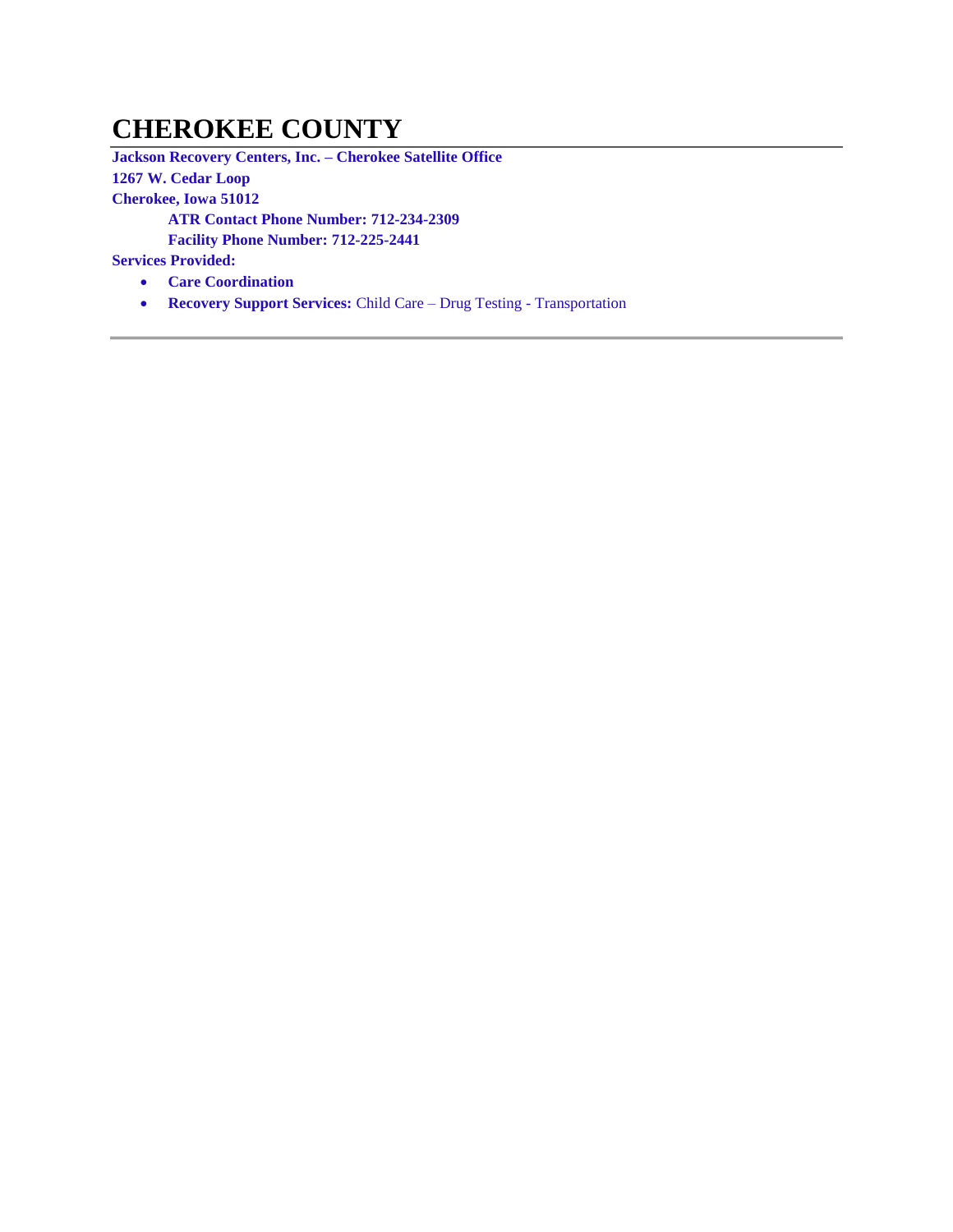#### **CHICKASAW COUNTY**

**Pathways Behavioral Services, Inc. 602 Washington Avenue Fredericksburg, Iowa 50630 ATR Contact Phone Number: 319-235-6571 Facility Phone Number: 563-237-5300 Services Provided:**

- **Care Coordination**
- **Recovery Support Services:** Co-pays Transportation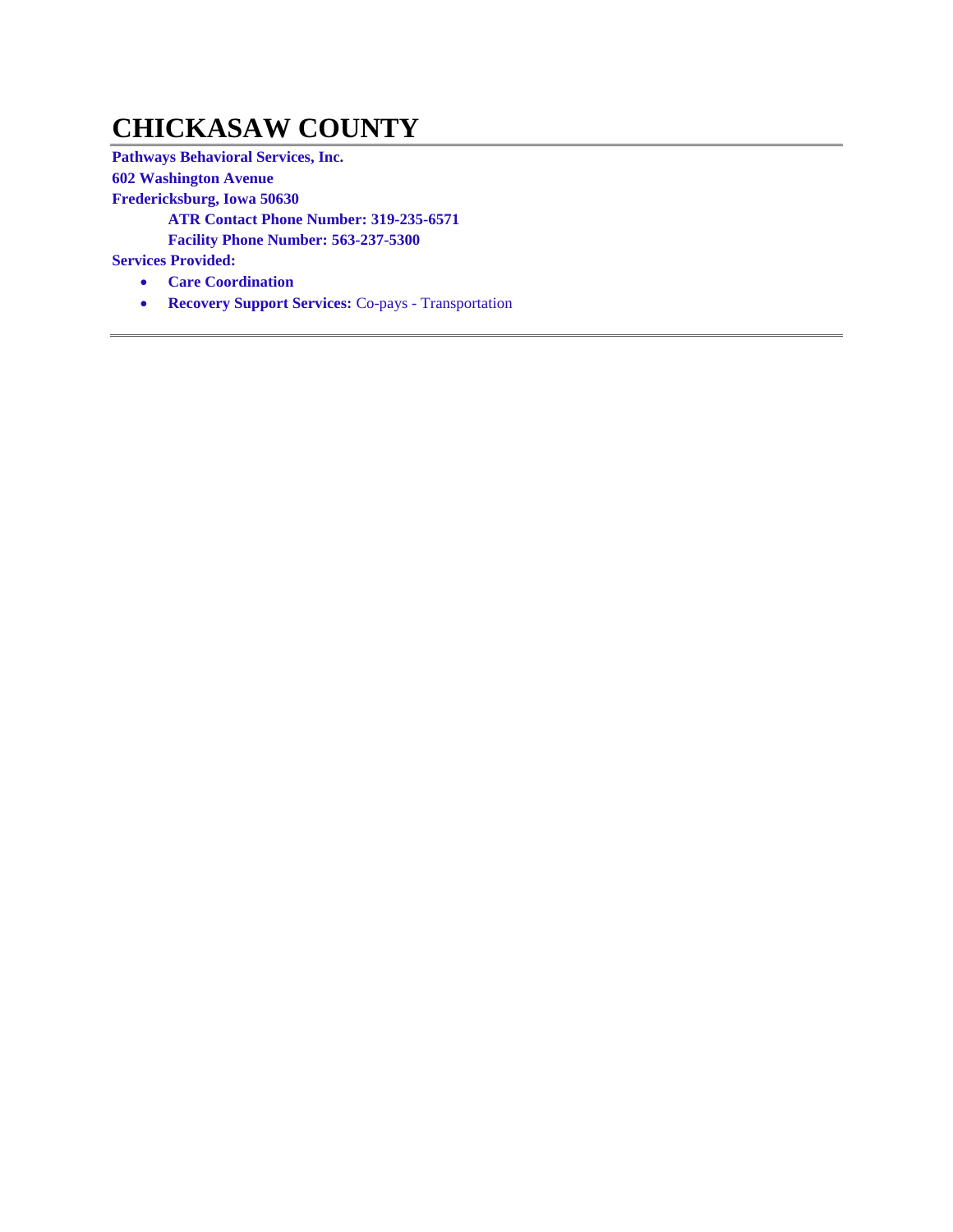#### **CLARKE COUNTY**

**Crossroads Behavioral Health Services 405 E. McLane Osceola, Iowa 50213 ATR Contact Phone Number: 641-342-4888**

**Facility Phone Number: 641-342-4888**

- **Care Coordination**
- **Recovery Support Services:** Integrated Therapy Pharmacological Interventions Transportation
- **Behavioral Health Services for Active Military and National Guard Personnel: Mental Health Therapy** - Assessment – Continuing Care – Extended Outpatient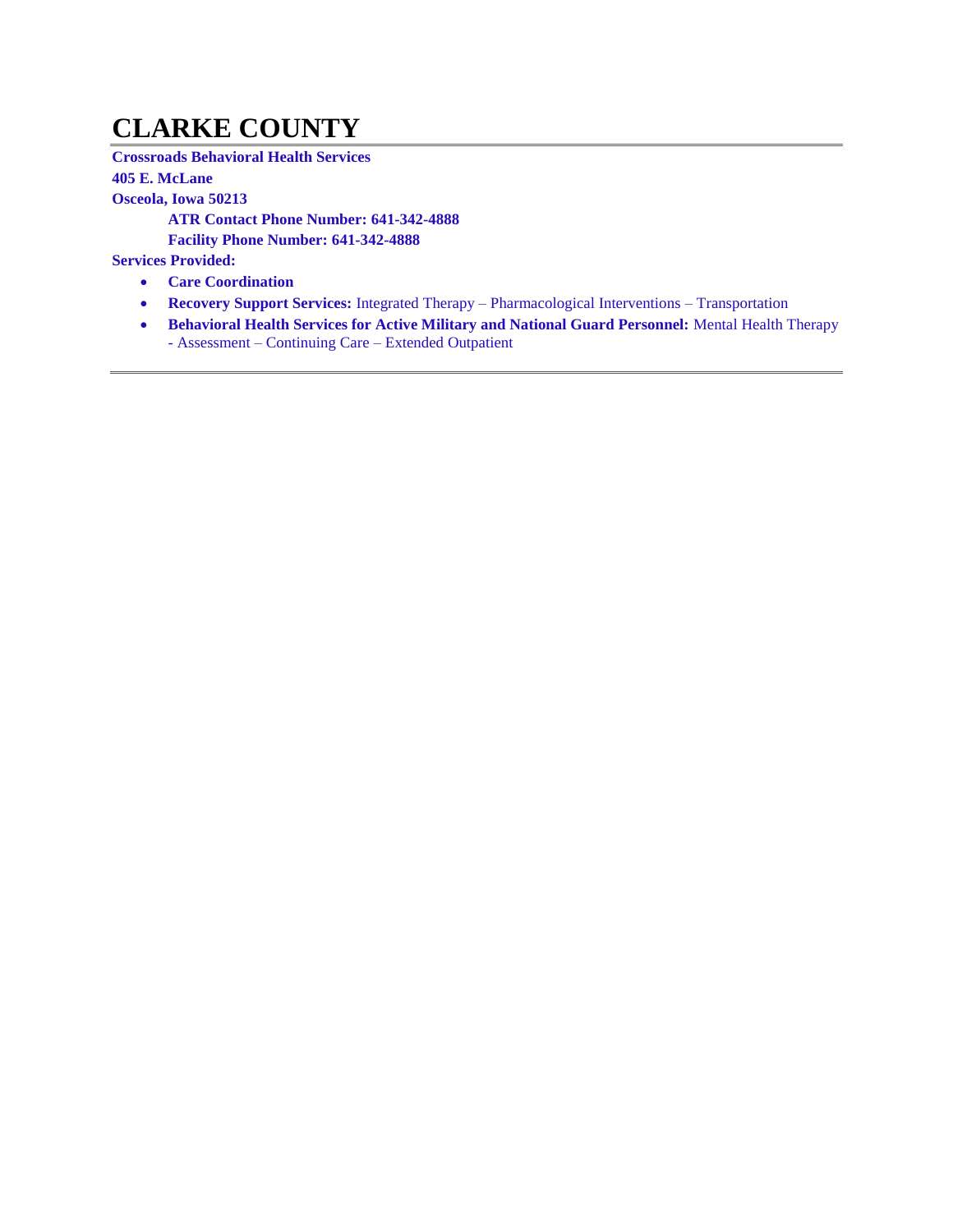# **CLAY COUNTY**

**Season's Center for Behavioral Health 201 East 11th Street Spencer, IA 51601 ATR Contact Phone Number: 800-242-5101 x 1177 Facility Phone Number: 800-242-5101**

- **Care Coordination**
- **Recovery Support Services:** Integrated Therapy Recovery Calls Transportation
- **Behavioral Health Services for Active Military and National Guard Personnel: Mental Health Therapy -** Assessment – Continuing Care – Extended Outpatient – Intensive Outpatient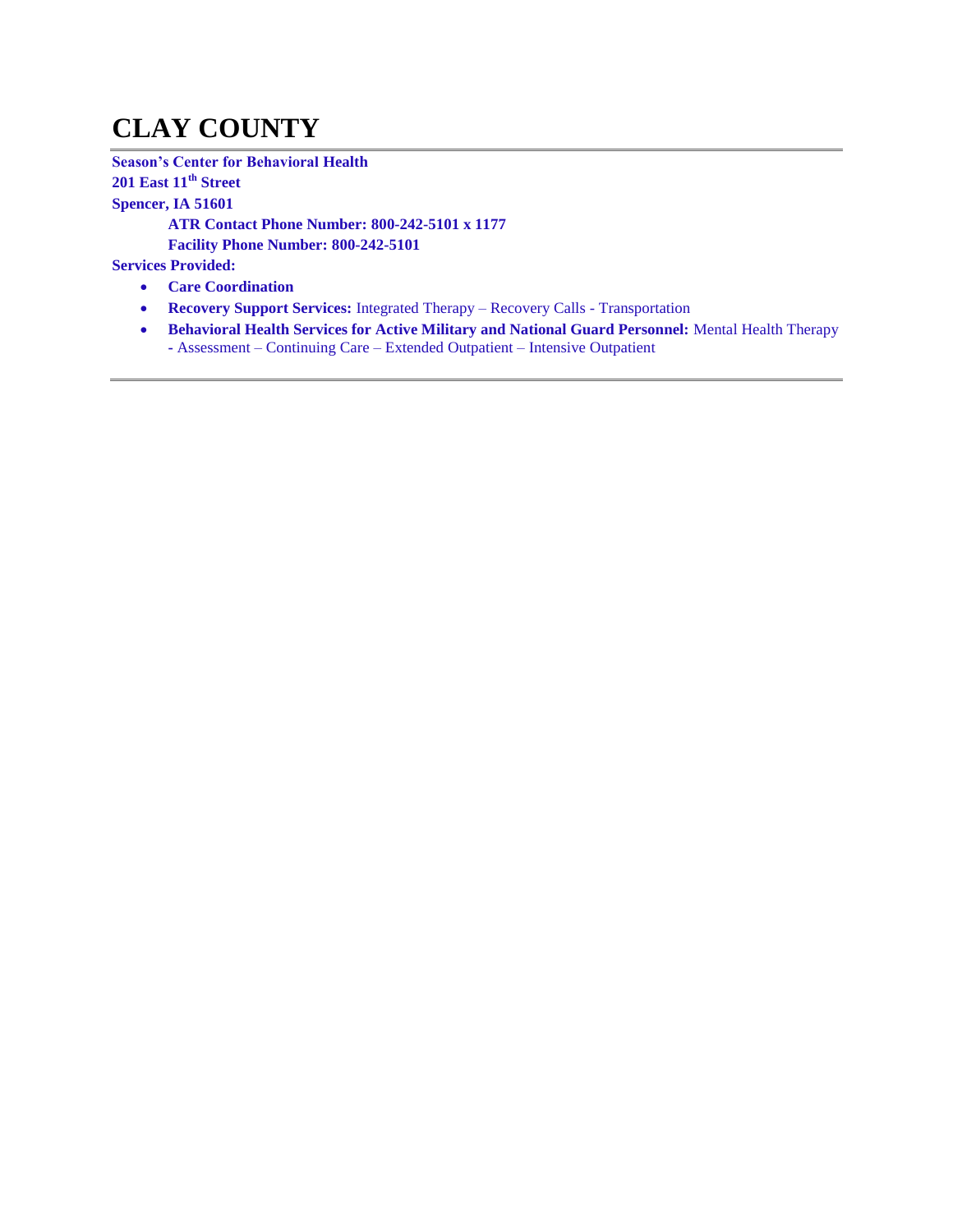# **CLAYTON COUNTY**

**Please visit the following counties to locate services near you:** 

**ALLAMAKEE**

**BUCHANAN**

**DELAWARE**

**DUBUQUE**

**FAYETTE**

**WINNESHIEK**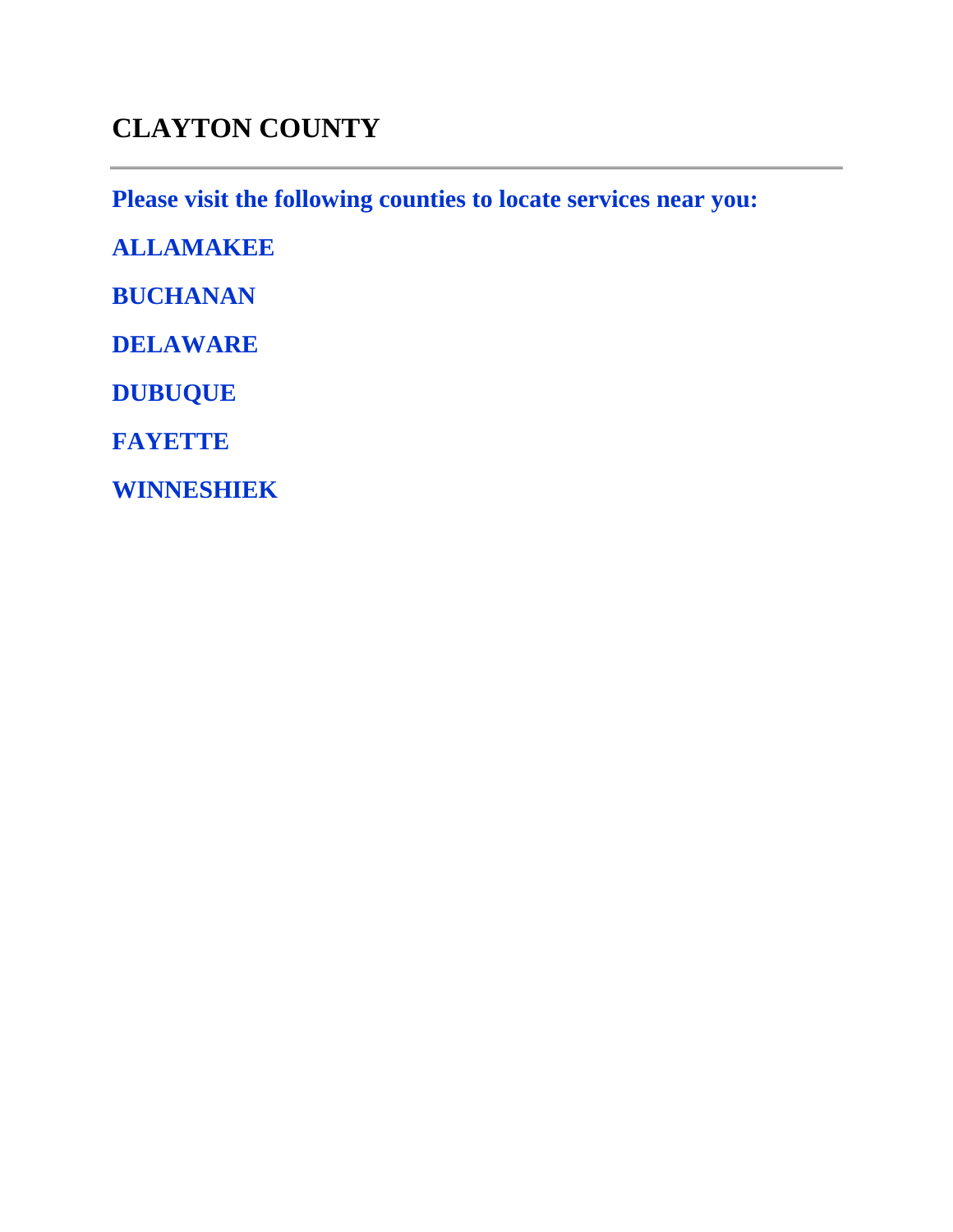# **CLINTON COUNTY**

**ASAC/King House 2219 Garfield Street Clinton, Iowa 52732 ATR Contact Phone Number: 319-447-1921 Facility Phone Number: 563-242-6802 Services Provided: Care Coordination Recovery Support Services:** Co-Pays – Recovery Calls **Behavioral Health Services for Active Military and National Guard Personnel:** Assessment – Continuing Care – Extended Outpatient – Intensive Outpatient **ASAC/New Directions 250 20th Avenue N, Suite 250 Clinton, Iowa 52732 ATR Contact Phone Number: 319-447-1921 Facility Phone Number: 563-243-2124 Services Provided: Care Coordination Recovery Support Services:** Co-Pays – Recovery Calls **Behavioral Health Services for Active Military and National Guard Personnel:** Assessment – Continuing Care – Extended Outpatient – Intensive Outpatient **ASAC/Hightower Place 2727 S. 19th Street Clinton, Iowa 52732 ATR Contact Phone Number: 319-447-1921 Facility Phone Number: 563-242-2045 Services Provided: Recovery Support Services:** Co-Pays –Recovery Calls **Behavioral Health Services for Active Military and National Guard Personnel:** Assessment – Continuing Care – Extended Outpatient – Halfway House **ASAC – ND Housing**

**2733 South 19th Street Clinton, Iowa 52732 ATR Contact Phone Number: 319-447-1921 Facility Phone Number: 563-243-2262 Services Provided:**

- **Recovery Support Services:** Co-Pays Recovery Calls Transportation
- **Behavioral Health Services for Active Military and National Guard Personnel:** Assessment Continuing Care – Extended Outpatient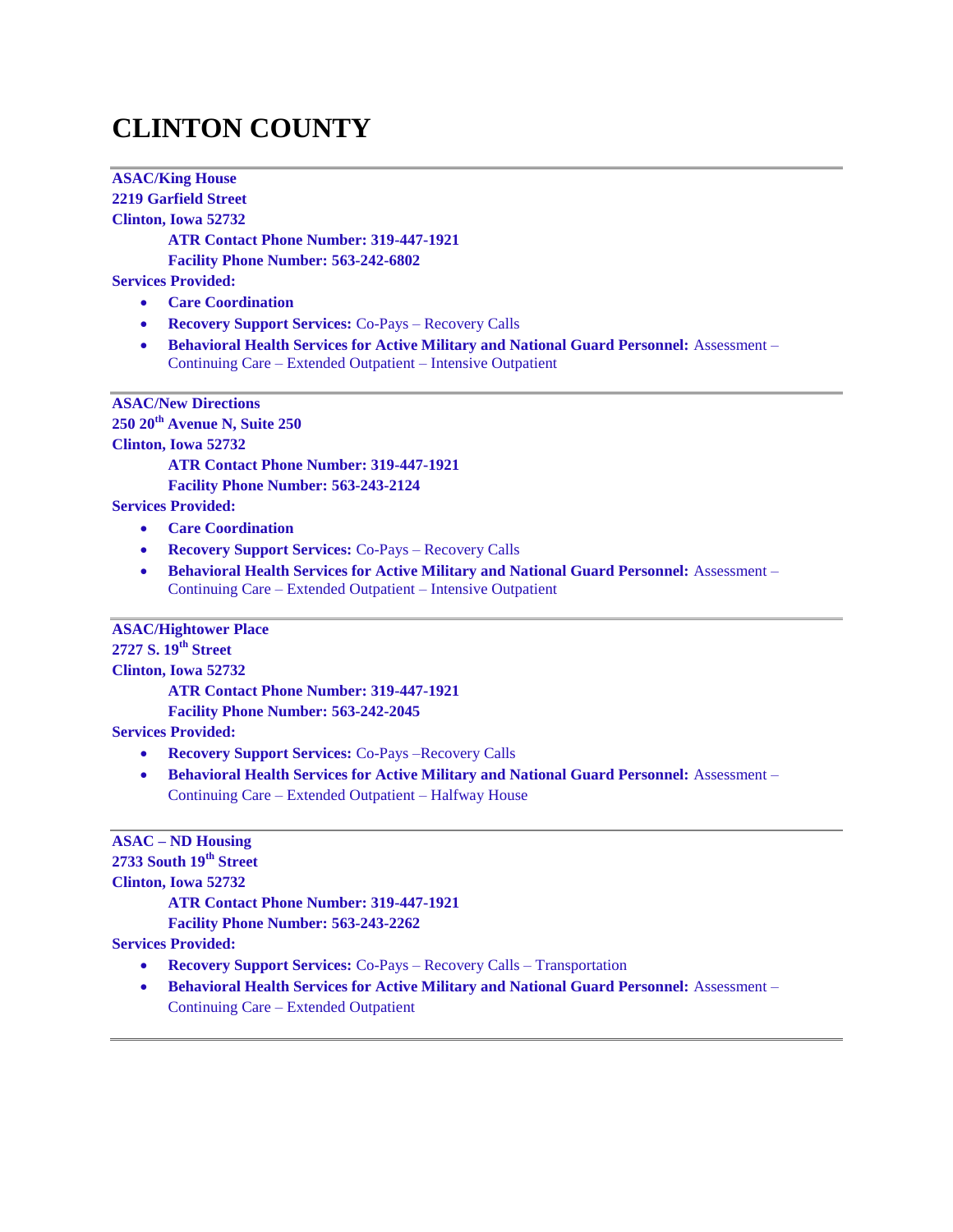#### **CRAWFORD COUNTY**

**Jackson Recovery Centers, Inc. – Crawford Satellite Office 1233 Broadway Denison, Iowa 51442 ATR Contact Phone Number: 712-234-2309 Facility Phone Number: 712-263-6366**

- **Care Coordination**
- **Recovery Support Services:** Child Care Drug Testing Transportation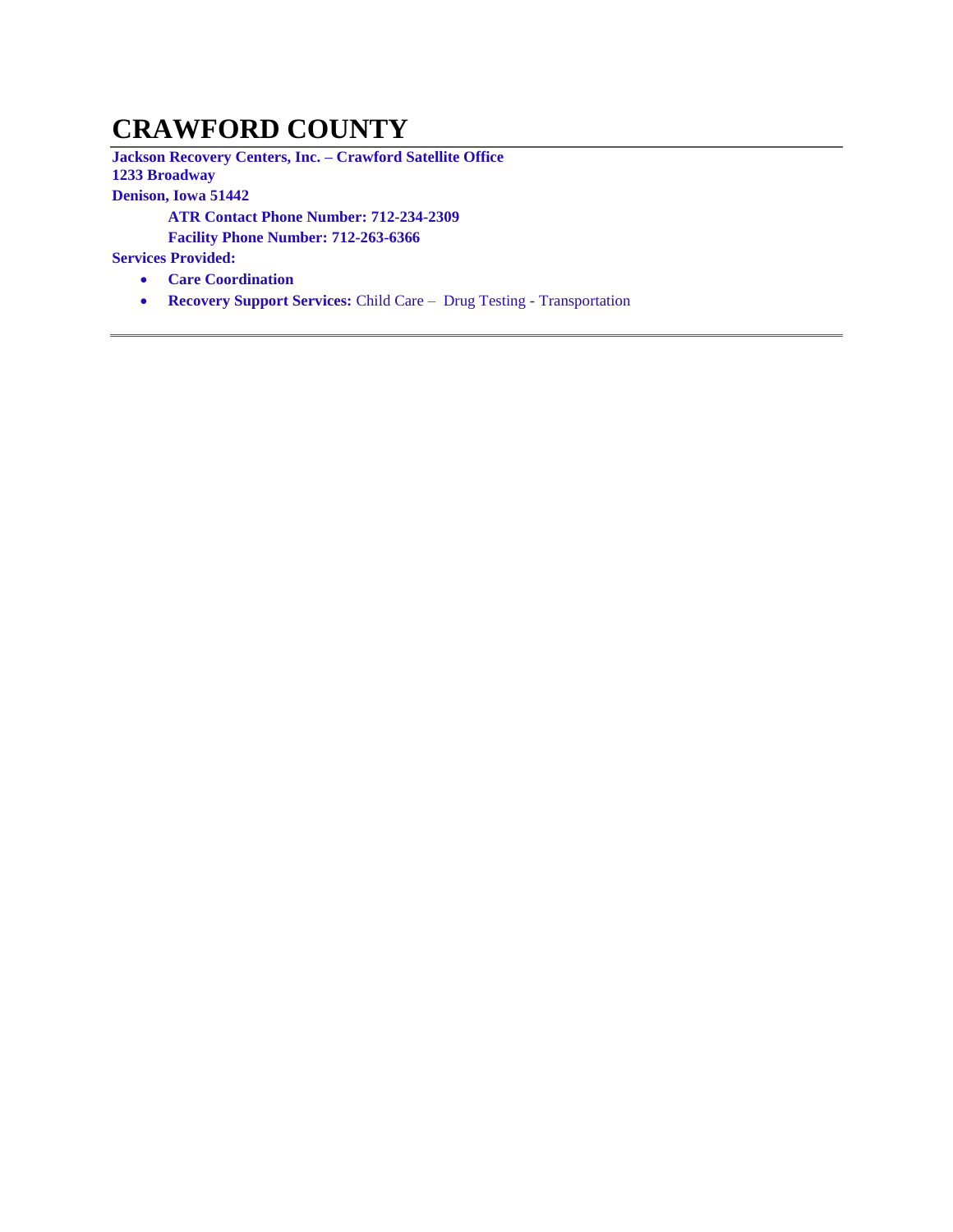# **DALLAS COUNTY**

**Zion Recovery Services 309 South 7th, Suite B Adel, Iowa 50003 ATR Contact Phone Number: 712-243-5091 Facility Phone Number: 515-993-5243 Services Provided: Care Coordination Recovery Support Services:** Co-pays – Life Skills Coaching – Recovery Calls - Transportation **Behavioral Health Services for Active Military and National Guard Personnel:** Assessment – Continuing Care – Extended Outpatient – Intensive Outpatient **Zion Recovery Services 90 East Hickman Waukee, Iowa 50263 ATR Contact Phone Number: 712-243-5091 Facility Phone Number: 515-987-0510 Services Provided: Care Coordination Recovery Support Services:** Co-pays – Life Skills Coaching – Recovery Calls - Transportation **Behavioral Health Services for Active Military and National Guard Personnel:** Assessment – Continuing Care – Extended Outpatient – Intensive Outpatient **Zion Recovery Services 2812 First Avenue Perry, Iowa 50220 ATR Contact Phone Number: 712-243-5091**

**Facility Phone Number: 515-465-9310**

- **Care Coordination**
- **Recovery Support Services:** Co-pays Life Skills Coaching Recovery Calls Transportation
- **Behavioral Health Services for Active Military and National Guard Personnel: Assessment** Continuing Care – Extended Outpatient – Intensive Outpatient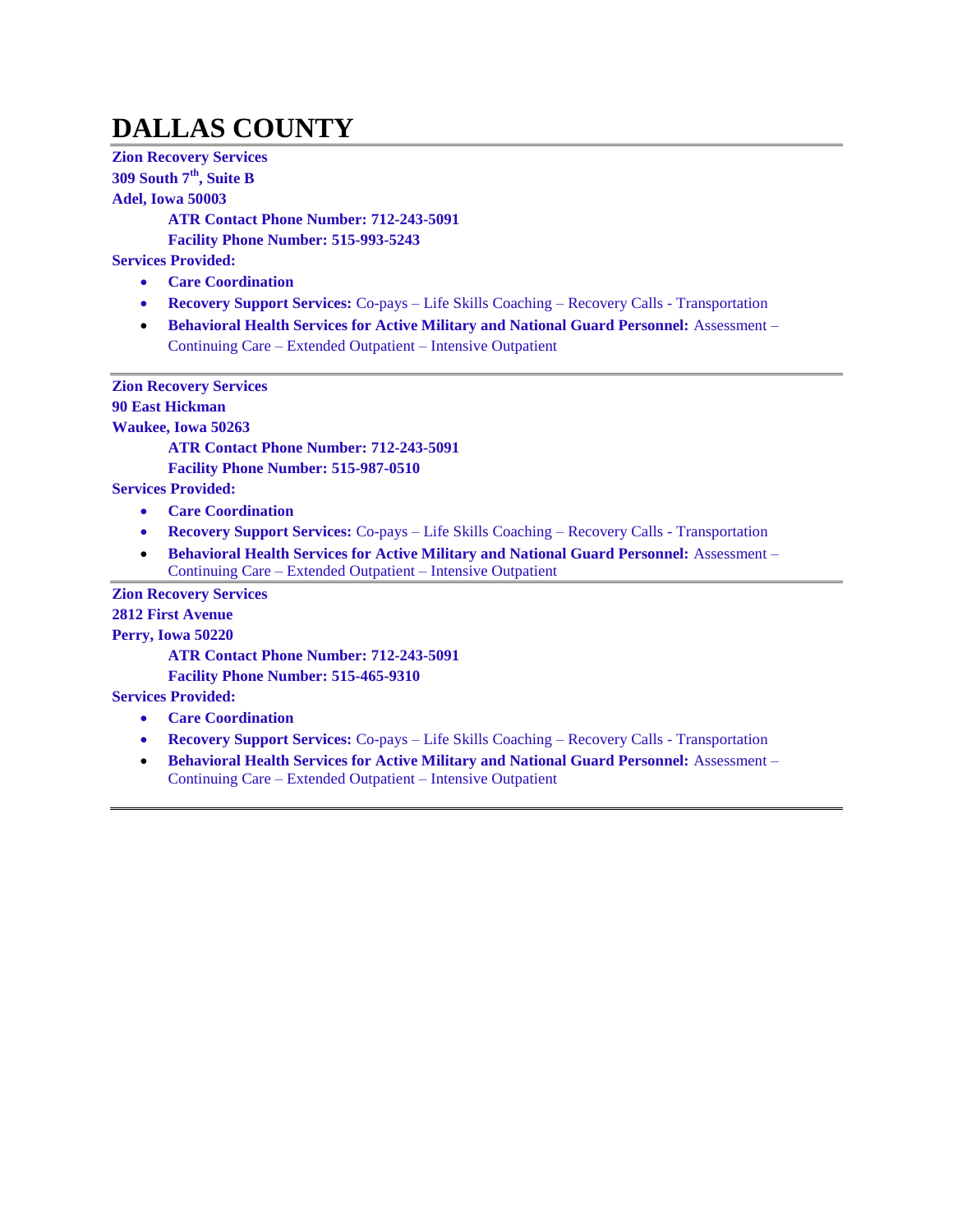# **DAVIS COUNTY**

**SIEDA 300 East South Street Bloomfield, Iowa 52537 ATR Contact Phone Number: 641-683-6747 Facility Phone Number: 641-664-3251 Services Provided: Care Coordination**

- **Recovery Support Services:** Co-pays Drug Testing Recovery Calls- Recovery Peer Coaching Transportation
- **Behavioral Health Services for Active Military and National Guard Personnel:** Mental Health Therapy - Assessment – Continuing Care – Extended Outpatient – Intensive Outpatient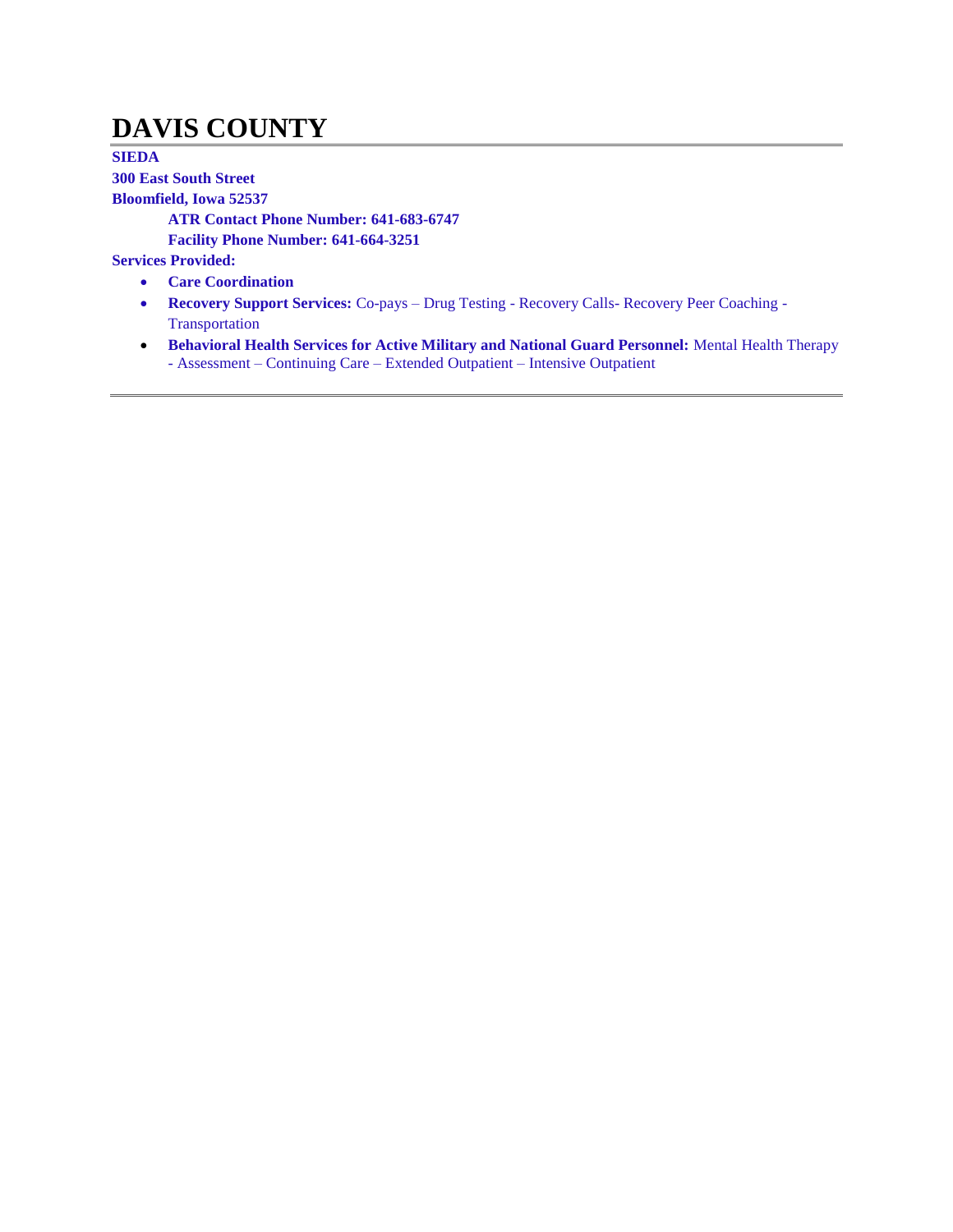# **DECATUR COUNTY**

**Please visit the following counties to locate services near you:** 

**CLARKE**

**LUCAS**

**RINGGOLD**

**UNION**

**WAYNE**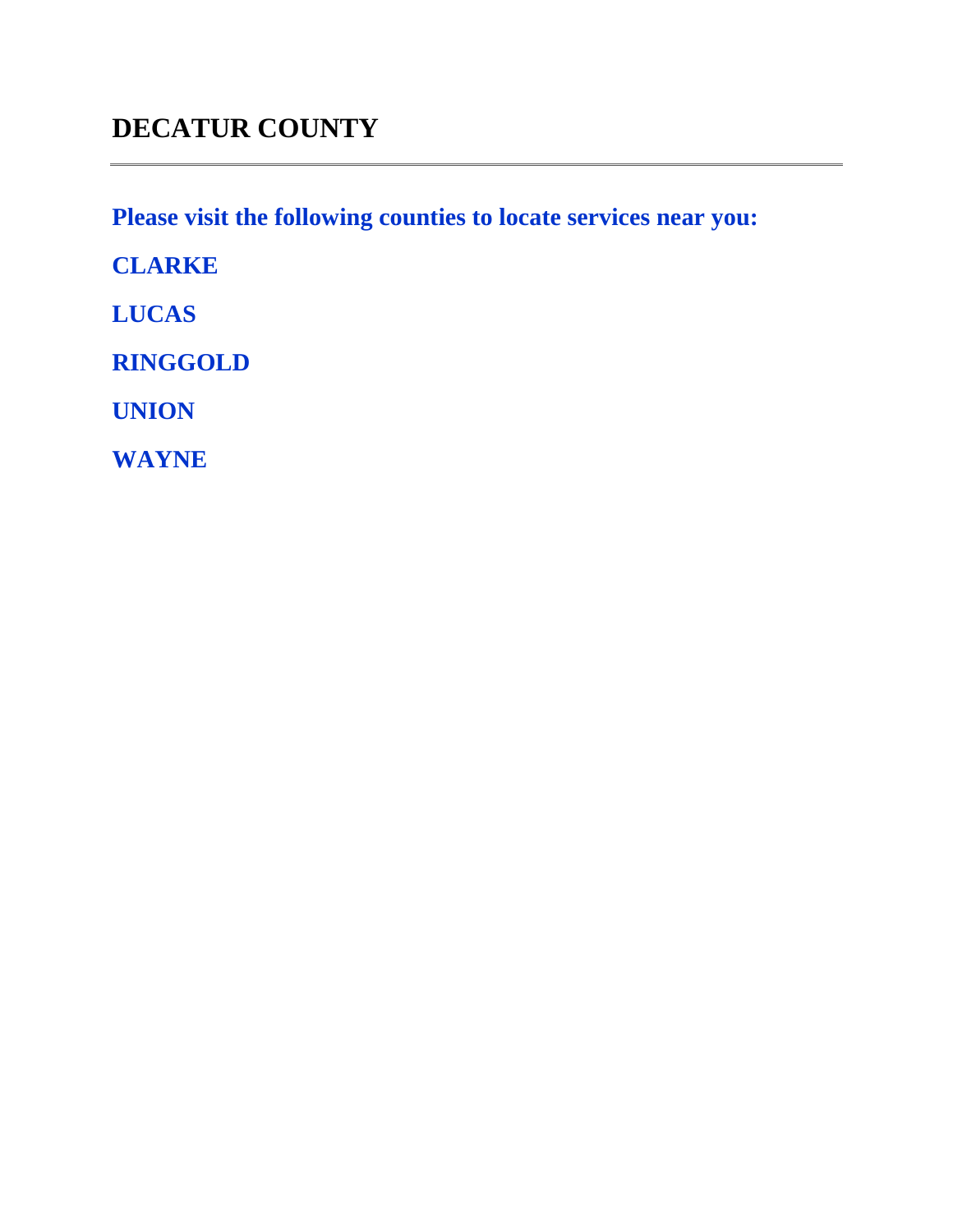#### **DELAWARE COUNTY**

**Substance Abuse Services Center (SASC) 909 West Main Street, Suite 1 Manchester, Iowa 52057 ATR Contact Phone Number: 563-927-5112 Facility Phone Number: 563-927-5112 Services Provided:**

- **Care Coordination**
- **Recovery Support Services:** Co-pays Drug Testing Life Skills Coaching Recovery Calls Recovery Peer Coaching - Transportation
- **Behavioral Health Services for Active Military and National Guard Personnel:** Assessment Continuing Care – Extended Outpatient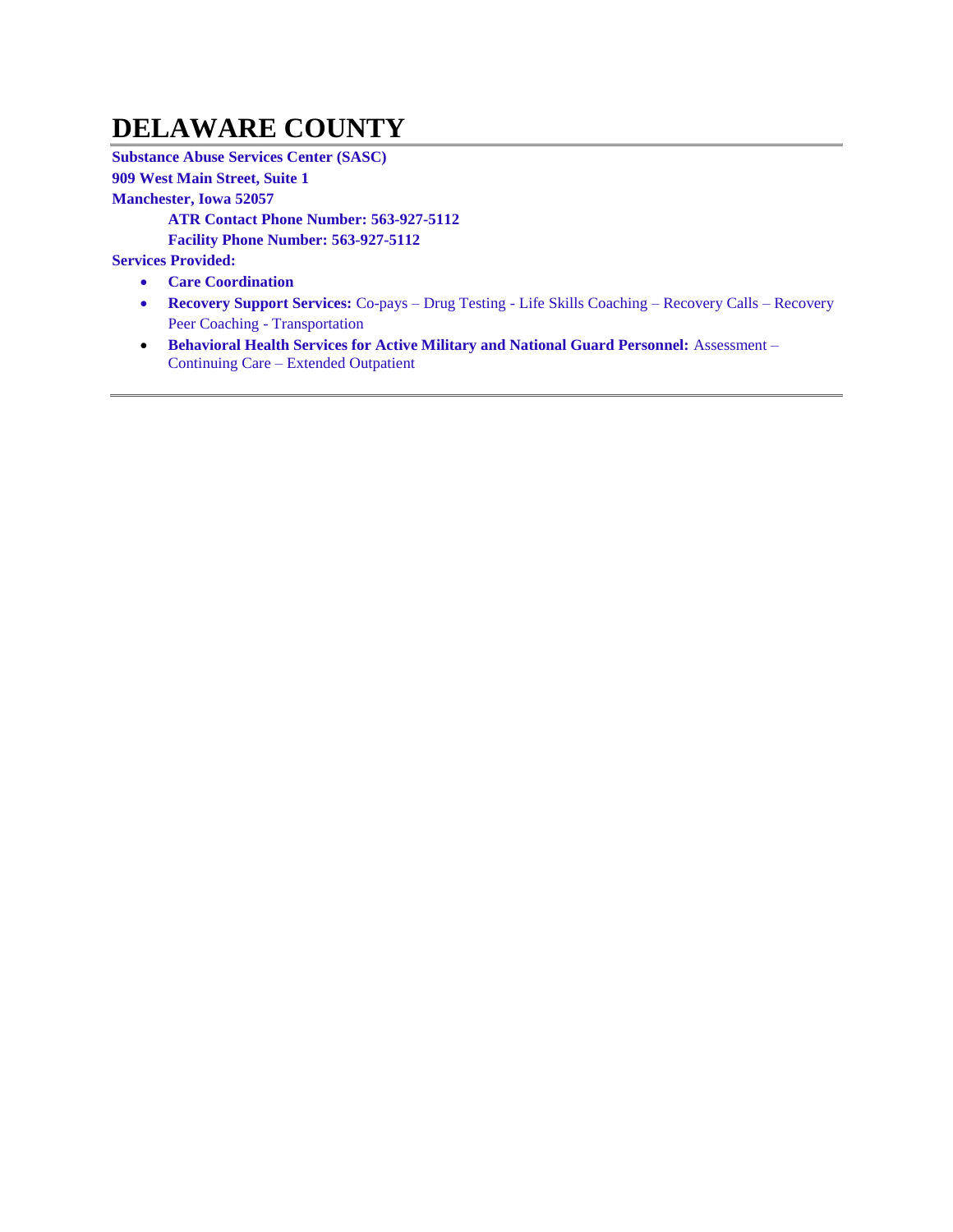#### **DES MOINES COUNTY**

**Alcohol & Drug Dependency Services (ADDS) 1340 Mt. Pleasant Street Burlington, Iowa 52601 ATR Contact Phone Number: 319-753-6567 Facility Phone Number: 319-753-6567 Services Provided:**

- **Care Coordination**
- **Recovery Support Services:** Brief Treatment Co-pays Drug Testing Transportation
- **Behavioral Health Services for Active Military and National Guard Personnel: Assessment** Continuing Care – Extended Outpatient – Halfway House - Intensive Outpatient – Residential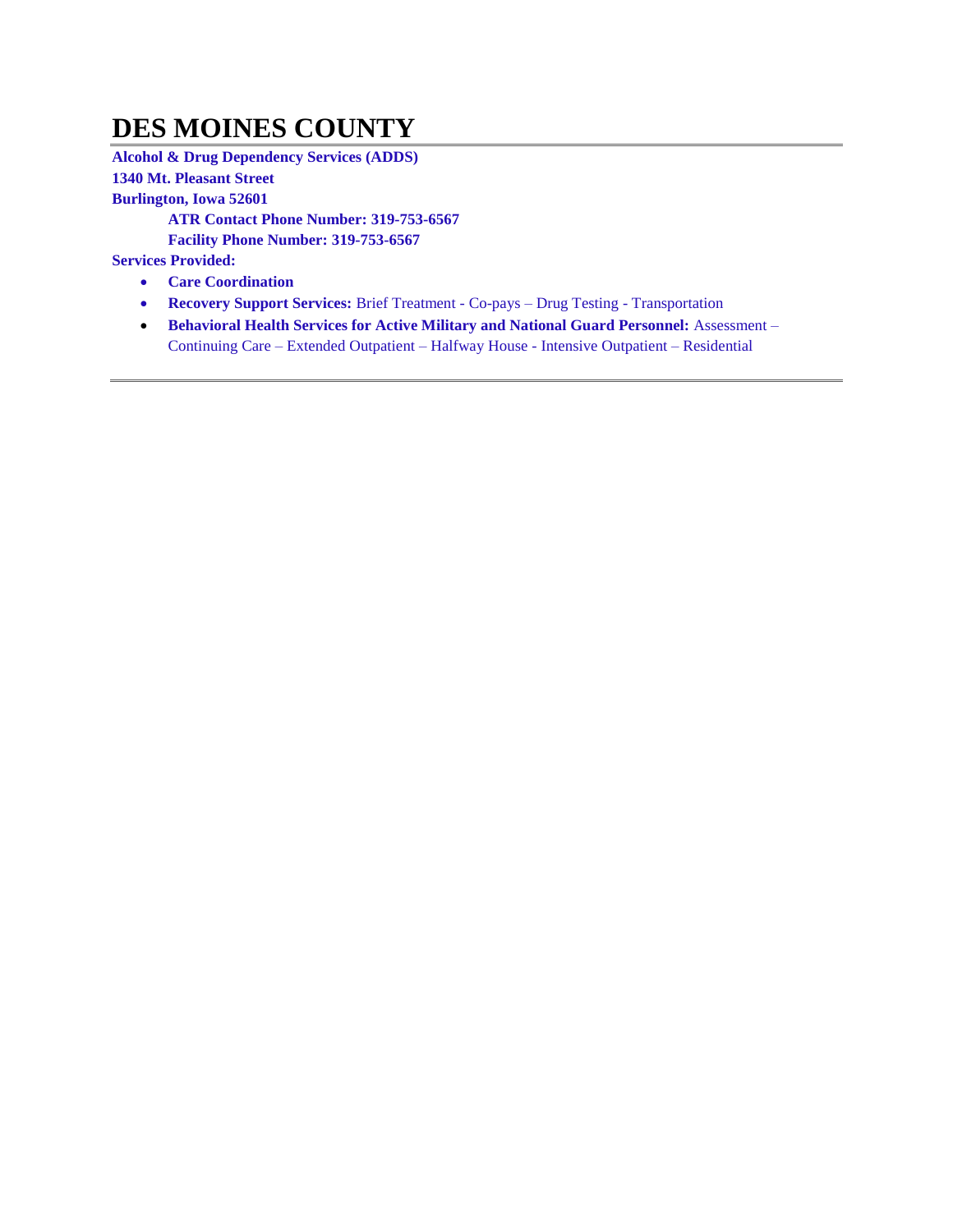#### **DICKINSON COUNTY**

**Compass Pointe 710 Lake Street, Suite 2 Spirit Lake, Iowa 51360 Contact Phone Number: 712-439-1170 Facility Phone Number: 712-336-5281 Services Provided: Care Coordination Recovery Support Services:** Co-Pays – Drug Testing – Recovery Calls – Recovery Peer Coaching - Transportation **Behavioral Health Services for Active Military and National Guard Personnel:** Assessment – Continuing Care – Extended Outpatient - Intensive Outpatient **Season's Center for Behavioral Health 2301 Highway 71 Spirit Lake, Iowa 51360 Contact Phone Number: 800-242-5101 x 1177 Facility Phone Number: 800-242-5101 Services Provided: Care Coordination Recovery Support Services:** Integrated Therapy – Recovery Calls - Transportation **Behavioral Health Services for Active Military and National Guard Personnel:** Mental Health Therapy **-** Assessment – Continuing Care – Extended Outpatient – Intensive Outpatient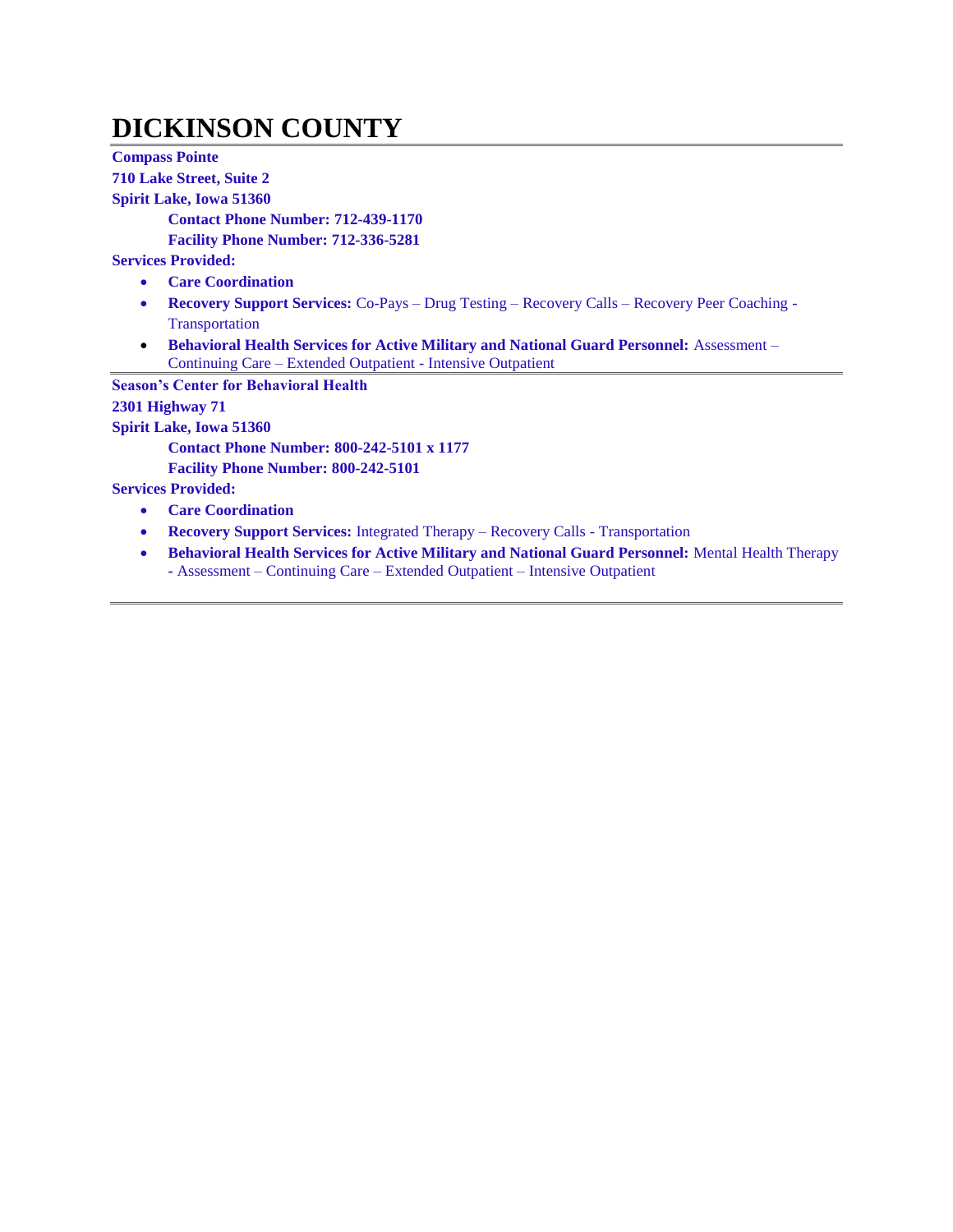## **DUBUQUE COUNTY**

**Substance Abuse Services Center (SASC)**

**799 Main Street, Suite 110**

**Dubuque, Iowa 52001**

**ATR Contact Phone Number: 563-927-5112**

**Facility Phone Number: 563-582-3784**

- **Care Coordination**
- **Recovery Support Services:** Co-pays Drug Testing Life Skills Coaching Recovery Calls Recovery Peer Coaching - Transportation
- **Behavioral Health Services for Active Military and National Guard Personnel:** Mental Health Therapy - Assessment – Continuing Care – Extended Outpatient – Intensive Outpatient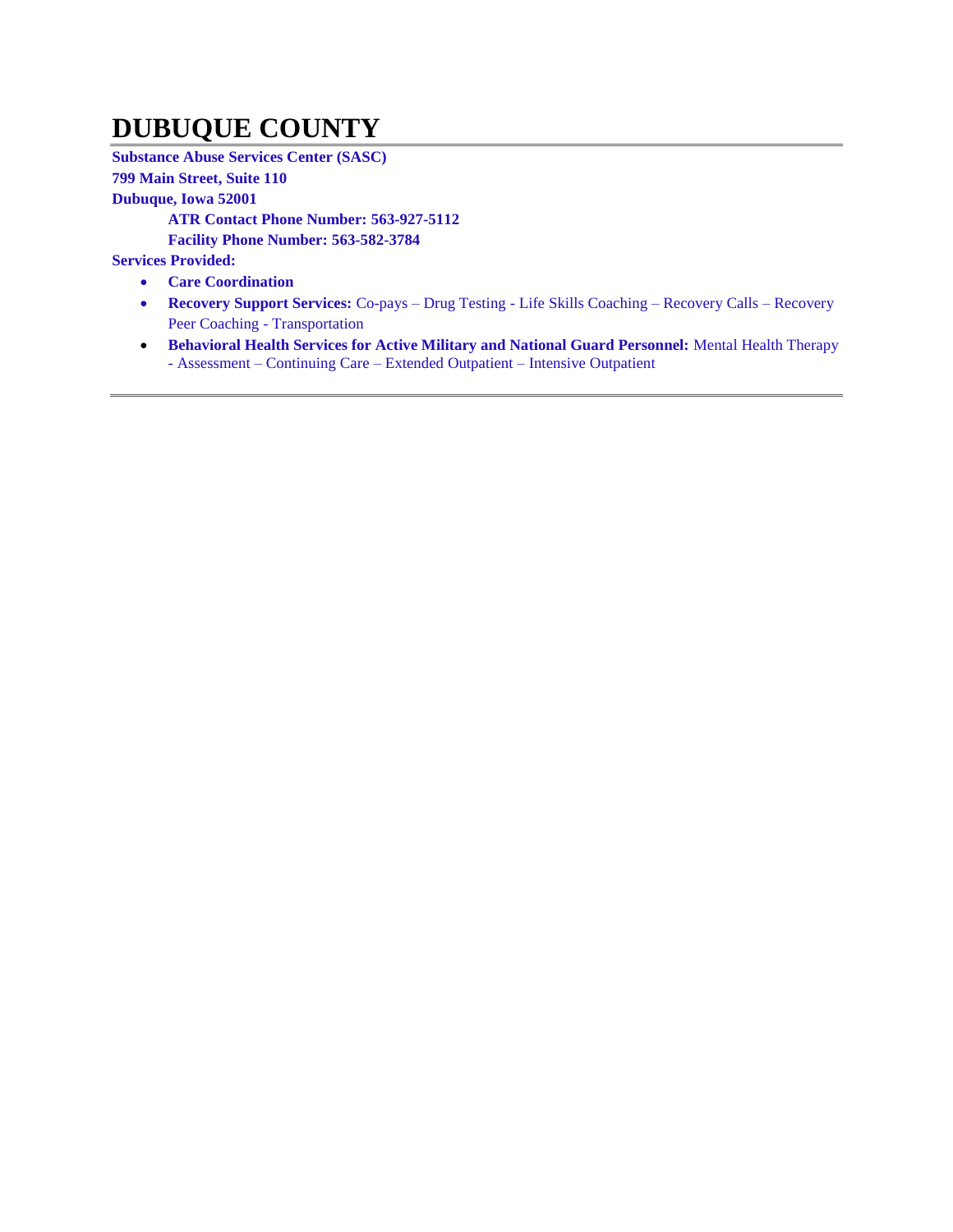## **EMMET COUNTY**

**Compass Pointe 208 N. 8th Street Estherville, Iowa 51334 ATR Contact Phone Number: 712-439-1170 Facility Phone Number: 712-336-5281 Services Provided: Care Coordination Recovery Support Services:** Co-Pays – Drug Testing – Recovery Calls – Recovery Peer Coaching - Transportation **• Behavioral Health Services for Active Military and National Guard Personnel:** Assessment – Continuing Care – Extended Outpatient **Season's Center for Behavioral Health 115 North 6th Street Estherville, Iowa 51334 ATR Contact Phone Number: 800-242-5101 x 1177 Facility Phone Number: 800-242-5101 Services Provided: Care Coordination Recovery Support Services:** Integrated Therapy – Recovery Calls - Transportation **Behavioral Health Services for Active Military and National Guard Personnel:** Mental Health Therapy **-** Assessment – Continuing Care – Extended Outpatient – Intensive Outpatient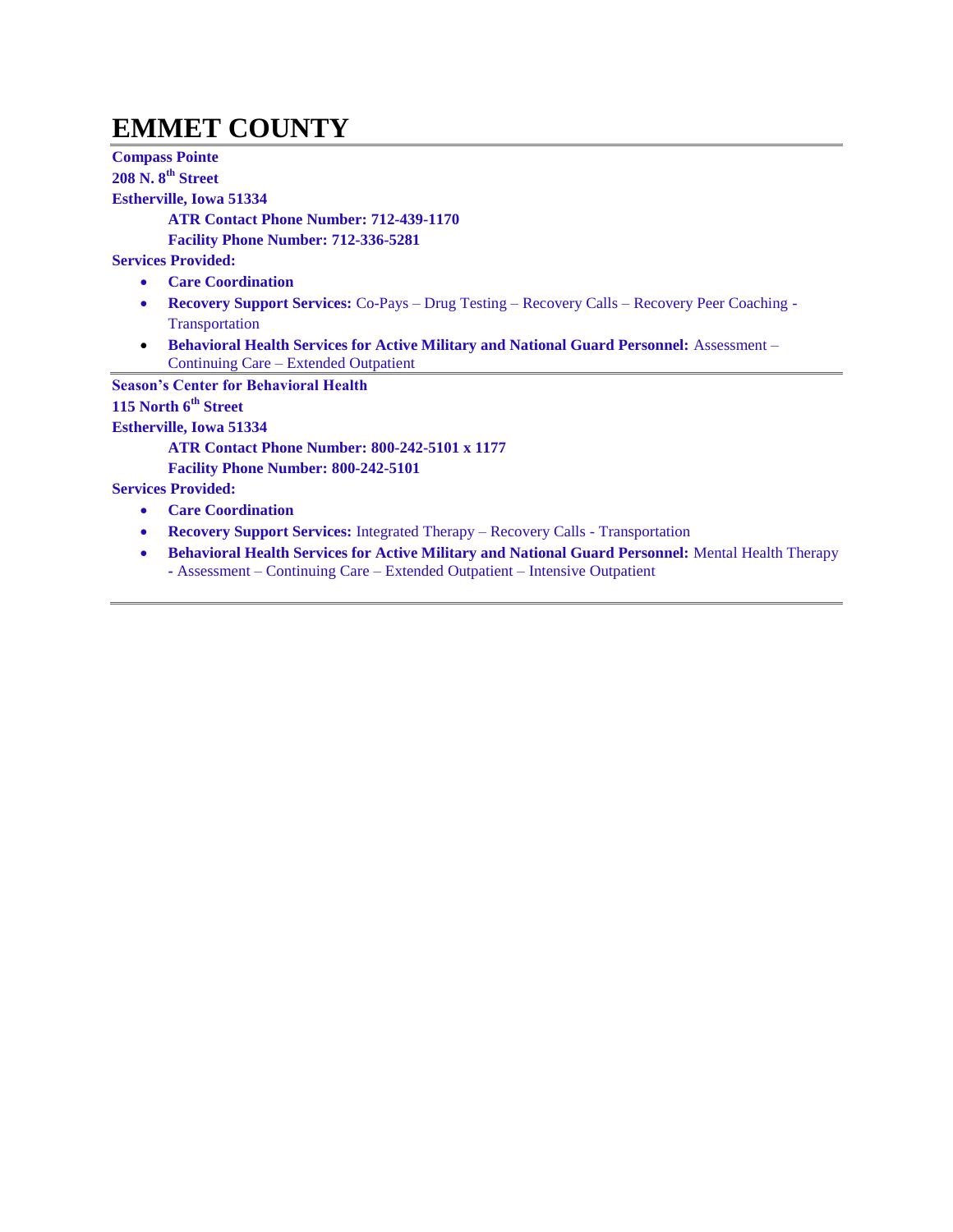#### **FAYETTE COUNTY**

**Please visit the following counties to locate services near you:** 

**ALLAMAKEE BLACK HAWK BREMER BUCHANAN CHICKASAW CLAYTON DELAWARE**

**WINNESHIEK**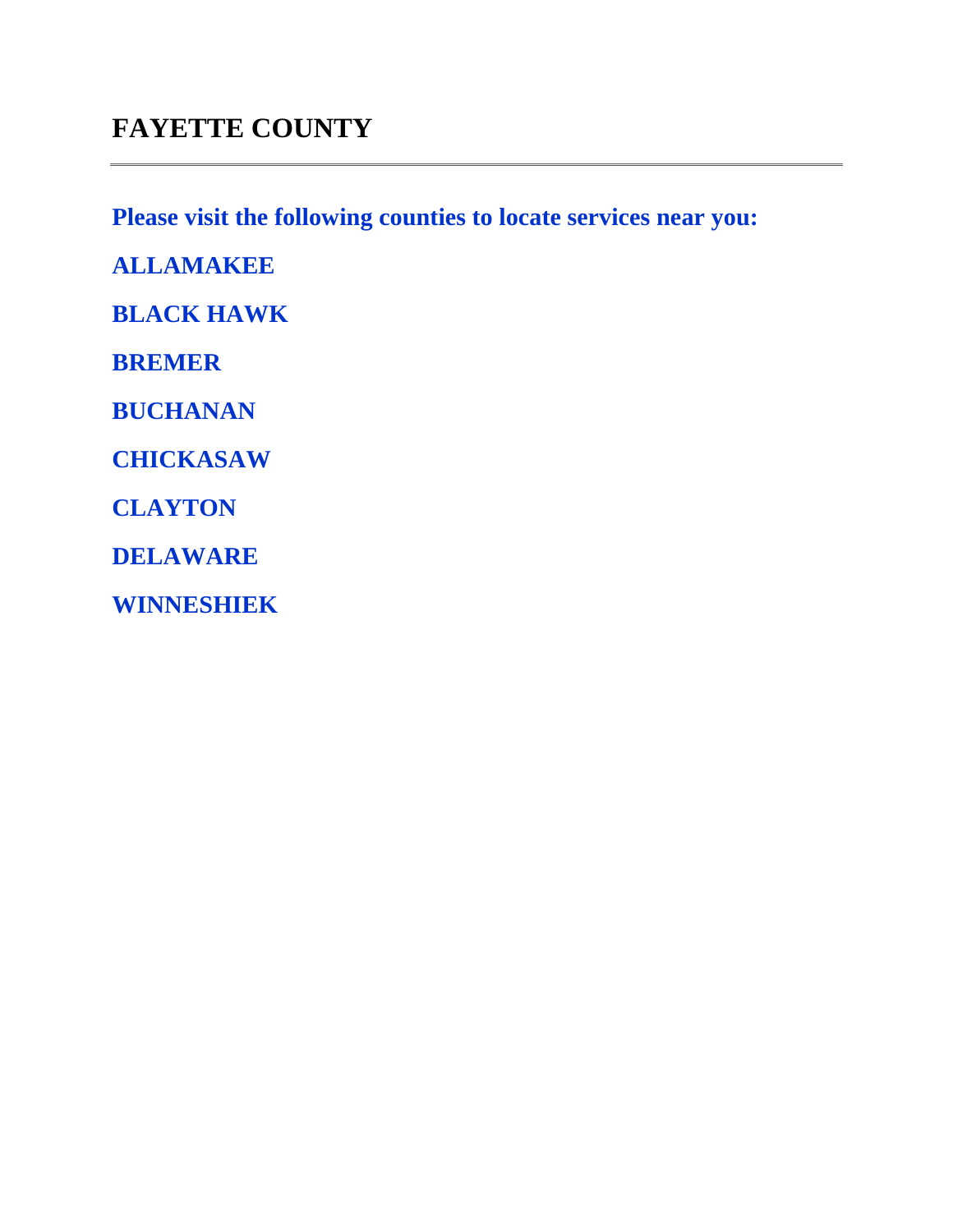# **FLOYD COUNTY**

**Jordan River, Inc. 102 N. Main Street Charles City, Iowa 50616 ATR Contact Phone Number: 641-257-1119 Facility Phone Number: 641-257-1119 Services Provided: Care Coordination**

**• Recovery Support Services: Spiritual Counseling** 

**Prairie Ridge 703 North Main, Suite 1 Charles City, Iowa 50616 ATR Contact Phone Number: 641-243-7202 Facility Phone Number: 641-228-1477 Services Provided:**

- **Care Coordination**
- **Recovery Support Services:** Co-pays Drug Testing Pharmacological Interventions Transportation
- **Behavioral Health Services for Active Military and National Guard Personnel:** Assessment Continuing Care – Extended Outpatient – Intensive Outpatient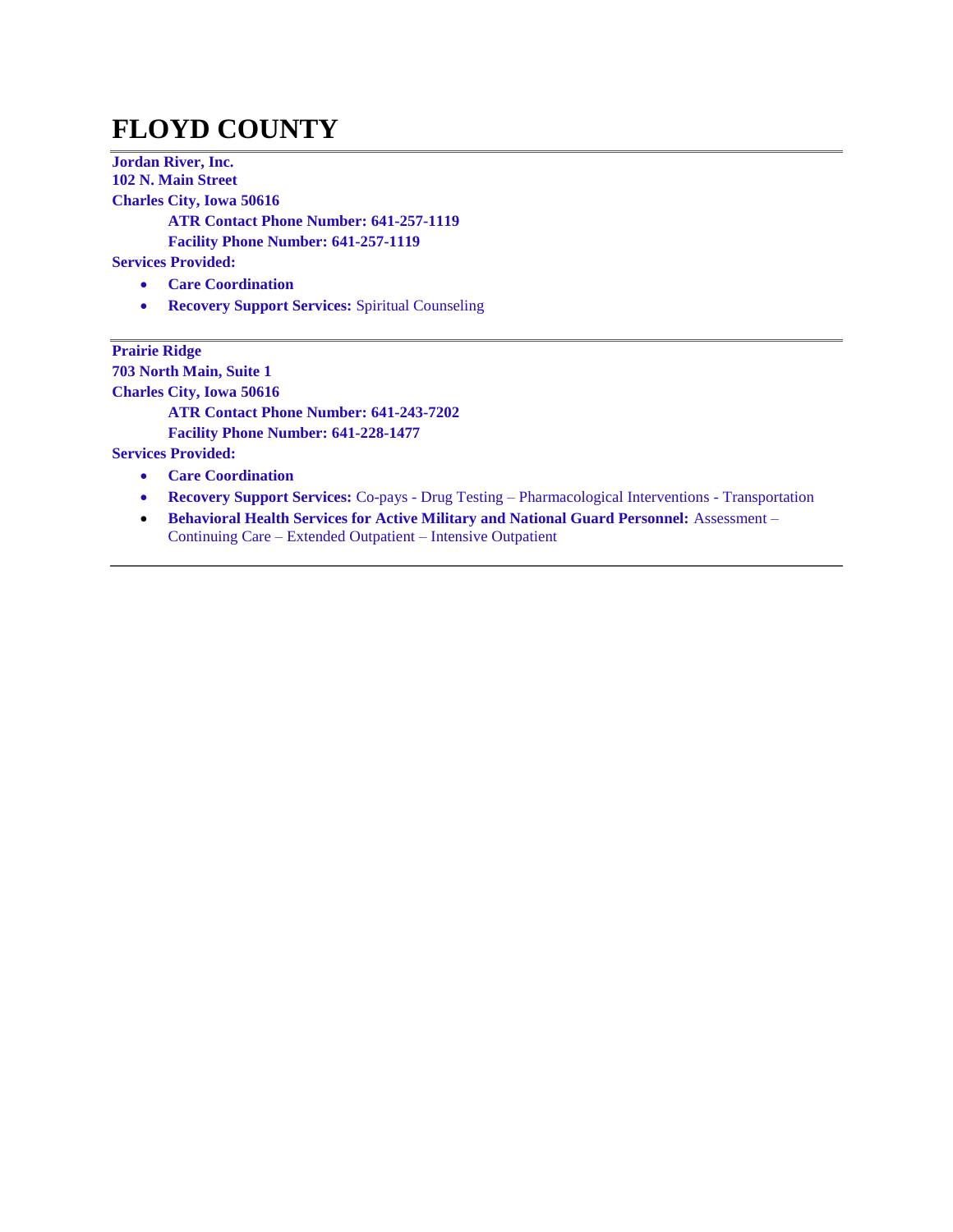## **FRANKLIN COUNTY**

**Please visit the following counties to locate services near you:** 

**BUTLER**

**CERRO GORDO**

**HAMILTON**

**HARDIN**

**WRIGHT**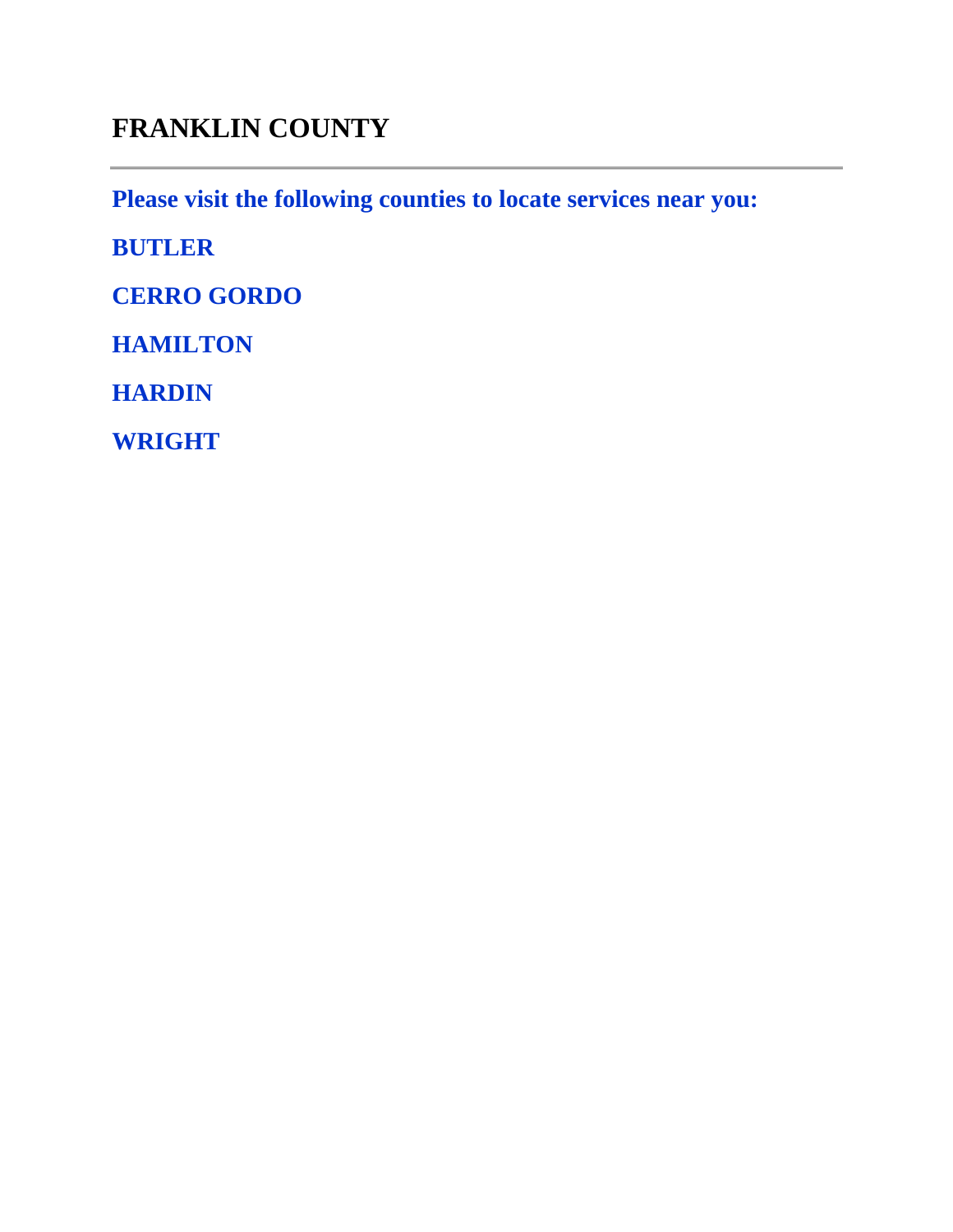# **FREMONT COUNTY**

**Please visit the following counties to locate services near you:** 

**MILLS**

**MONTGOMERY**

**PAGE**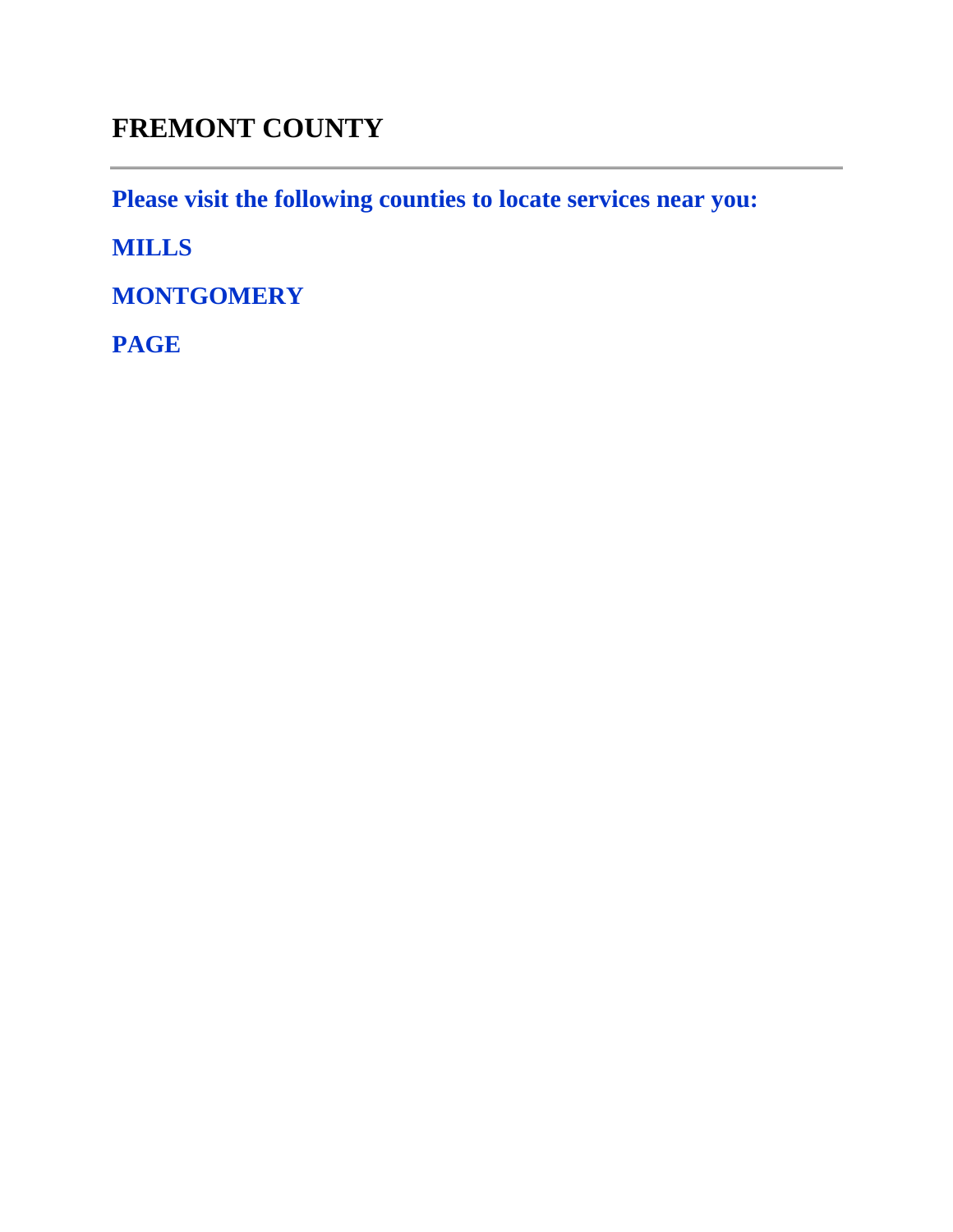#### **GREENE COUNTY**

**New Opportunities, Inc. 1401 N. Elm, Suite A Jefferson, Iowa 50129 ATR Contact Phone Number: 712-792-9266 Facility Phone Number: 515-386-4795 Services Provided: Care Coordination**

- **Recovery Support Services:** Co-pays Drug Testing
- **Behavioral Health Services for Active Military and National Guard Personnel: Assessment** Continuing Care – Extended Outpatient – Intensive Outpatient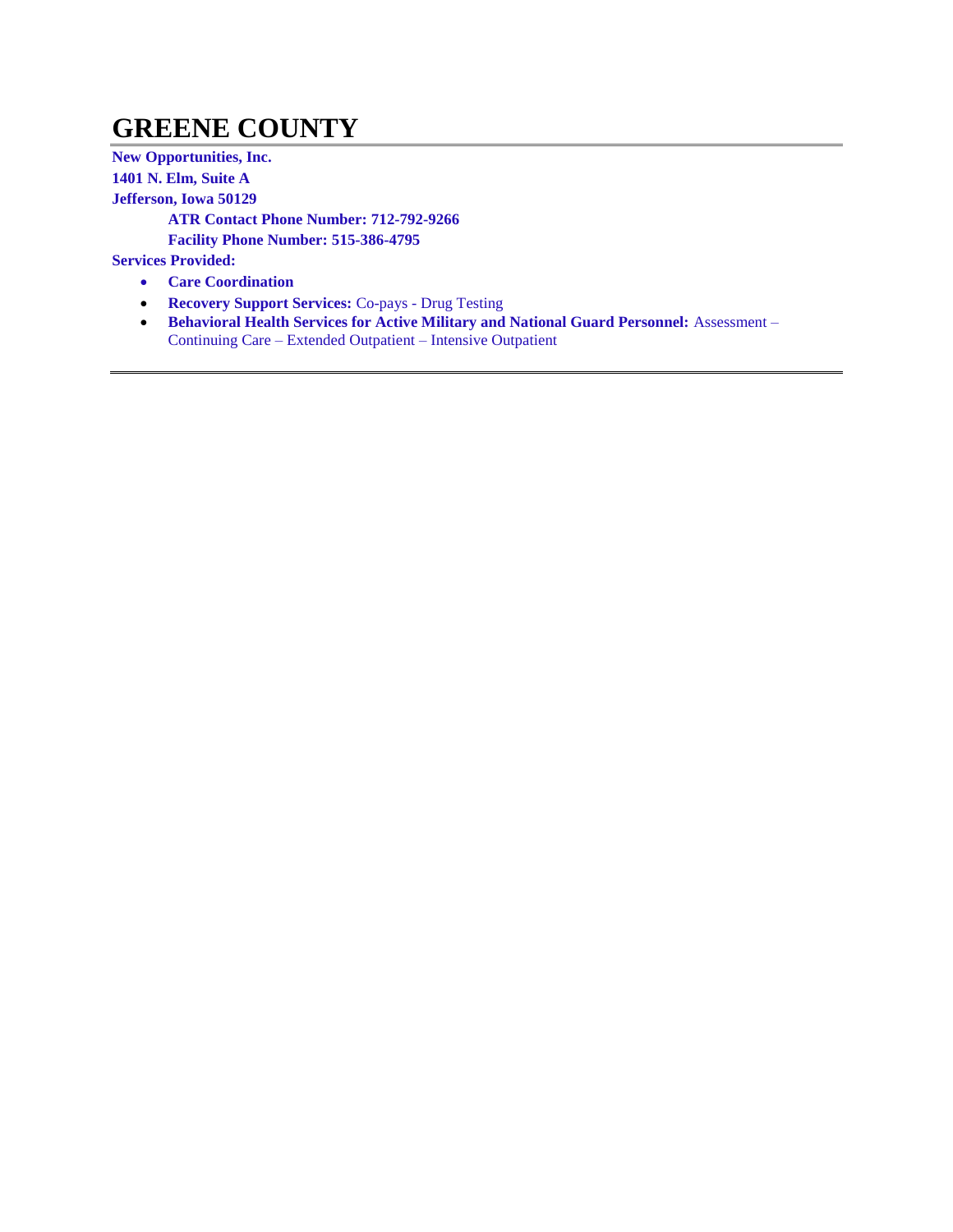### **GRUNDY COUNTY**

**Please visit the following counties to locate services near you:** 

**BLACK HAWK**

**BREMER**

**BUTLER**

**HARDIN**

**MARSHALL**

**TAMA**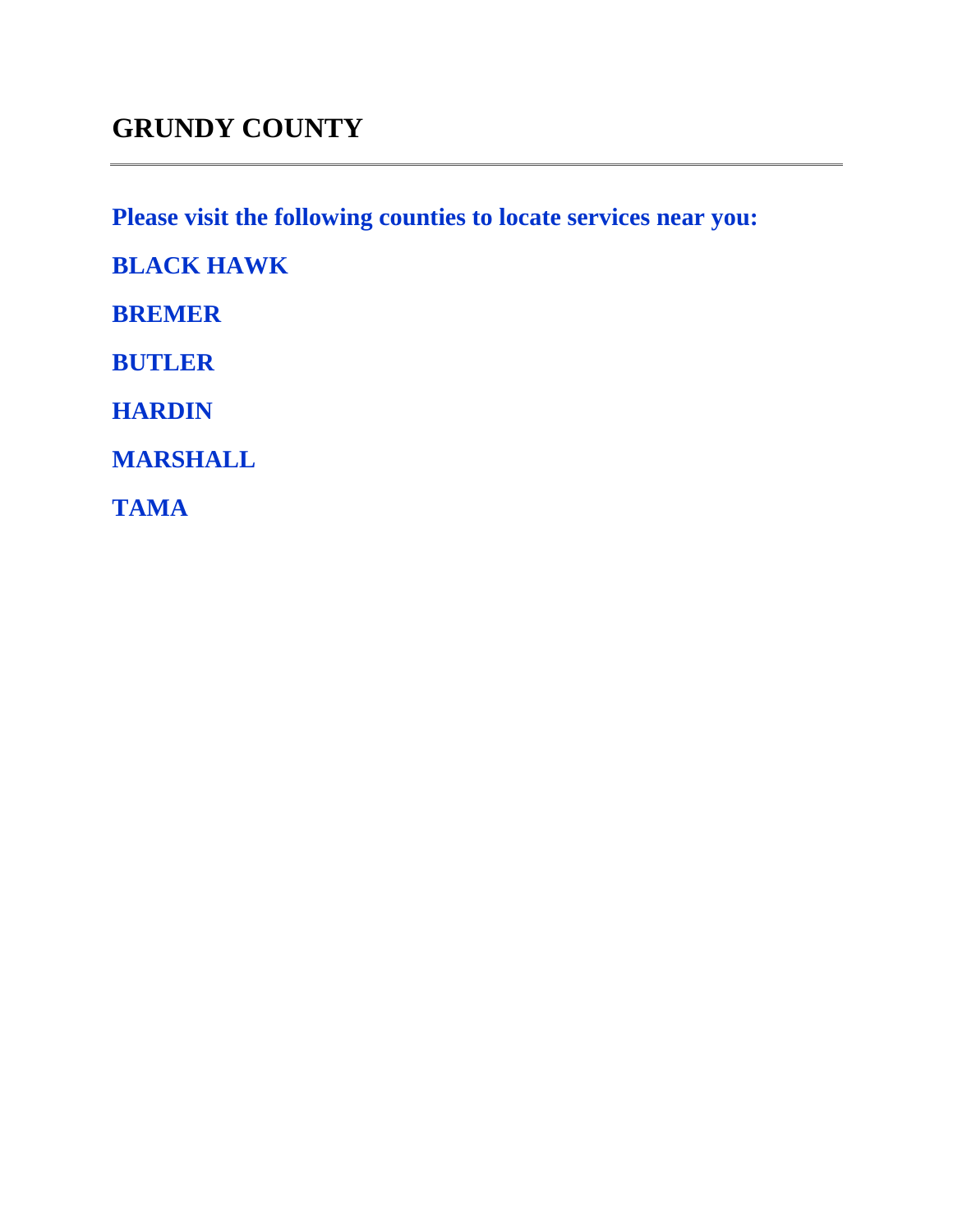### **GUTHRIE COUNTY**

**New Opportunities, Inc. 411 State Street Guthrie Center, Iowa 50115 ATR Contact Phone Number: 712-792-9266 Facility Phone Number: 641-747-3354 Services Provided:**

- **Care Coordination**
- **Recovery Support Services:** Co-pays Drug Testing
- **Behavioral Health Services for Active Military and National Guard Personnel: Assessment** Continuing Care – Extended Outpatient – Intensive Outpatient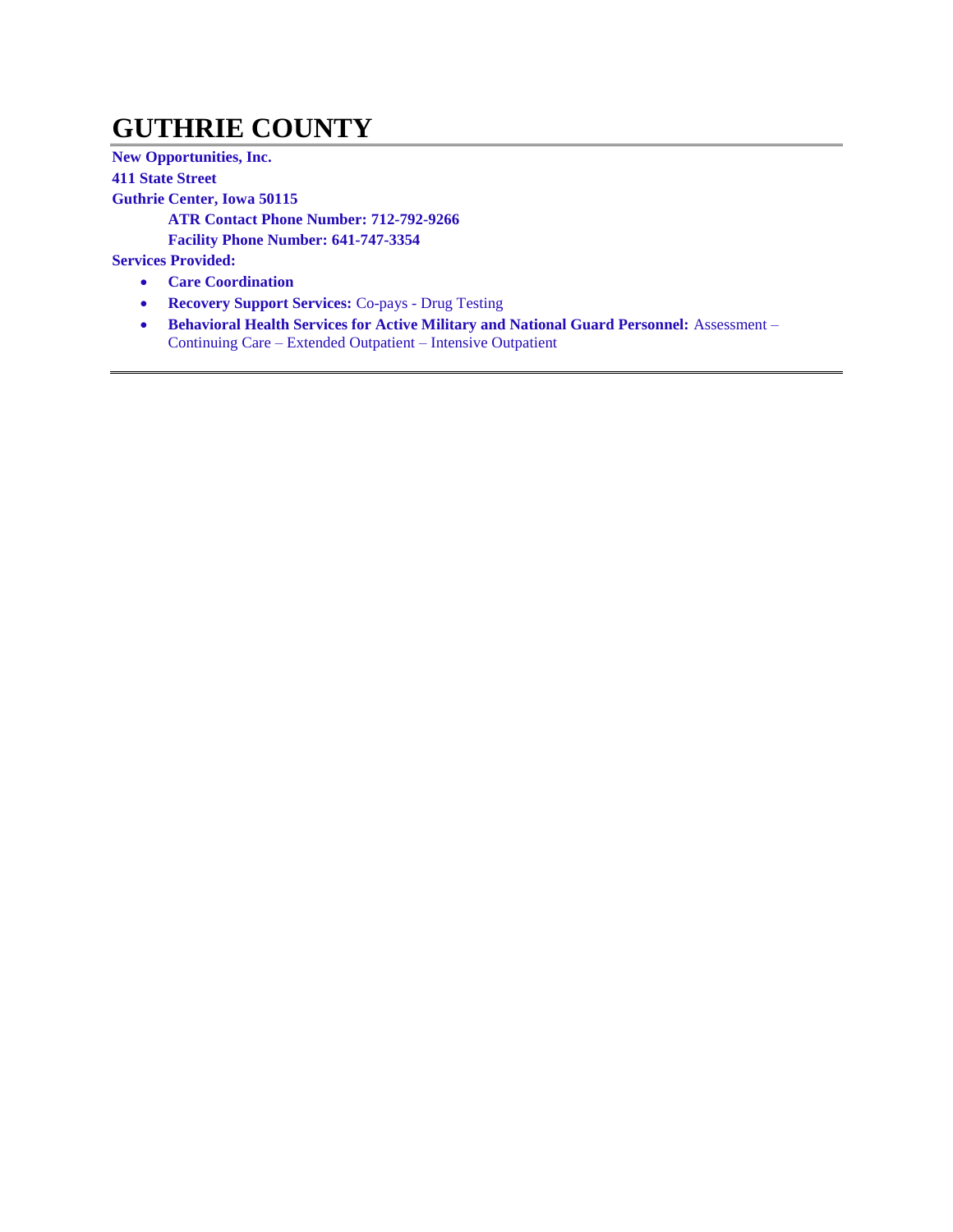#### **HAMILTON COUNTY**

**CFR** 

**500 Fairmeadow Drive**

**Webster City, Iowa 50595**

**ATR Contact Phone Number: 515-576-7261**

**Facility Phone Number: 515-832-5432**

**Services Provided:**

- **Care Coordination**
- **Recovery Support Services:** Brief Treatment Co-Pays Drug Testing Life Skills Coaching Pharmacological Interventions – Recovery Calls - Transportation
- **Behavioral Health Services for Active Military and National Guard Personnel:** Assessment Continuing Care – Extended Outpatient - Halfway House – Intensive Outpatient - Residential

**Youth & Family Center of Hamilton County (YSS) 321 Second Street Webster City, Iowa 50595**

**ATR Contact Phone Number: 515-233-2250**

**Facility Phone Number: 515-832-1061**

- **Care Coordination**
- **Recovery Support Services:** Co-pays Drug Testing
- **Behavioral Health Services for Active Military and National Guard Personnel:** Assessment Continuing Care – Extended Outpatient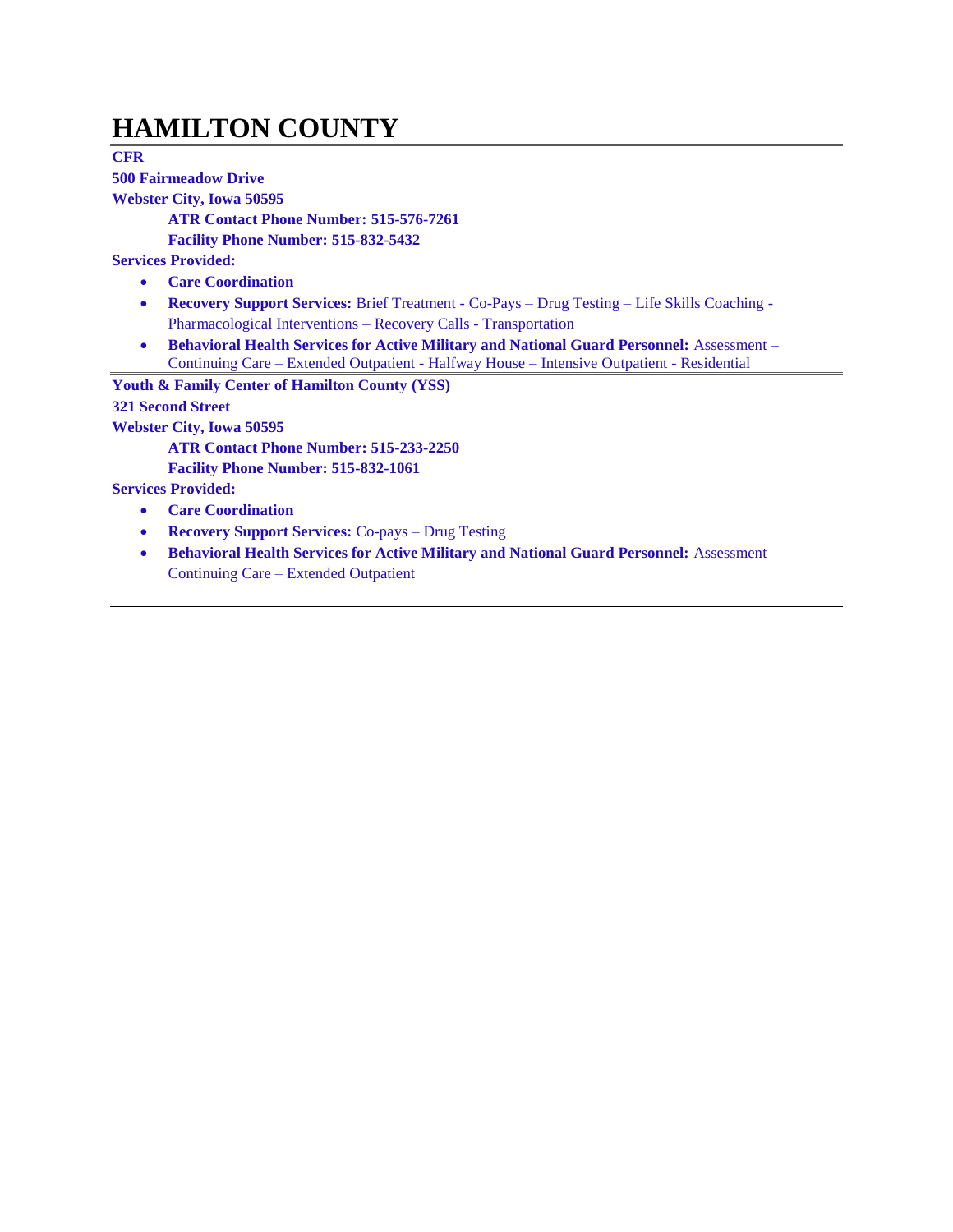# **HANCOCK COUNTY**

**Please visit the following counties to locate services near you:** 

**CERRO GORDO**

**KOSSUTH**

**WINNEBAGO**

**WRIGHT**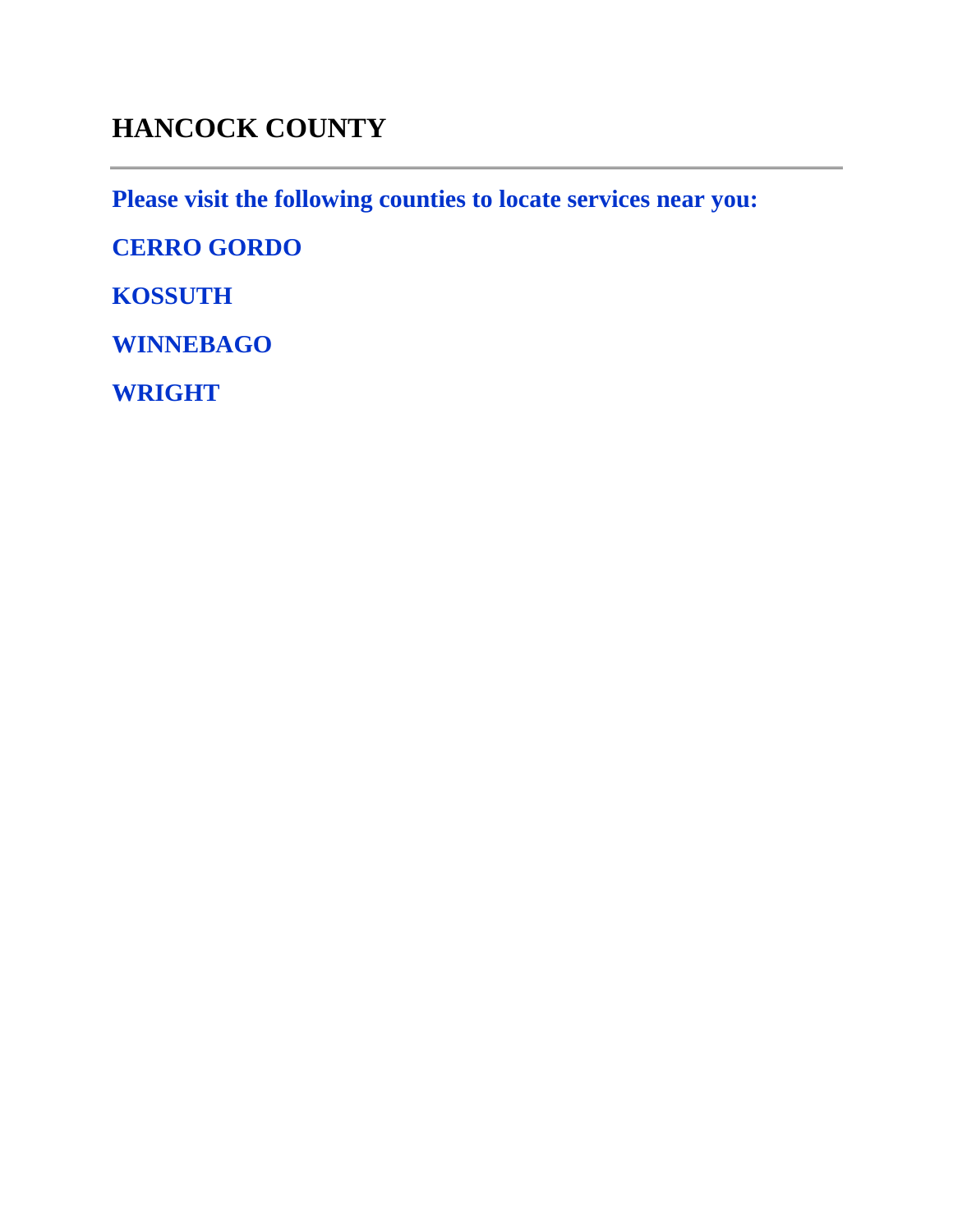#### **HARDIN COUNTY**

**SATUCI 1506 Edginton Avenue Eldora, Iowa 50627 ATR Contact Phone Number: 641-752-5421 Facility Phone Number: 641-752-7280 Services Provided:**

- **Care Coordination**
- **Recovery Support Services:** Co-pays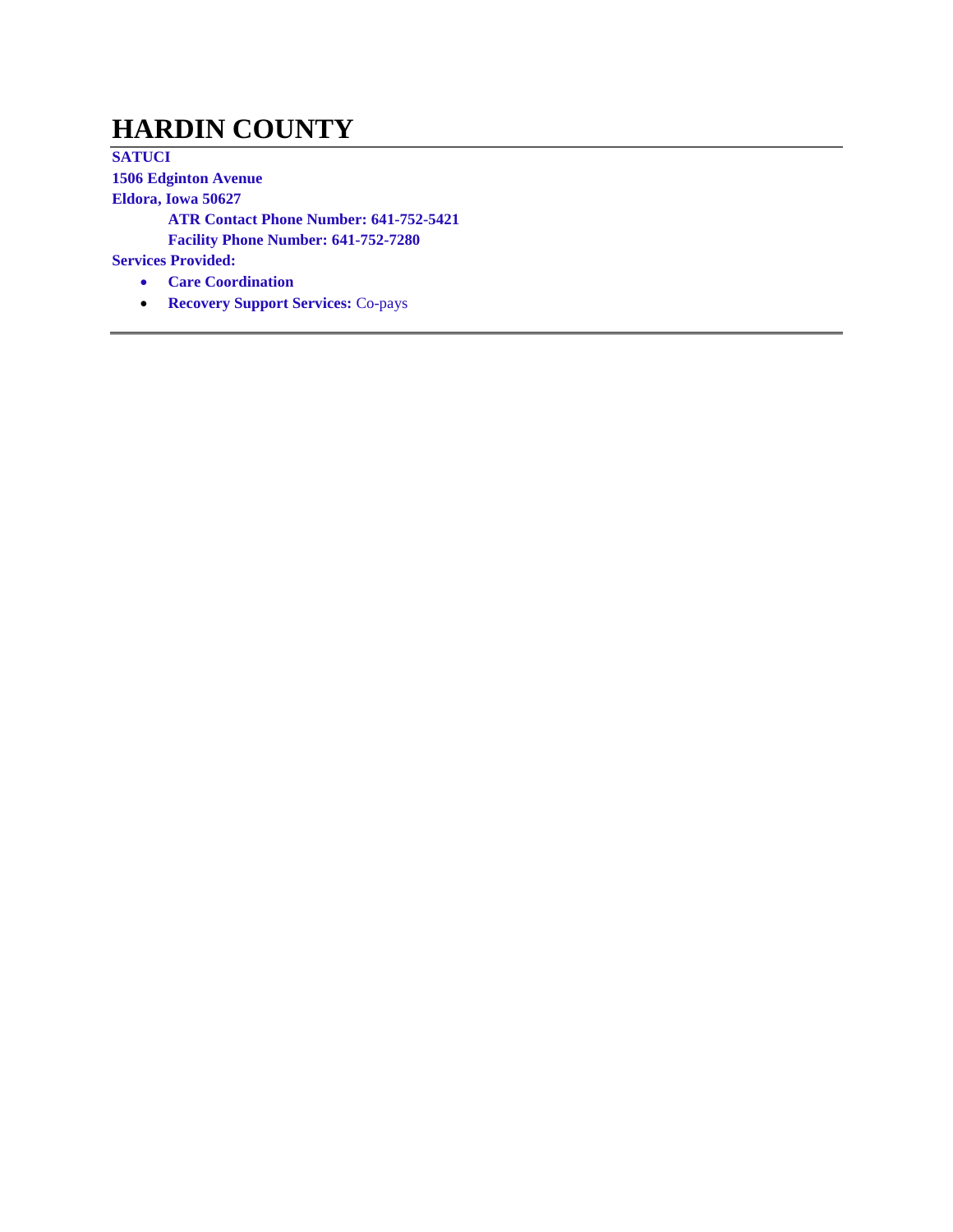### **HARRISON COUNTY**

**Heartland Family Service**

**107 North 4th Avenue #8/9**

**Logan, Iowa 51546**

**ATR Contact Phone Number: 712-325-5608**

**Facility Phone Number: 712-322-1407**

- **Care Coordination**
- **Recovery Support Services:** Co-Pays Drug Testing –Life Skills Coaching
- **Behavioral Health Services for Active Military and National Guard Personnel:** Mental Health Therapy - Assessment – Continuing Care – Extended Outpatient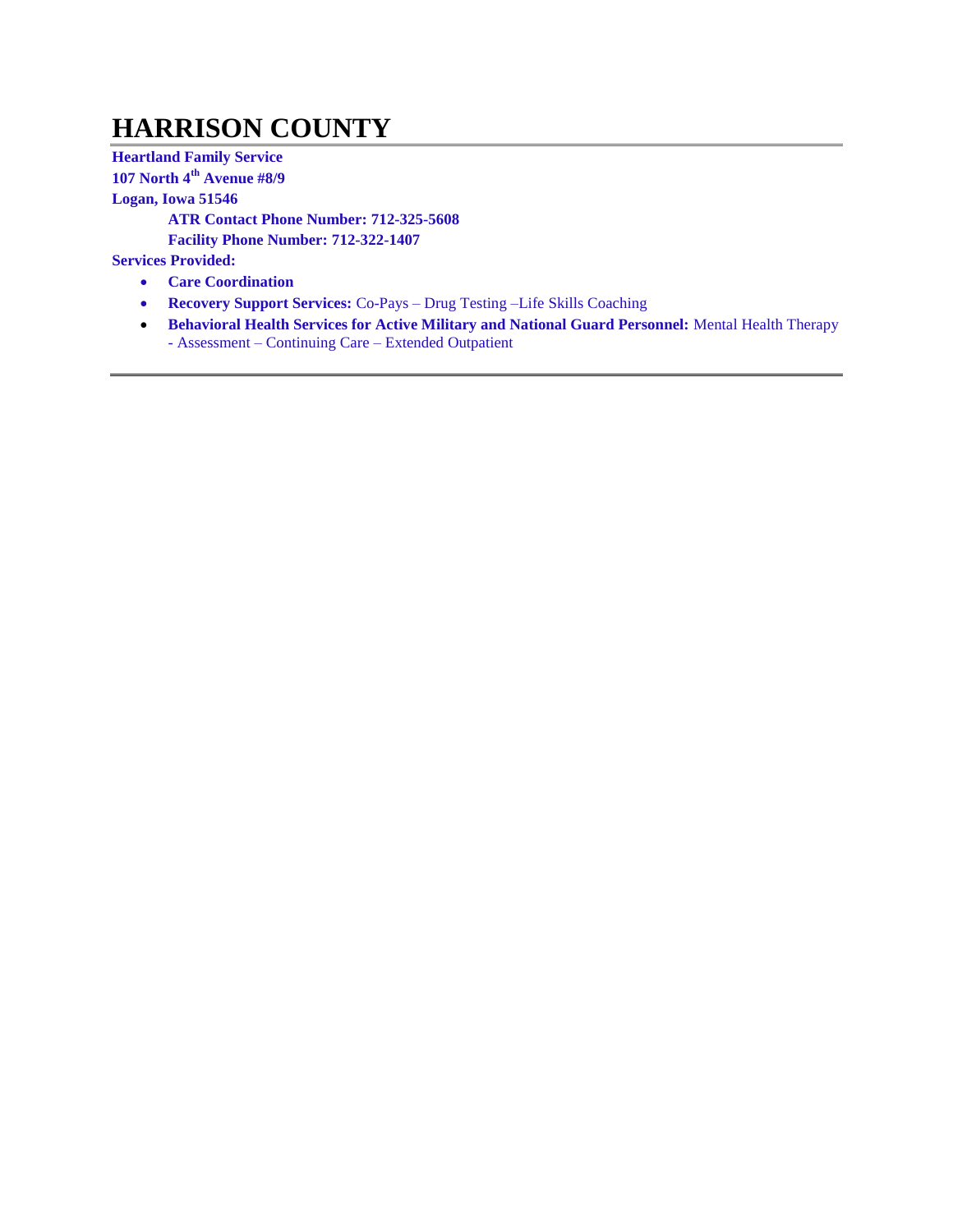### **HENRY COUNTY**

**Alcohol & Drug Dependency Services (ADDS) 122 North Main Street Mt. Pleasant, Iowa 52641 ATR Contact Phone Number: 319-753-6567 Facility Phone Number: 319-385-2216 Services Provided:**

- **Care Coordination**
- **Recovery Support Services:** Brief Treatment Co-pays Drug Testing Transportation
- **Behavioral Health Services for Active Military and National Guard Personnel: Assessment** Continuing Care – Extended Outpatient – Halfway House - Intensive Outpatient – Residential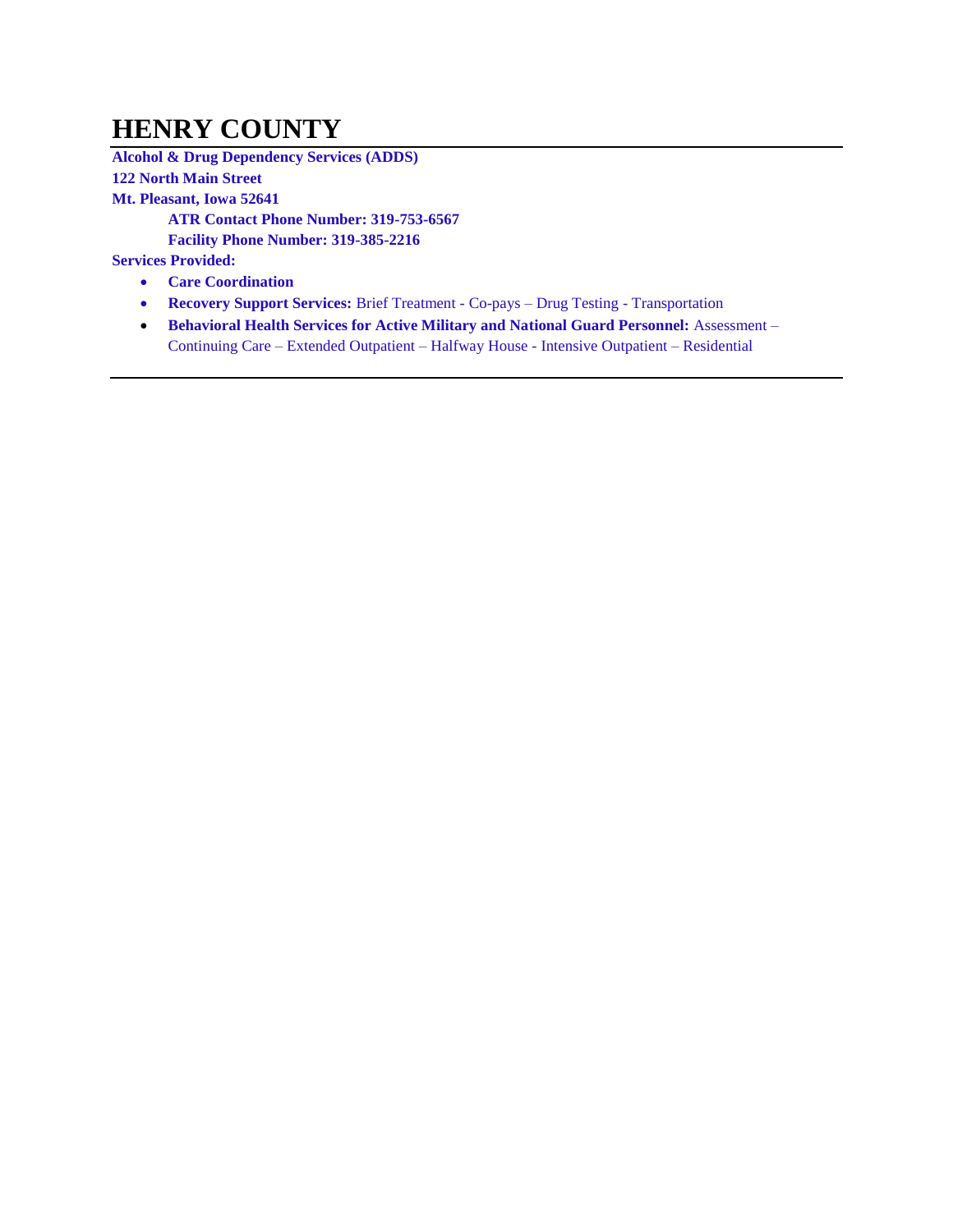**Please visit the following counties to locate services near you:** 

**CHICKASAW**

**FLOYD**

**MITCHELL**

**WINNESHIEK**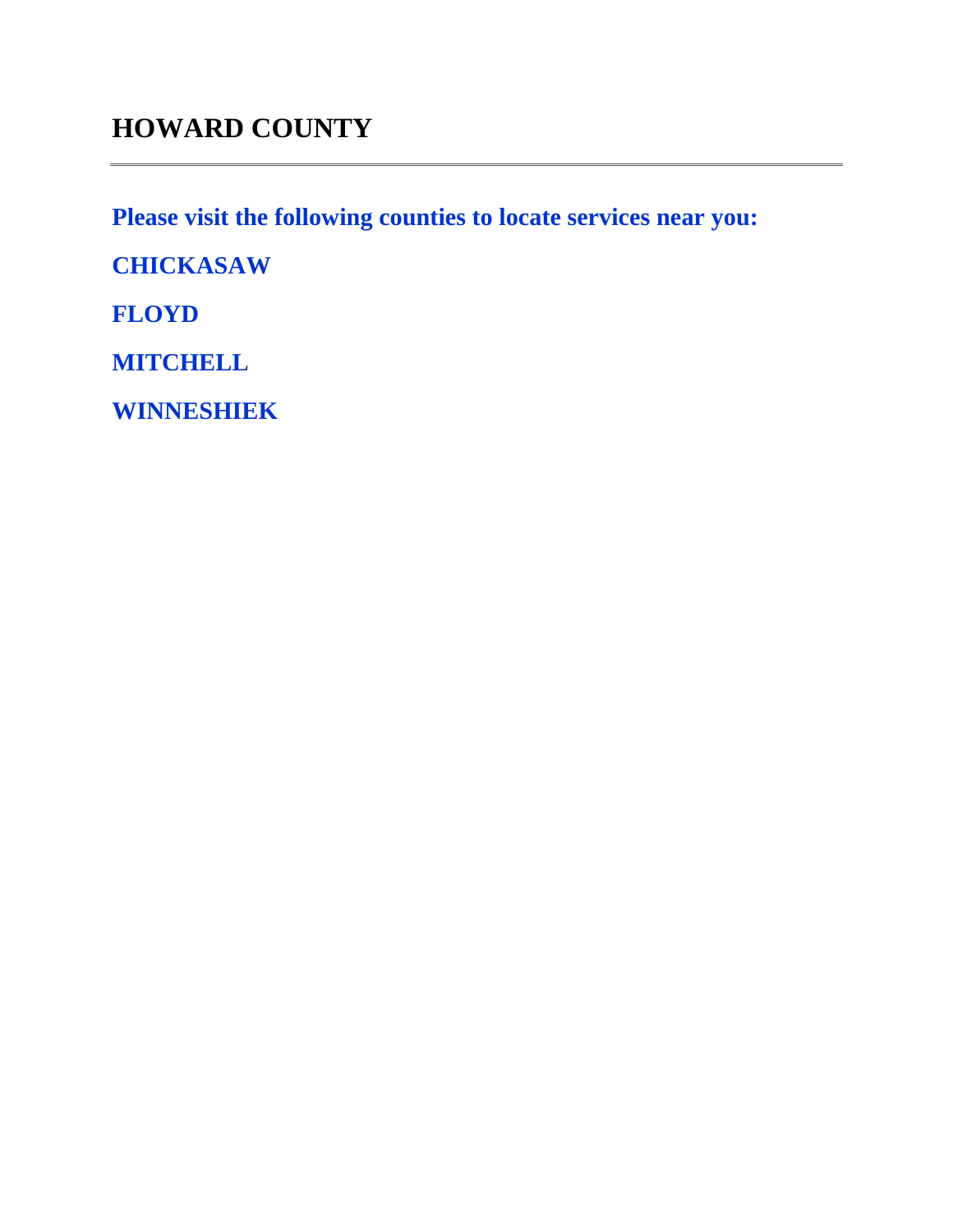#### **HUMBOLDT COUNTY**

**CFR 19 6th Street South Humboldt, Iowa 50548 ATR Contact Phone Number: 515-576-7261**

**Facility Phone Number: 515-269-9295**

- **Care Coordination**
- **Recovery Support Services:** Brief Treatment Co-Pays Drug Testing Life Skills Coaching Pharmacological Interventions – Recovery Calls - Transportation
- **Behavioral Health Services for Active Military and National Guard Personnel: Assessment** Continuing Care – Extended Outpatient - Halfway House – Intensive Outpatient - Residential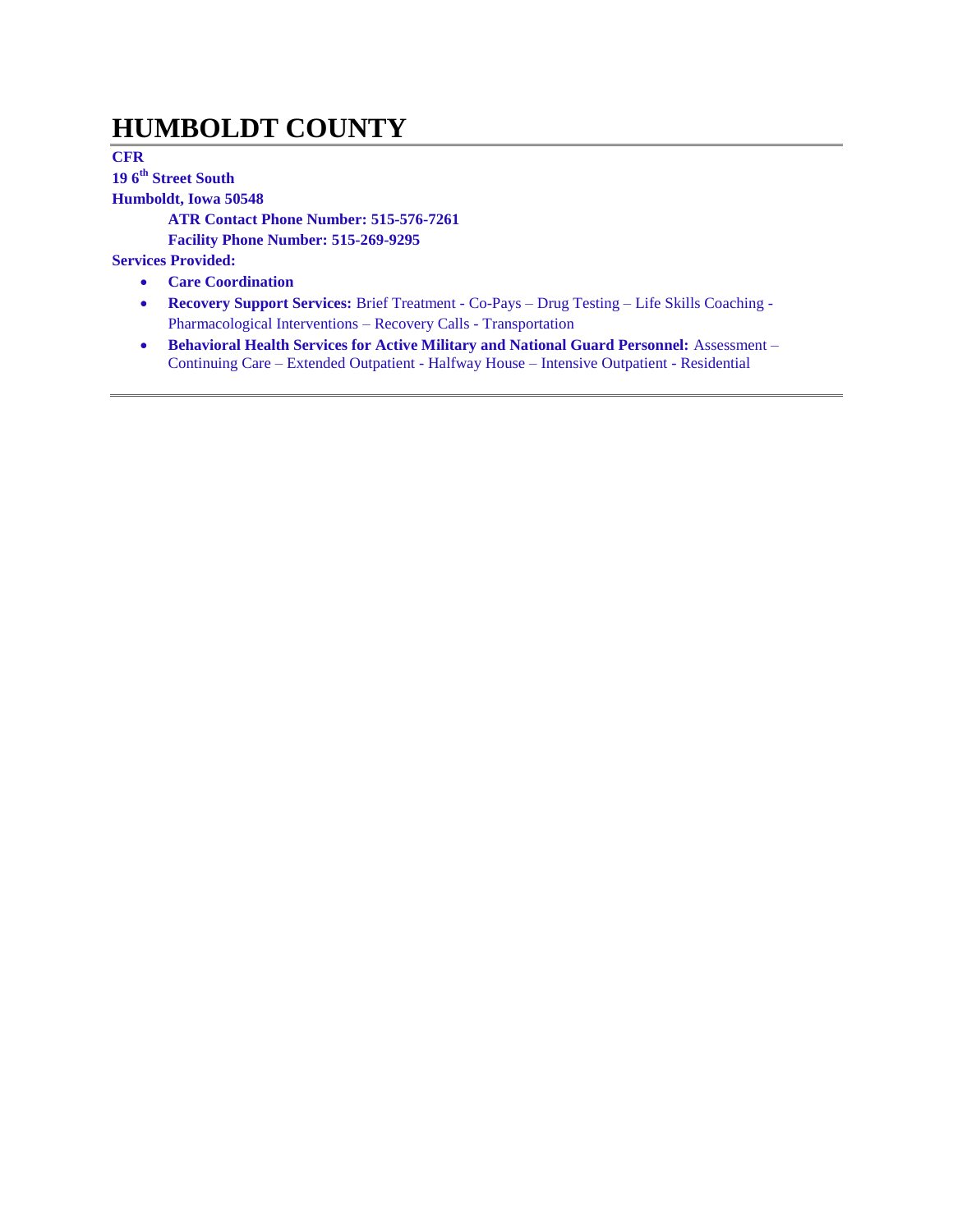### **IDA COUNTY**

**Please visit the following counties to locate services near you:** 

**BUENA VISTA**

**CHEROKEE**

**CRAWFORD**

**MANONA**

**SAC**

**WOODBURY**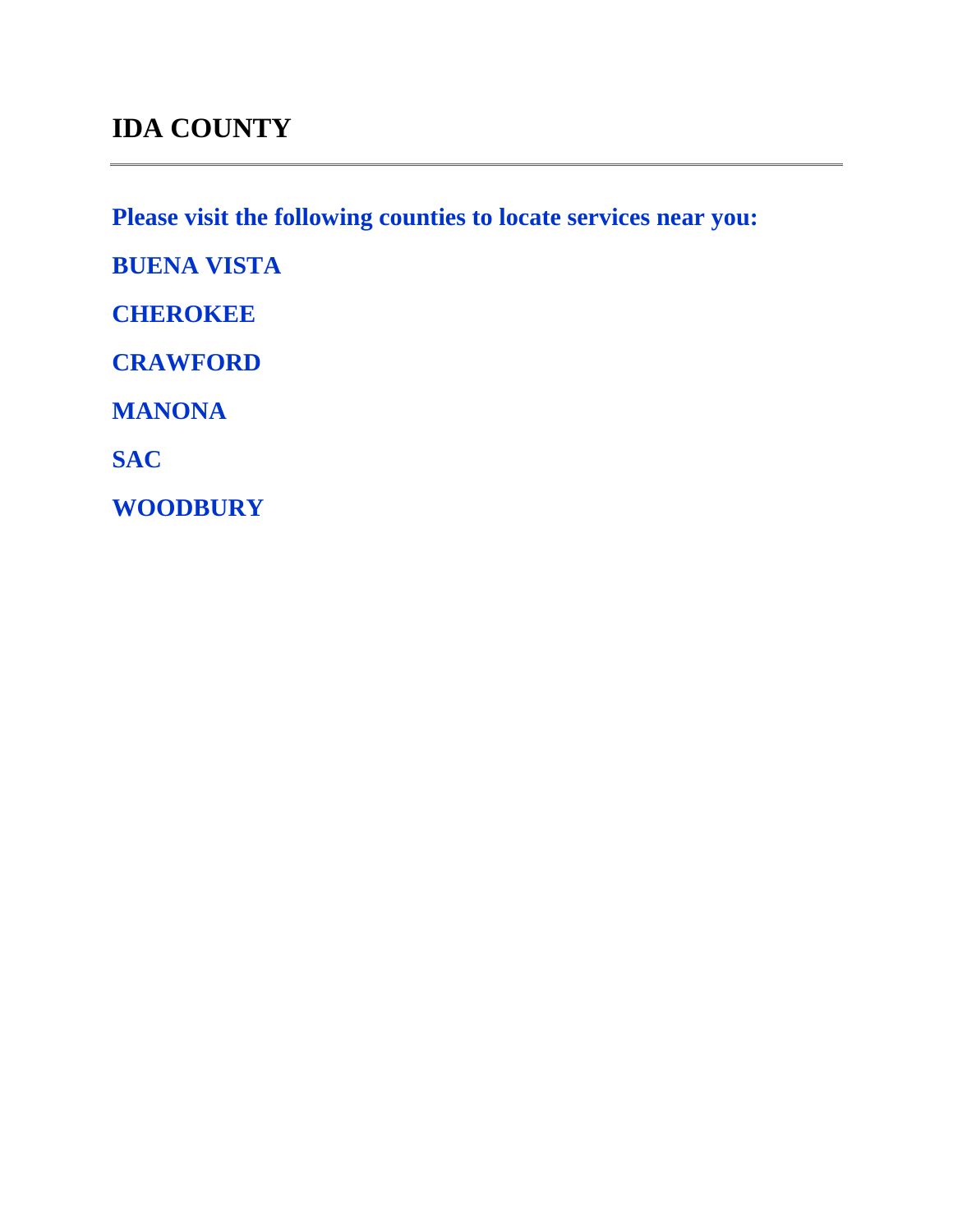### **IOWA COUNTY**

#### **PRELUDE BEHAVIORAL HEALTH**

**1101 Court Avenue, Suite 10**

**Marengo, Iowa 52301**

**ATR Contact Phone Number: 319-248-4357**

**Facility Phone Number: 319-642-5528**

- **Care Coordination**
- **Recovery Support Services:** Co-pays Drug Testing Integrated Therapy Life Skills Coaching Transportation
- **Behavioral Health Services for Active Military and National Guard Personnel:** Assessment Continuing Care – Extended Outpatient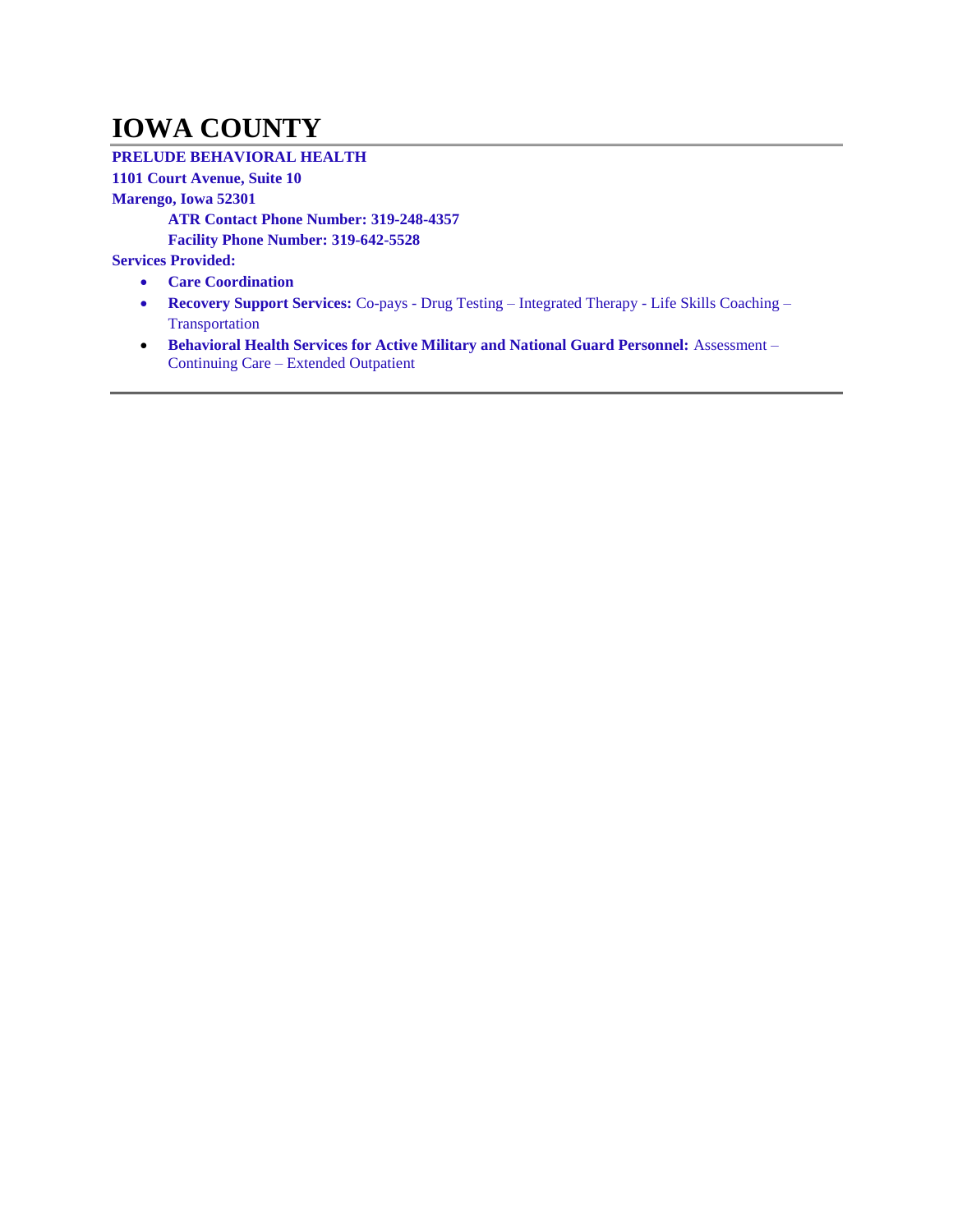**Please visit the following counties to locate services near you:** 

**CLINTON**

**DUBUQUE**

**JONES**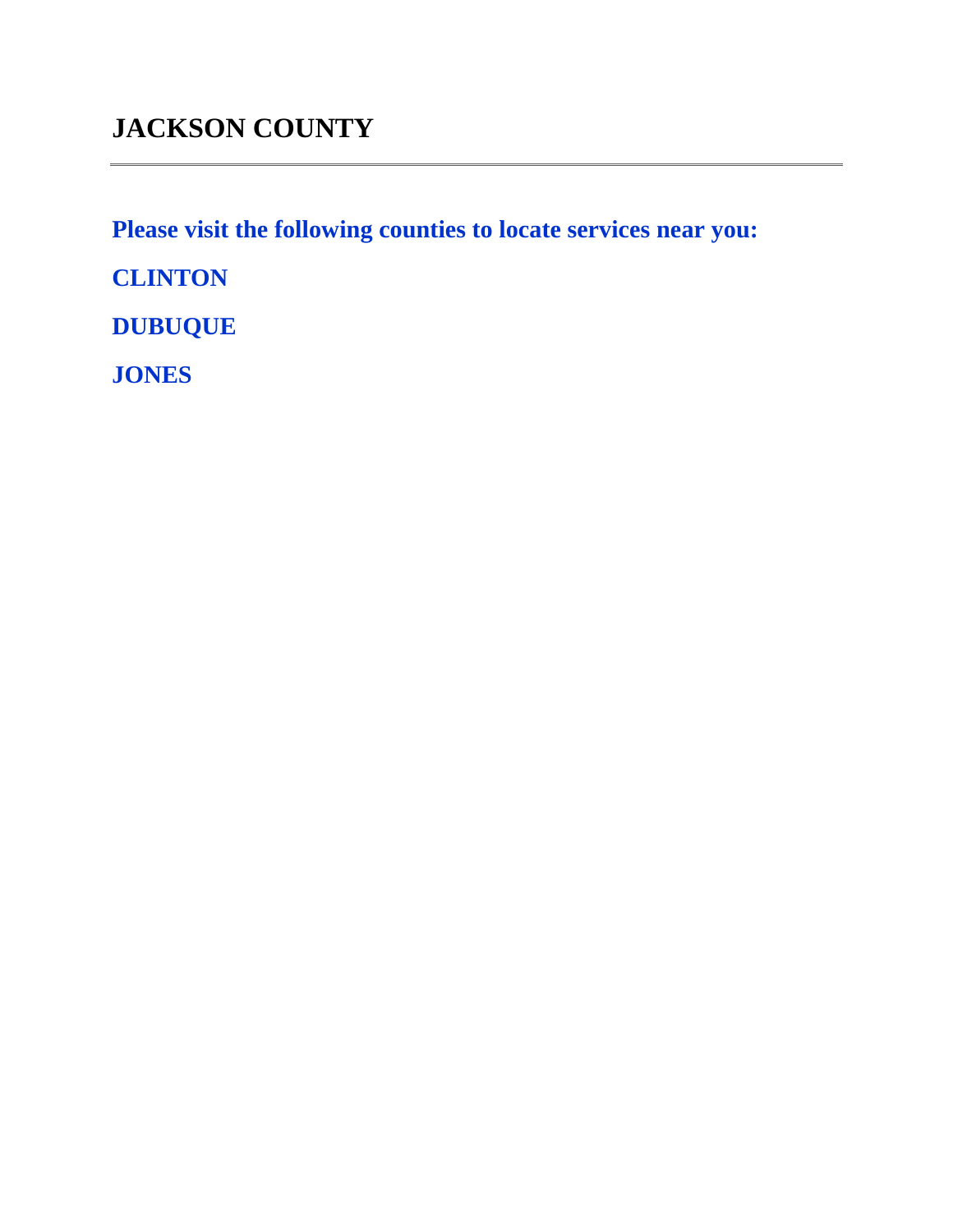### **JASPER COUNTY**

**Clearview Recovery, Inc. (Women Only)**

**501 North Sherman Prairie City, Iowa 50228 ATR Contact Phone Number: 515-994-3562 Facility Phone Number: 515-994-3562 Services Provided: Care Coordination Recovery Support Services:** Co-Pays – Drug Testing – Recovery Calls – Recovery Peer Coaching - **Transportation Behavioral Health Services for Active Military and National Guard Personnel:** Assessment – Continuing Care – Extended Outpatient - Intensive Outpatient **House of Mercy Newton Center 200 N. 8th Avenue East Newton, Iowa 50208 ATR Contact Phone Number: 515-643-6510 Facility Phone Number: 641-792-0717 Services Provided: Care Coordination**

- **Recovery Support Services:** Co-pays Drug Testing Integrated Therapy Pharmacological Interventions - Transportation
- **Behavioral Health Services for Active Military and National Guard Personnel: Mental Health Therapy** - Assessment – Continuing Care – Extended Outpatient –Intensive Outpatient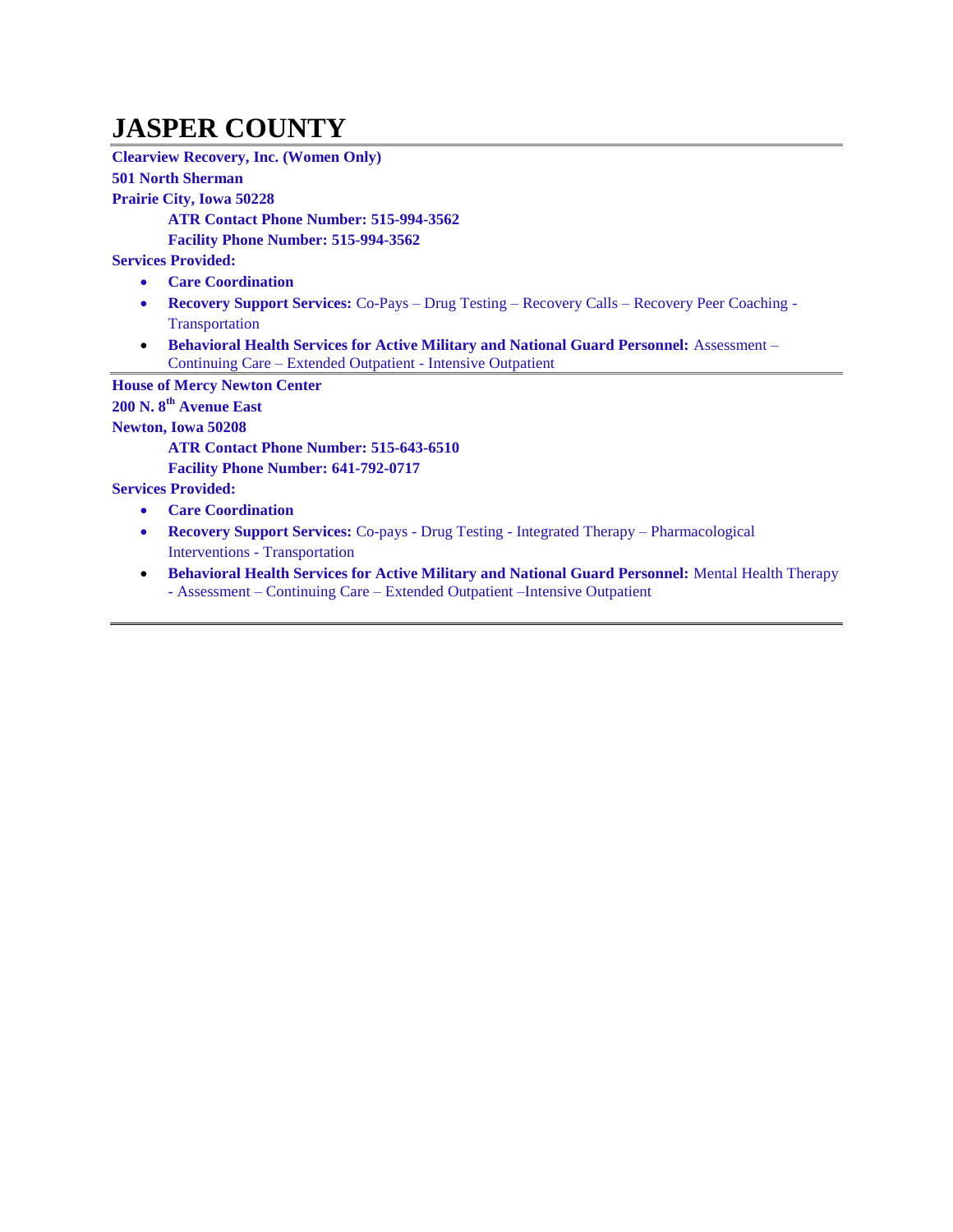#### **JEFFERSON COUNTY**

**First Resources Corporation**

**605 S. 23rd (lower level)**

**Fairfield, Iowa 52556**

**ATR Contact Phone Number: 641-682-2800**

**Facility Phone Number: 641-472-4106**

**Services Provided:**

- **Care Coordination**
- **Recovery Support Services:** Drug Testing Life Skills Coaching Recovery Peer Coaching Transportation

**SIEDA**

**201 South 23rd**

**Fairfield, Iowa 52556**

**ATR Contact Phone Number: 641-683-6747**

**Facility Phone Number: 641-472-5834**

- **Care Coordination**
- **Recovery Support Services:** Co-pays Drug Testing Recovery Calls Recovery Peer Coaching-**Transportation**
- **Behavioral Health Services for Active Military and National Guard Personnel: Assessment** Continuing Care – Extended Outpatient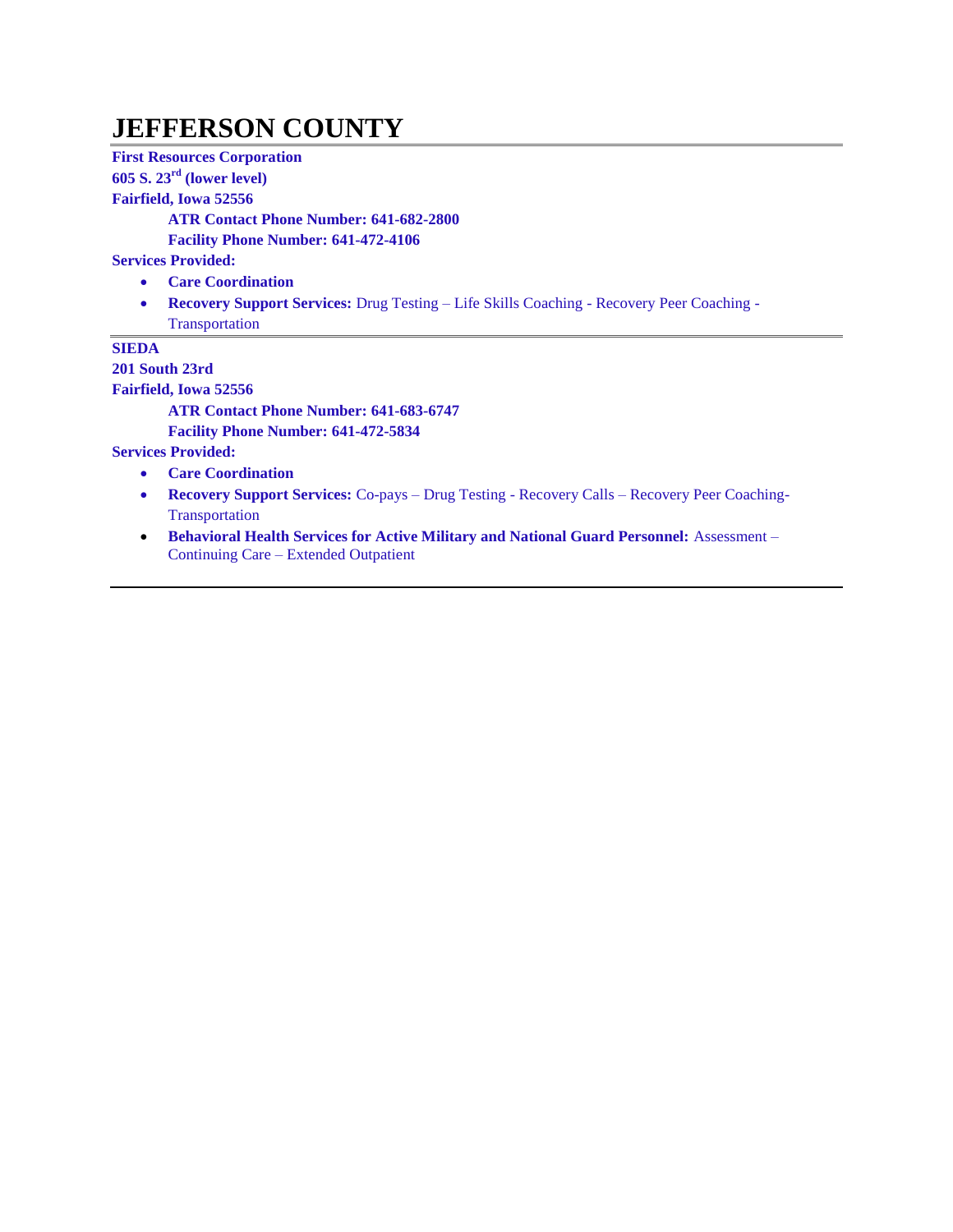#### **JOHNSON COUNTY**

#### **PRELUDE BEHAVIORAL HEALTH**

#### **430 Southgate Avenue**

#### **Iowa City, Iowa 52240**

**ATR Contact Phone Number: 319-248-4357**

**Facility Phone Number: 319-351-4357**

**Services Provided:**

- **Care Coordination**
- **Recovery Support Services:** Co-pays Drug Testing Integrated Therapy Life Skills Coaching **Transportation**
- **Behavioral Health Services for Active Military and National Guard Personnel:** Assessment Continuing Care – Extended Outpatient – Intensive Outpatient

**PRELUDE BEHAVIORAL HEALTH**

**438 Southgate Avenue**

**Iowa City, Iowa 52240**

**ATR Contact Phone Number: 319-248-4357**

**Facility Phone Number: 319-351-9072**

- **Care Coordination**
- **Recovery Support Services:** Co-pays Drug Testing Integrated Therapy Life Skills Coaching Transportation
- **Behavioral Health Services for Active Military and National Guard Personnel: Mental Health Therapy**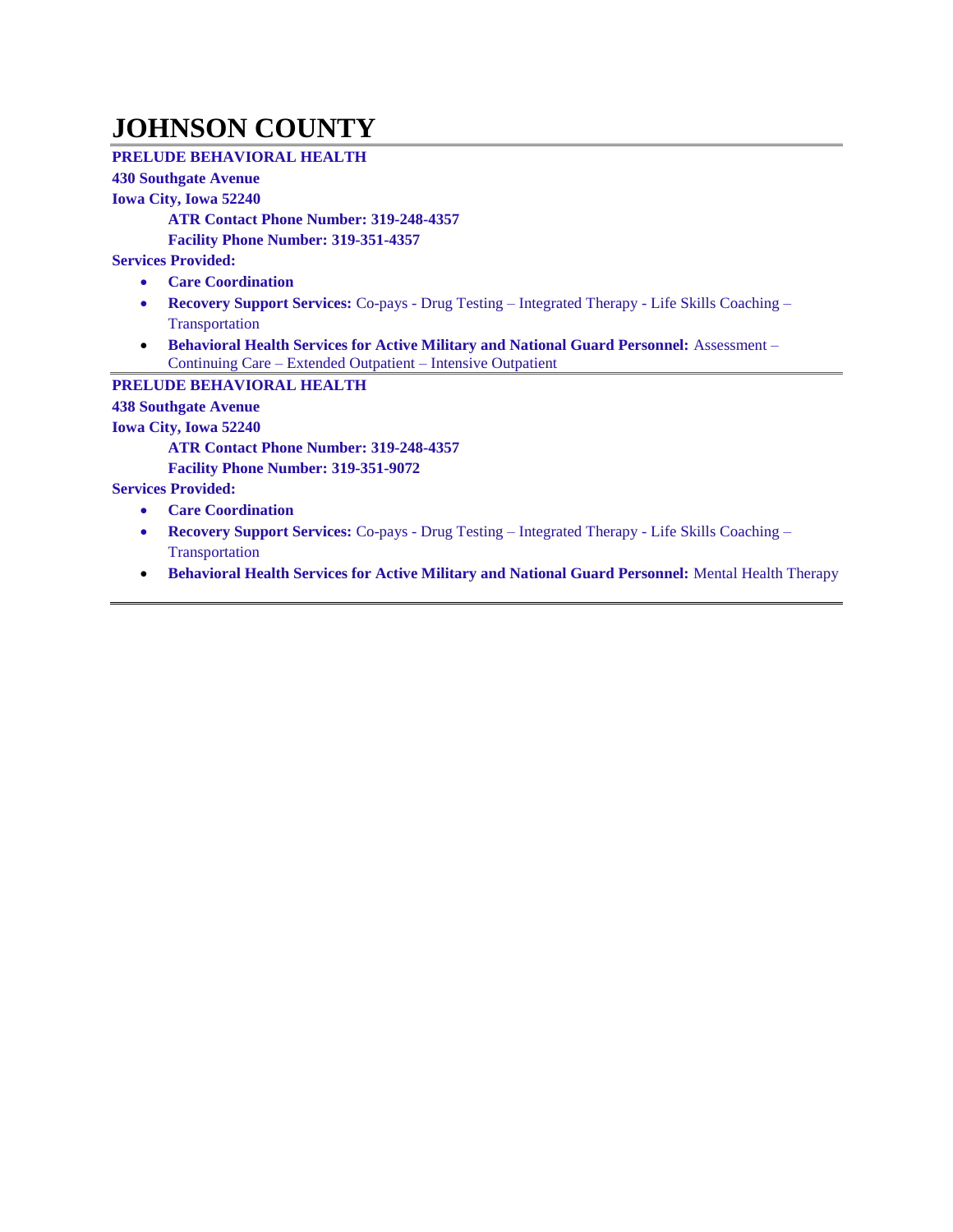#### **JONES COUNTY**

**ASAC 101 S. Williams Street, Suite B**

**Anamosa, Iowa 52205**

**ATR Contact Phone Number: 319-447-1921**

**Facility Phone Number: 319-462-4327**

- **Recovery Support Services:** Co-Pays –Recovery Calls
- **•** Behavioral Health Services for Active Military and National Guard Personnel: Assessment Continuing Care – Extended Outpatient – Intensive Outpatient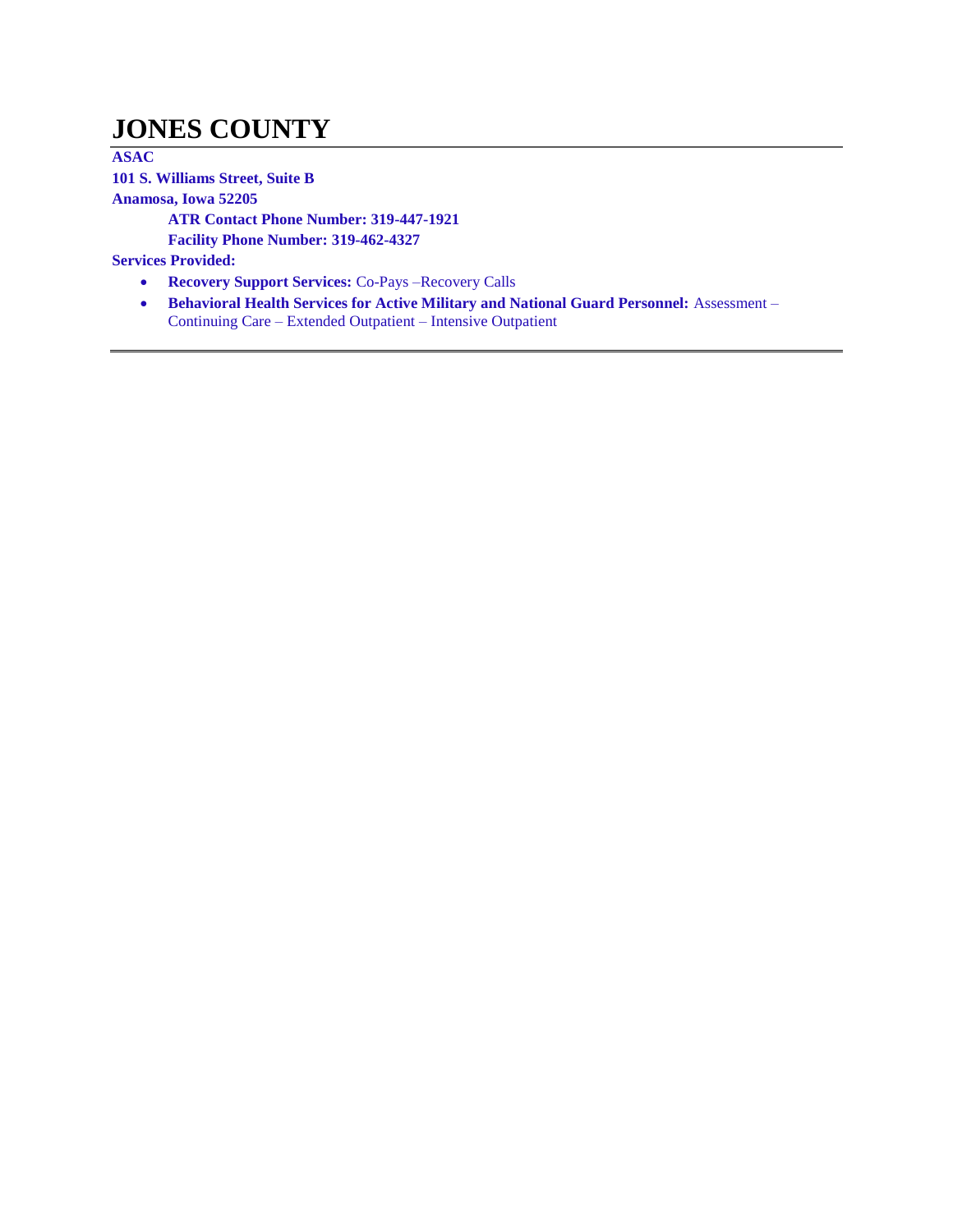#### **KEOKUK COUNTY**

**First Resources Corporation**

#### **102 South Main**

**Sigourney, Iowa 52591**

**ATR Contact Phone Number: 641-682-2826**

**Facility Phone Number: 641-622-2543**

**Services Provided:**

- **Care Coordination**
- **Recovery Support Services:** Celebrating Families Drug Testing Life Skills Coaching Recovery Peer Coaching - Transportation

#### **SIEDA**

**114 West Washington**

**Sigourney, Iowa 52591**

**ATR Contact Phone Number: 641-683-6747**

**Facility Phone Number: 641-622-3410**

- **Care Coordination**
- **Recovery Support Services:** Co-pays Drug Testing Recovery Calls Recovery Peer Coaching-**Transportation**
- **Behavioral Health Services for Active Military and National Guard Personnel:** Mental Health Therapy - Assessment – Continuing Care – Extended Outpatient – Intensive Outpatient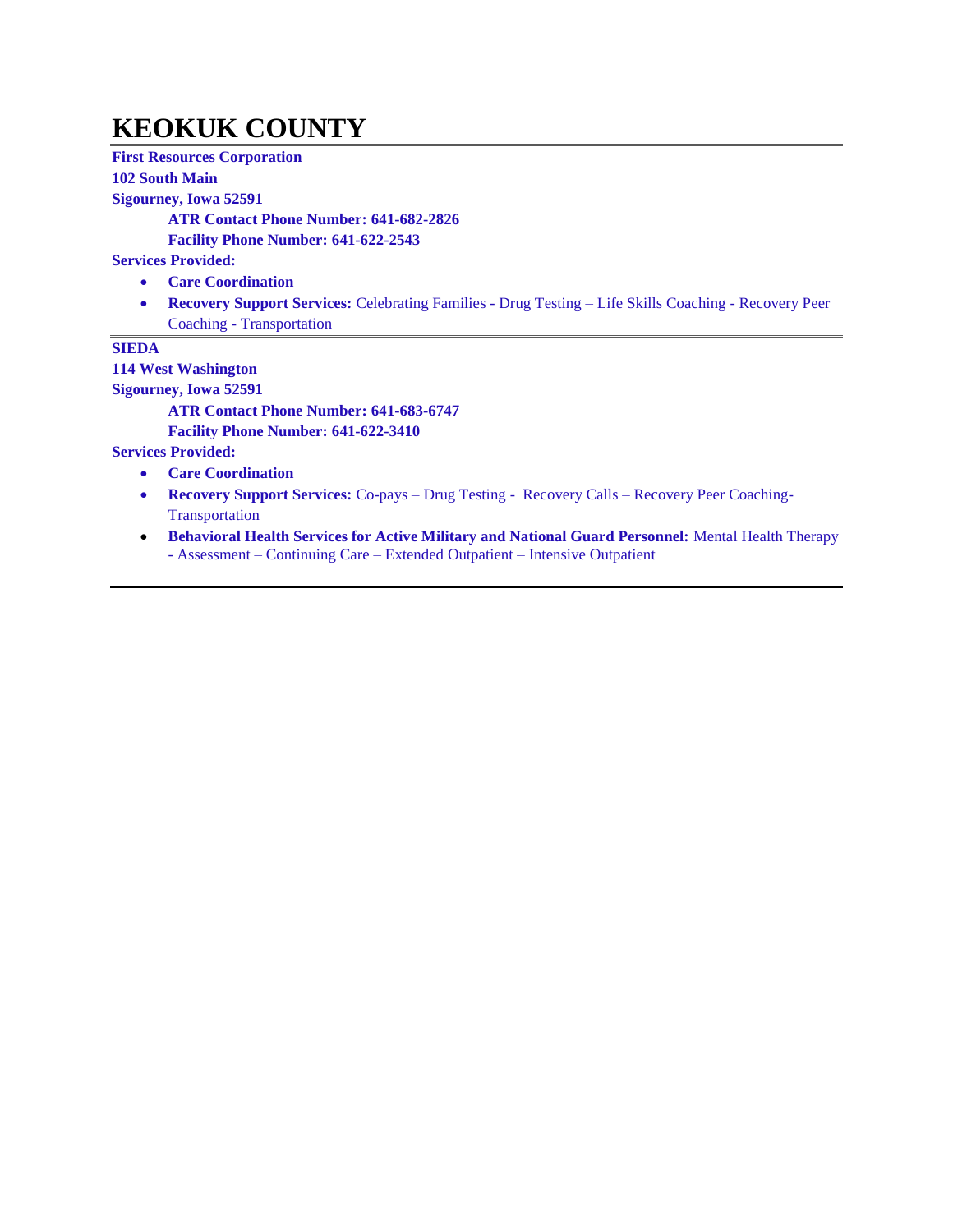### **KOSSUTH COUNTY**

**Prairie Ridge 117 East Call Street Algona, Iowa 50511 ATR Contact Phone Number: 641-243-7202 Facility Phone Number: 515-295-5158 Services Provided: Care Coordination**

- **Recovery Support Services:** Co-pays Drug Testing Pharmacological Interventions Transportation
- **Behavioral Health Services for Active Military and National Guard Personnel:** Assessment Continuing Care – Extended Outpatient – Intensive Outpatient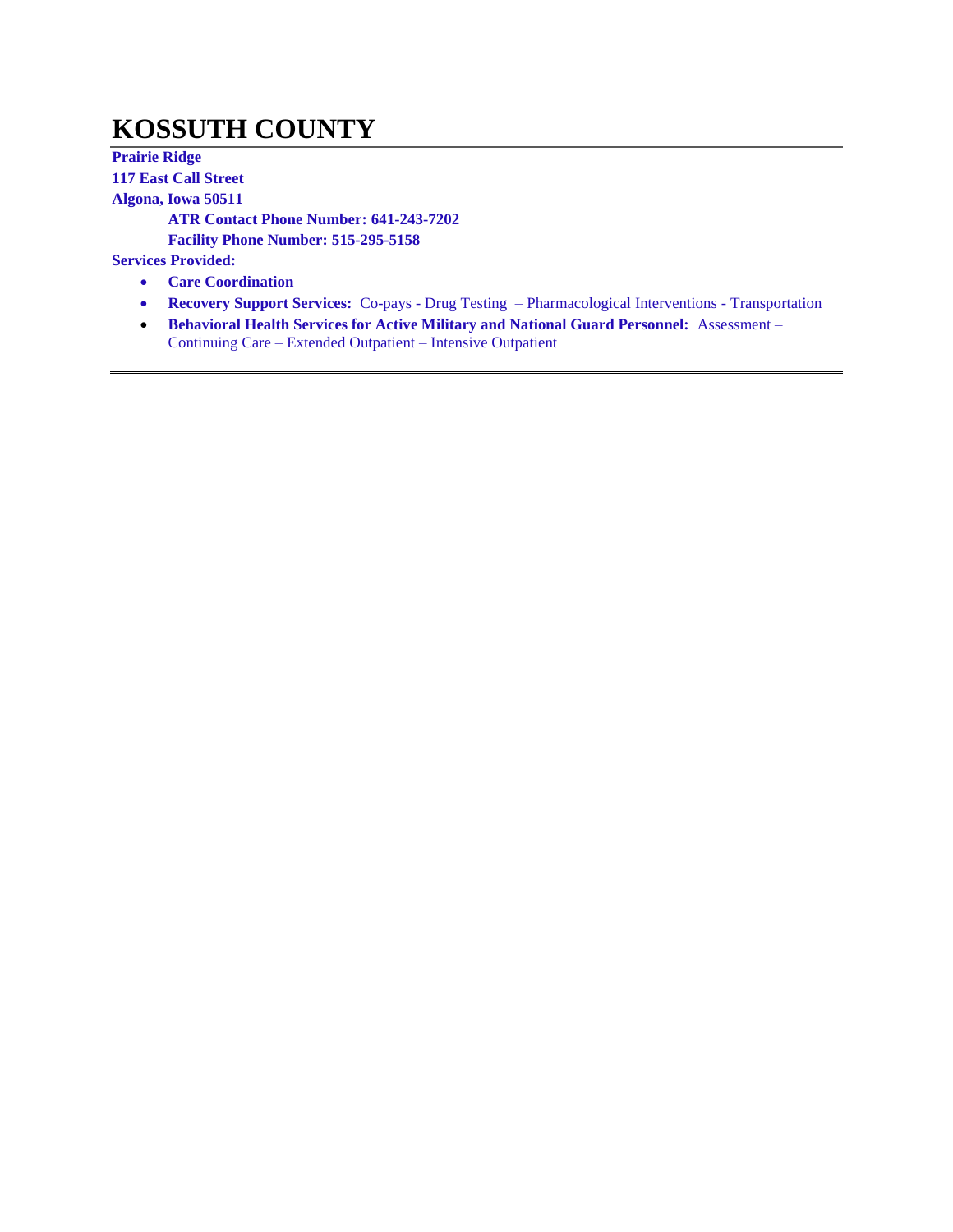## **LEE COUNTY**

**Alcohol & Drug Dependency Services (ADDS) 928 Main Street Keokuk, Iowa 52632 ATR Contact Phone Number: 319-753-6567 Facility Phone Number: 319-524-4397**

- **Care Coordination**
- **Recovery Support Services:** Brief Treatment Co-pays Drug Testing Transportation
- **Behavioral Health Services for Active Military and National Guard Personnel: Assessment** Continuing Care – Extended Outpatient – Halfway House - Intensive Outpatient – Residential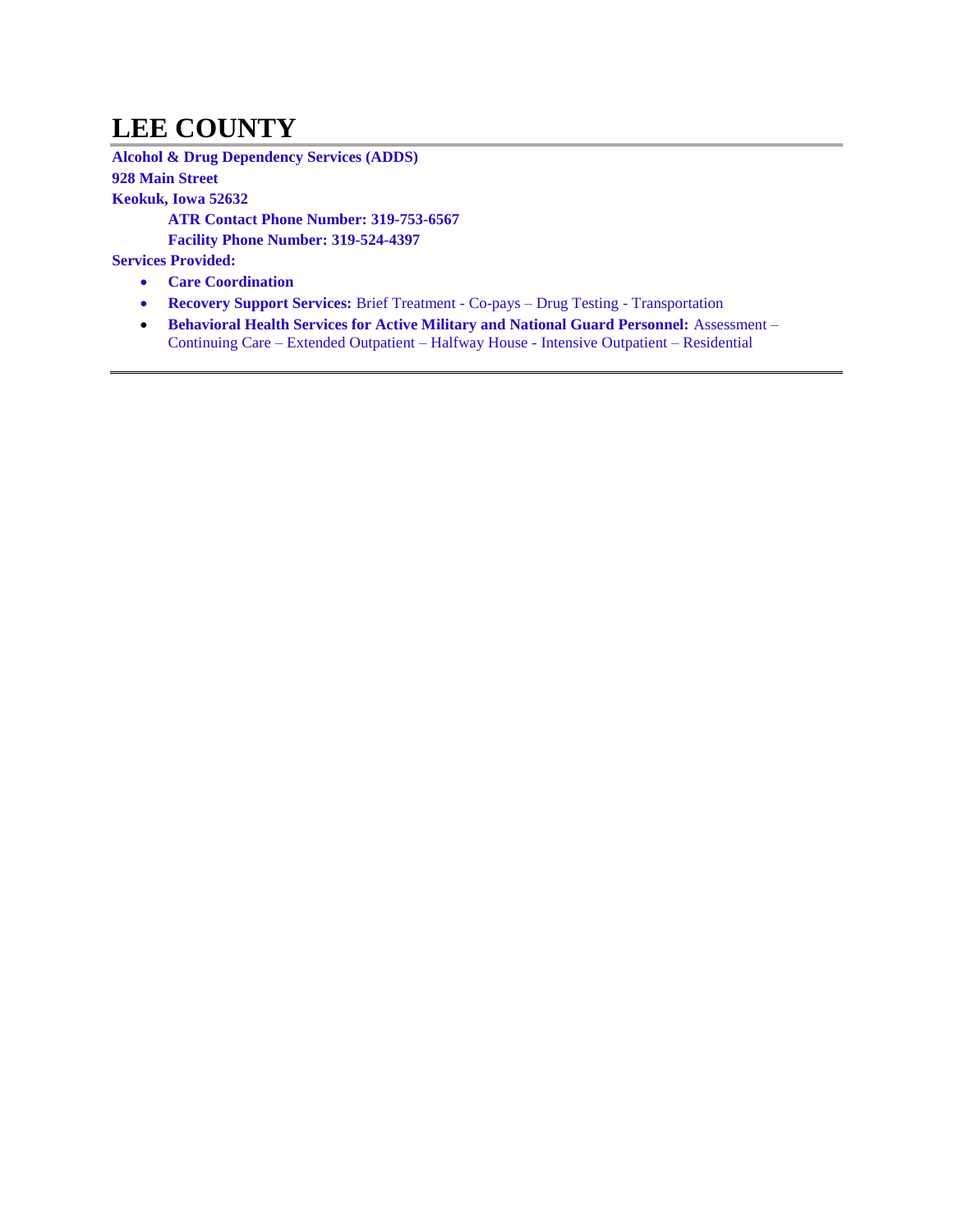# **LINN COUNTY**

**ASAC - The Way Home 5480 Kirkwood Blvd Cedar Rapids, Iowa 52404**

**ATR Contact Phone Number: 319-447-1921 Facility Phone Number: 319-363-3985**

**Services Provided:**

- **Care Coordination**
- **Recovery Support Services:** Child Care Co-Pays Drug Testing Recovery Calls Transportation
- **Behavioral Health Services for Active Military and National Guard Personnel:** Assessment Continuing Care – Extended Outpatient

#### **ASAC**

**317 17th Avenue SE, Suite 203**

**Cedar Rapids, Iowa 52403**

**ATR Contact Phone Number: 319-447-1921**

**Facility Phone Number: 319-363-3985**

**Services Provided:**

- **Care Coordination**
- **Recovery Support Services:** Child Care Co-Pays Drug Testing Recovery Calls Transportation
- **Behavioral Health Services for Active Military and National Guard Personnel:** Assessment Continuing Care – Extended Outpatient – Intensive Outpatient

#### **ASAC**

**3601 16th Avenue SW Cedar Rapids, Iowa 52404 ATR Contact Phone Number: 319-447-1921 Facility Phone Number: 319-390-4611 Services Provided:**

- **Care Coordination**
- **Recovery Support Services:** Child Care Co-Pays Drug Testing Recovery Calls Transportation
- **Behavioral Health Services for Active Military and National Guard Personnel:** Assessment Continuing Care – Extended Outpatient – Halfway House – Intensive Outpatient - Residential

#### **ASAC**

**3601 16th Avenue SW Cedar Rapids, Iowa 52404 ATR Contact Phone Number: 319-447-1921 Facility Phone Number: 319-390-4611 Services Provided:**

- **Care Coordination**
- **Recovery Support Services:** Child Care Co-Pays Drug Testing Recovery Calls Transportation
- **Behavioral Health Services for Active Military and National Guard Personnel:** Assessment Continuing Care – Extended Outpatient – Halfway House – Intensive Outpatient - Residential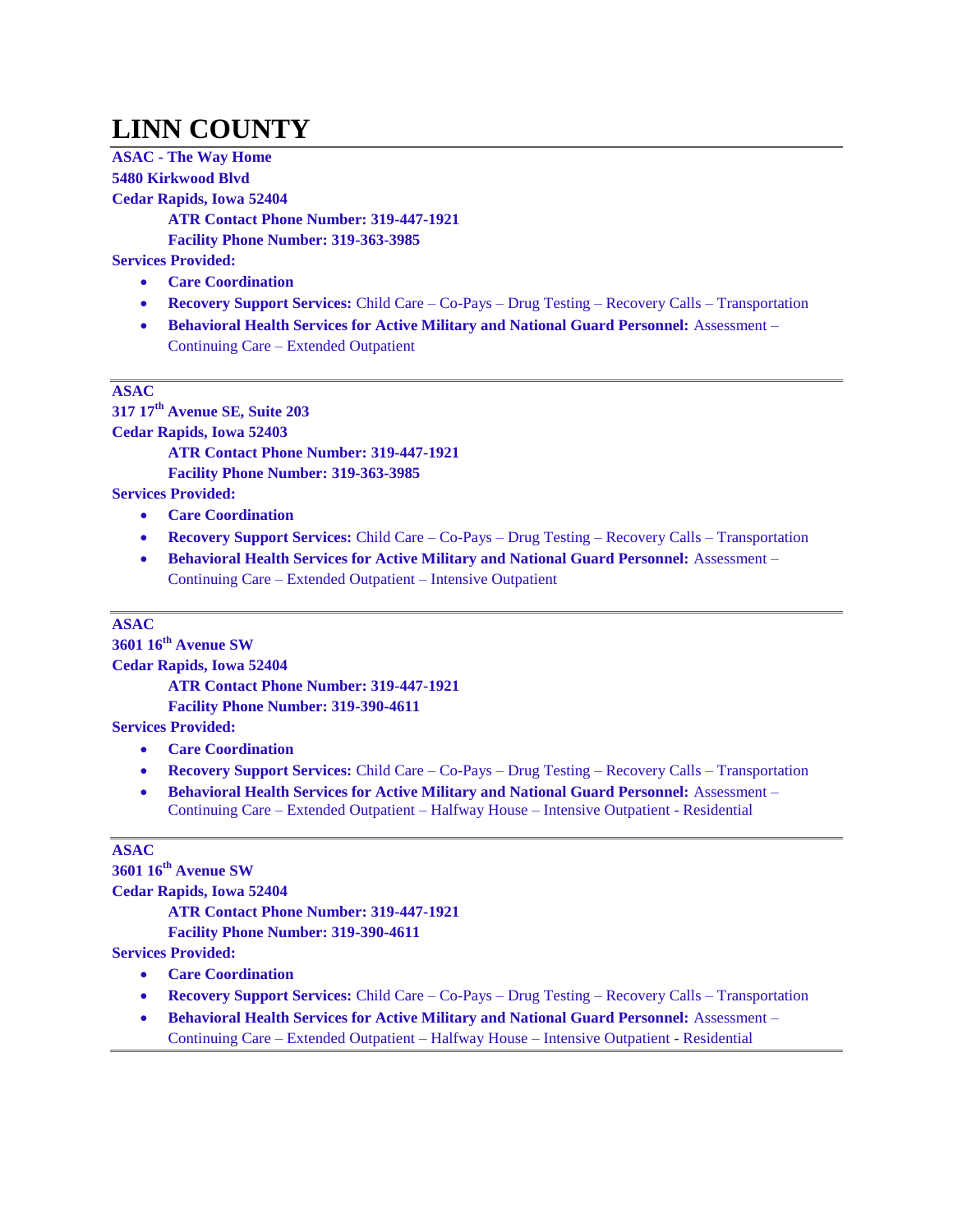**Safe Place Foundation 527 6th Avenue SE Cedar Rapids, Iowa 52401 ATR Contact Phone Number: 319-366-3430 Facility Phone Number: 319-366-3430 Services Provided:**

- **Care Coordination**
- **Recovery Support Services:** Life Skills Coaching Recovery Calls Transportation

**ASAC** 

**4837 1st Avenue SE, Suite 206**

**Cedar Rapids, Iowa 52402**

**ATR Contact Phone Number: 319-447-1921**

**Facility Phone Number: 319-447-1921**

**Services Provided:**

- **Recovery Support Services:** Child Care Co-Pays Drug Testing Recovery Calls Transportation
- **Behavioral Health Services for Active Military and National Guard Personnel: Assessment** Continuing Care – Extended Outpatient – Intensive Outpatient

**ASAC – Heart of Iowa 4050 Bowling Street SW Cedar Rapids, Iowa 52404 ATR Contact Phone Number: 319-447-1921 Facility Phone Number: 319-862-1050 Services Provided:**

- **Recovery Support Services:** Child Care Co-Pays Drug Testing Recovery Calls Transportation
- **Behavioral Health Services for Active Military and National Guard Personnel:** Assessment Continuing Care – Extended Outpatient – Halfway House – Intensive Outpatient - Residential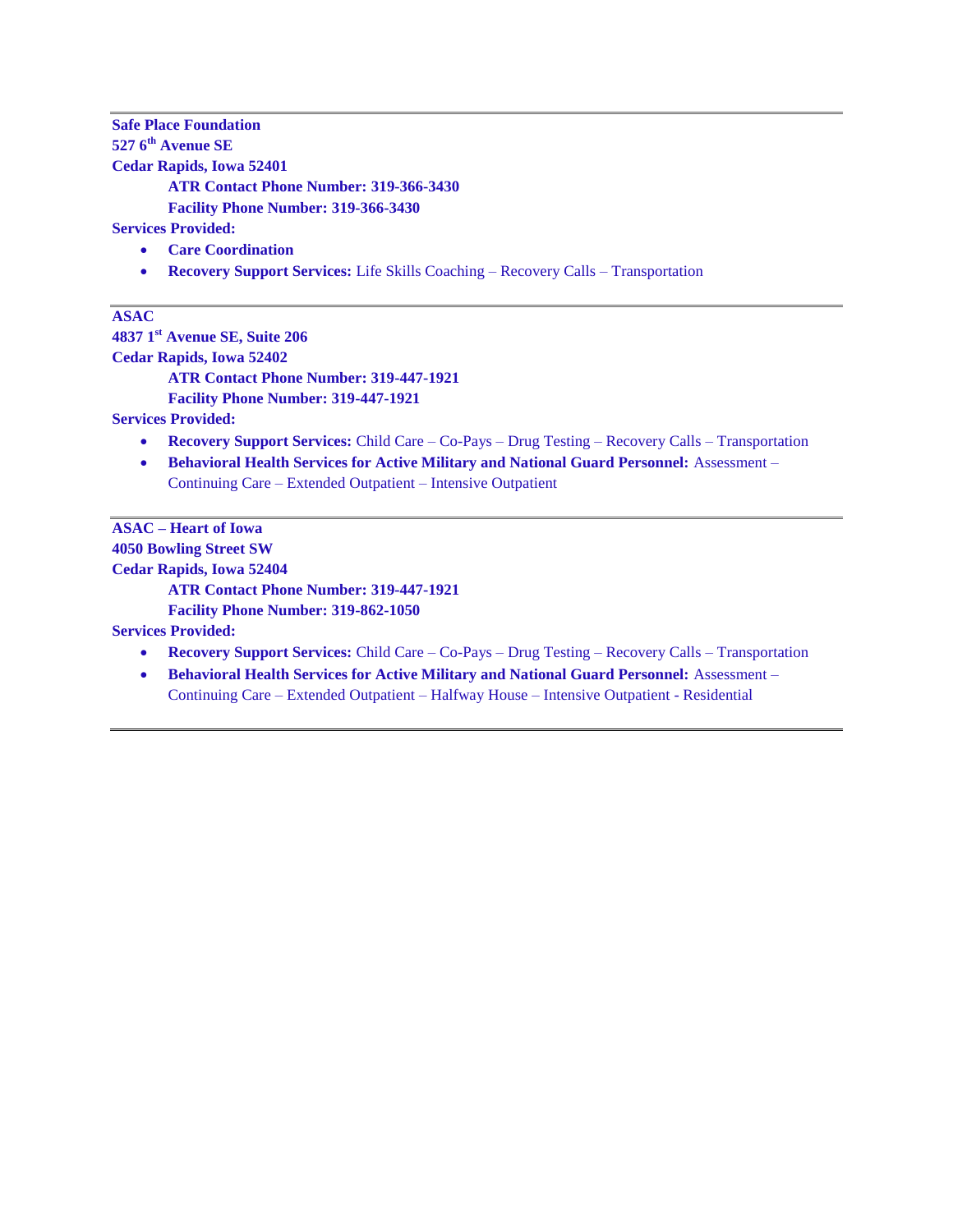# **LOUISA COUNTY**

**Alcohol & Drug Dependency Services (ADDS) 304 Hwy 61 North Wapello, Iowa 52653 ATR Contact Phone Number: 319-753-6567 Facility Phone Number: 319-523-8436**

- **Care Coordination**
- **Recovery Support Services:** Brief Treatment Co-pays Drug Testing Transportation
- **Behavioral Health Services for Active Military and National Guard Personnel: Assessment** Continuing Care – Extended Outpatient – Halfway House - Intensive Outpatient – Residential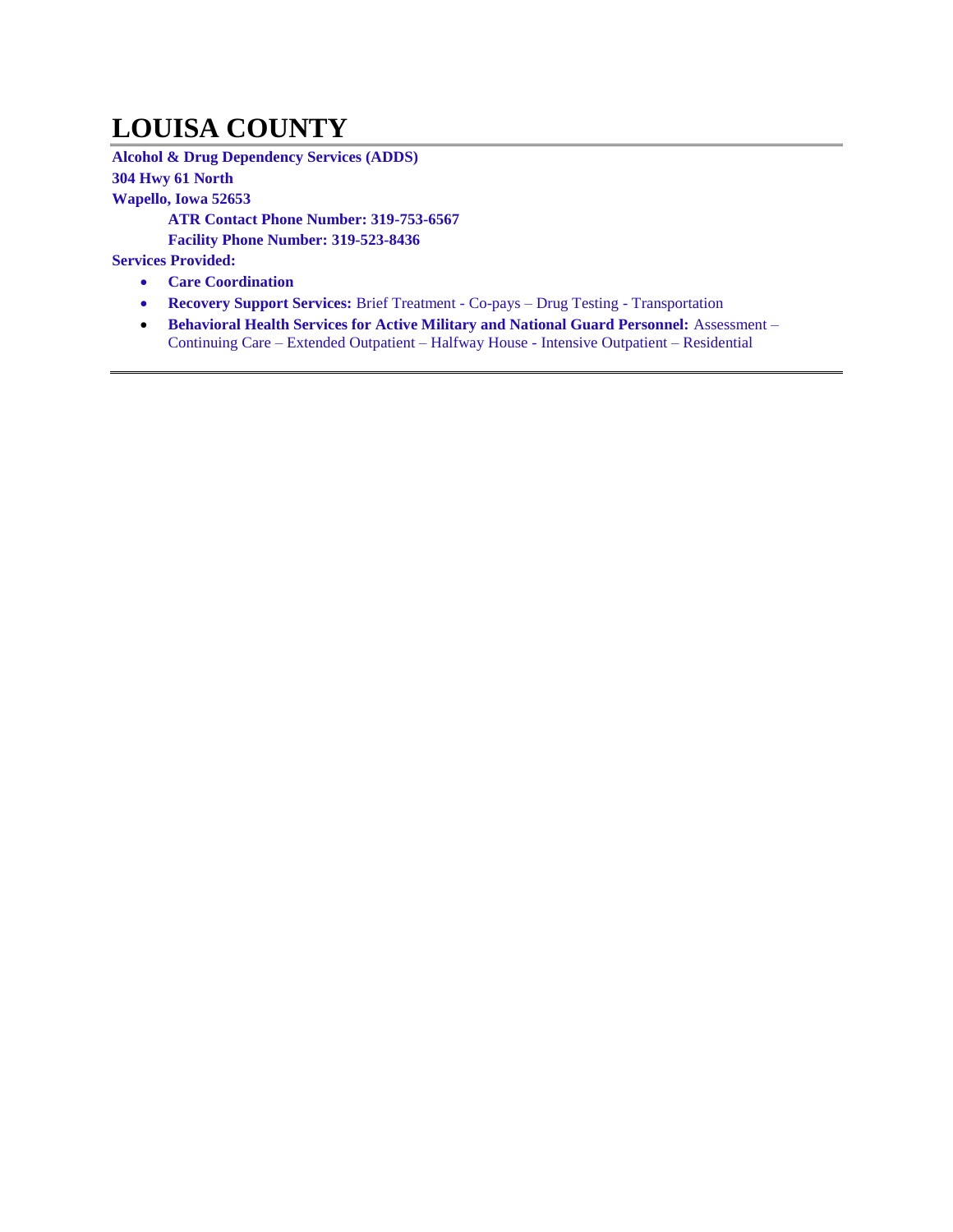### **LUCAS COUNTY**

**SIEDA 115 South Main Street Chariton, Iowa 50049 ATR Contact Phone Number: 641-683-6747 Facility Phone Number: 641-774-8279 Services Provided: Care Coordination**

- **Recovery Support Services:** Co-pays Drug Testing Recovery Calls Recovery Peer Coaching Transportation
- **Behavioral Health Services for Active Military and National Guard Personnel:** Mental Health Therapy - Assessment – Continuing Care – Extended Outpatient – Intensive Outpatient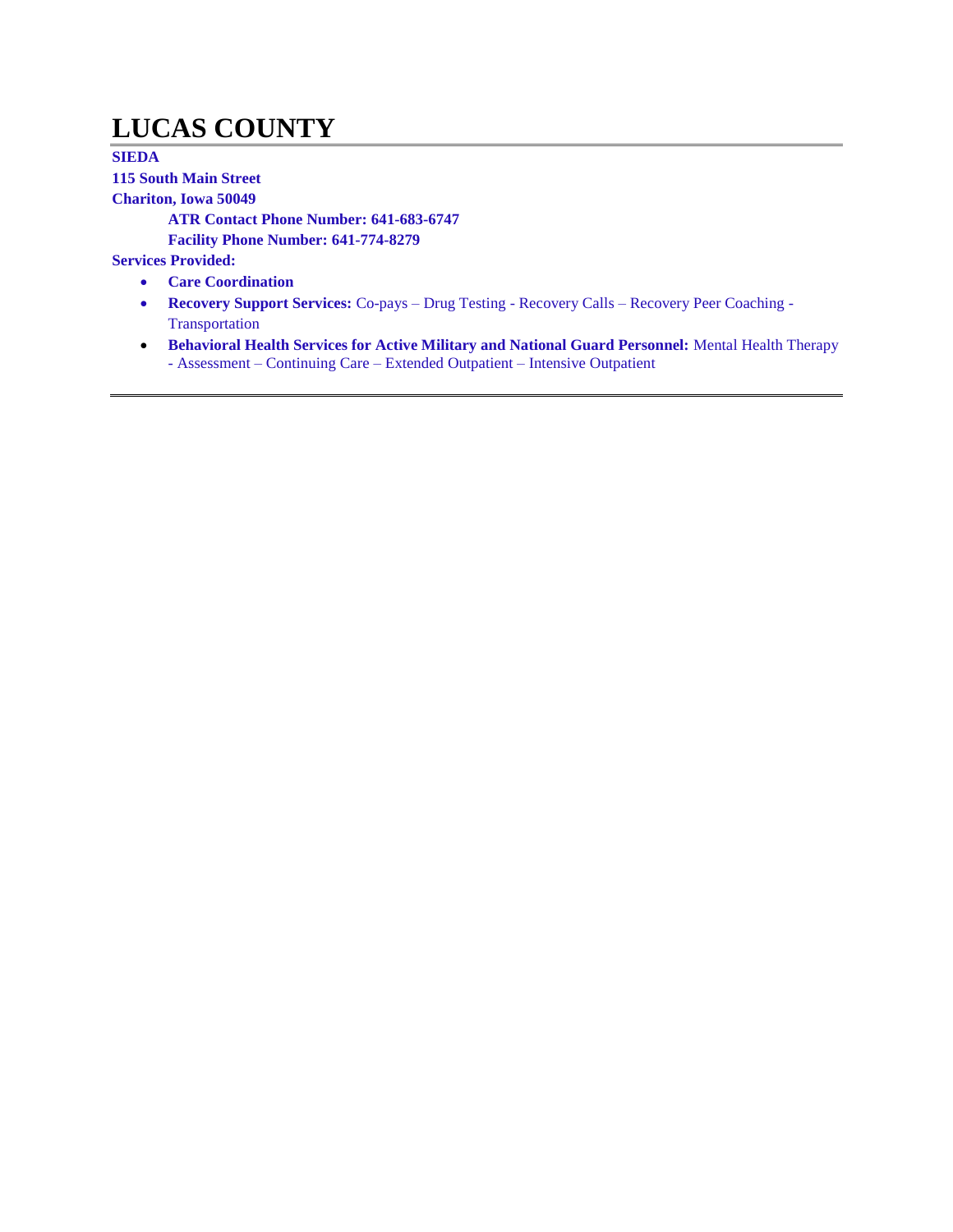# **LYON COUNTY**

**Compass Pointe 315 1st Avenue, Suite 206 Rock Rapids, Iowa 51246 ATR Contact Phone Number: 712-439-1170 Facility Phone Number: 712-472-3442 Services Provided: Care Coordination Recovery Support Services:** Co-Pays – Drug Testing – Recovery Calls – Recovery Peer Coaching - **Transportation • Behavioral Health Services for Active Military and National Guard Personnel: Assessment –** Continuing Care – Extended Outpatient **Season's Center for Behavioral Health 315 1st Avenue Ste 202 Rock Rapids, Iowa 51246 ATR Contact Phone Number: 800-242-5101 x 1177 Facility Phone Number: 800-242-5101 Services Provided: Care Coordination Recovery Support Services:** Integrated Therapy – Recovery Calls - Transportation **Behavioral Health Services for Active Military and National Guard Personnel:** Mental Health Therapy **-** Assessment – Continuing Care – Extended Outpatient – Intensive Outpatient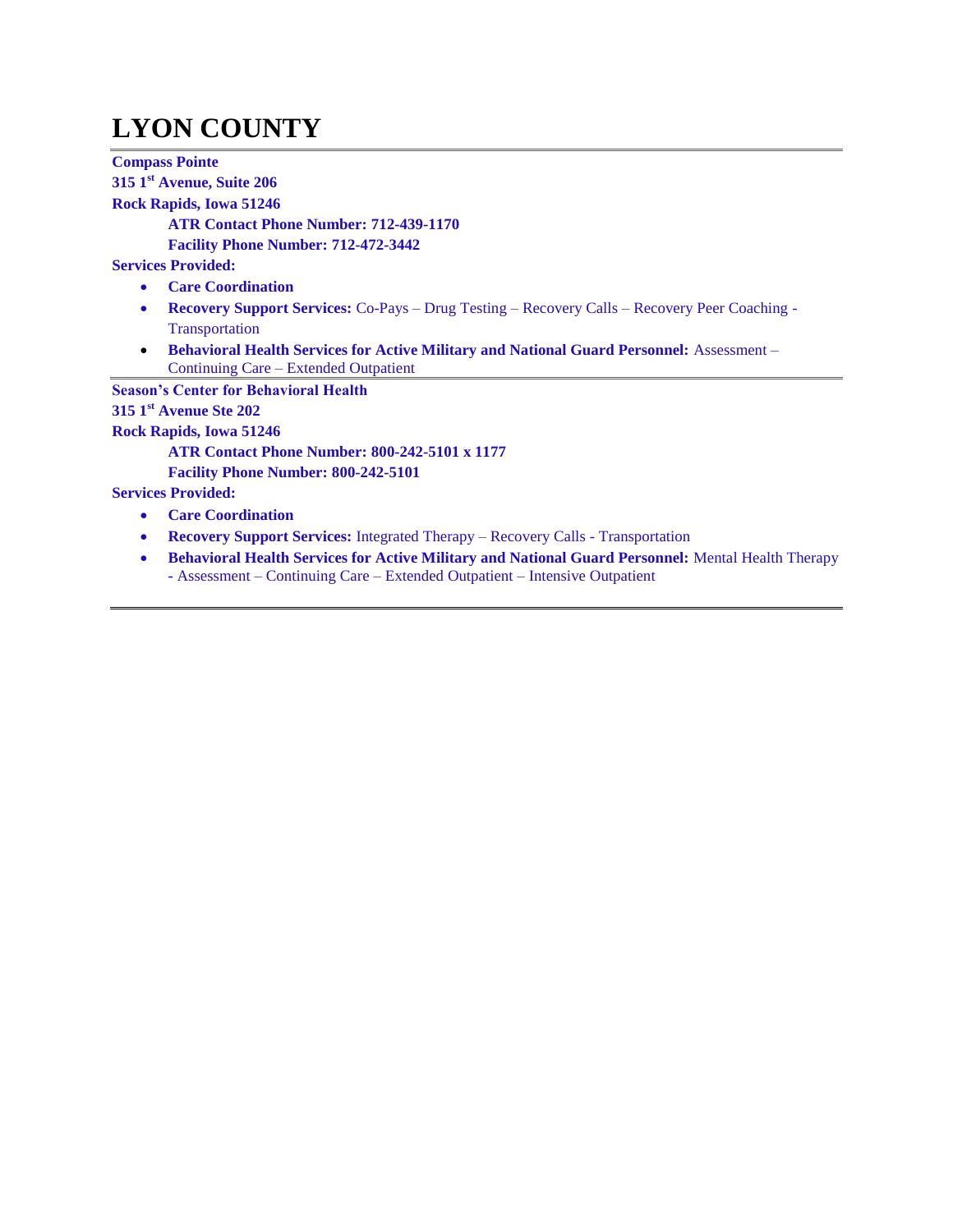#### **MADISON COUNTY**

**Crossroads Behavioral Health Services** 

**1223 East Buchannan**

**Winterset, Iowa 50273**

**ATR Contact Phone Number: 641-462-3105**

**Facility Phone Number: 641-462-3105**

- **Care Coordination**
- **Recovery Support Services:** Integrated Therapy Pharmacological Interventions Transportation
- **Behavioral Health Services for Active Military and National Guard Personnel: Mental Health Therapy** - Assessment – Continuing Care – Extended Outpatient - Intensive Outpatient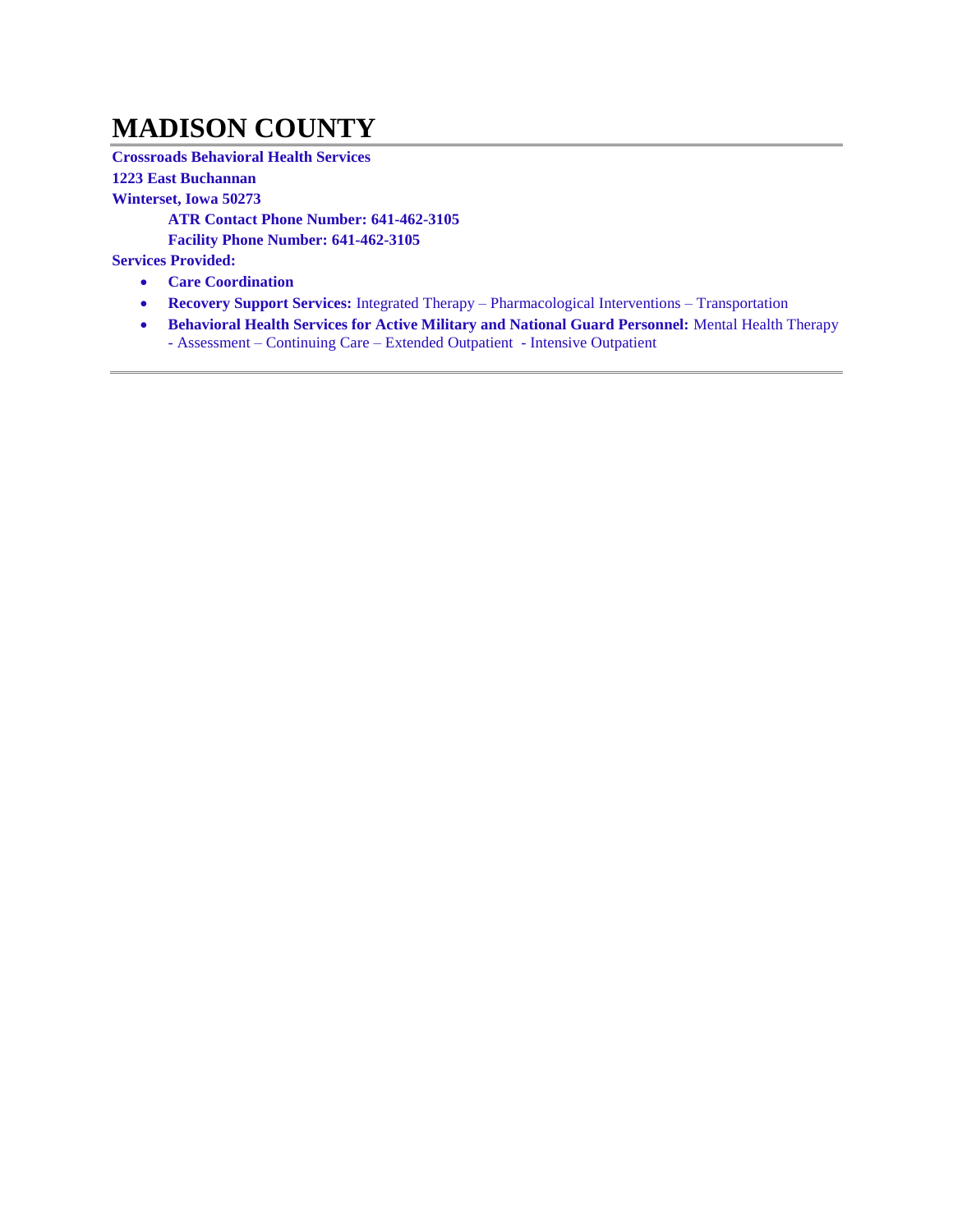### **MAHASKA COUNTY**

**SIEDA 114 North Market Street Oskaloosa, Iowa 52577 ATR Contact Phone Number: 641-683-6747 Facility Phone Number: 641-673-8609 Services Provided:**

- **Care Coordination**
- **Recovery Support Services:** Co-pays Drug Testing Recovery Calls Recovery Peer Coaching Transportation
- **Behavioral Health Services for Active Military and National Guard Personnel:** Mental Health Therapy - Assessment – Continuing Care – Extended Outpatient – Intensive Outpatient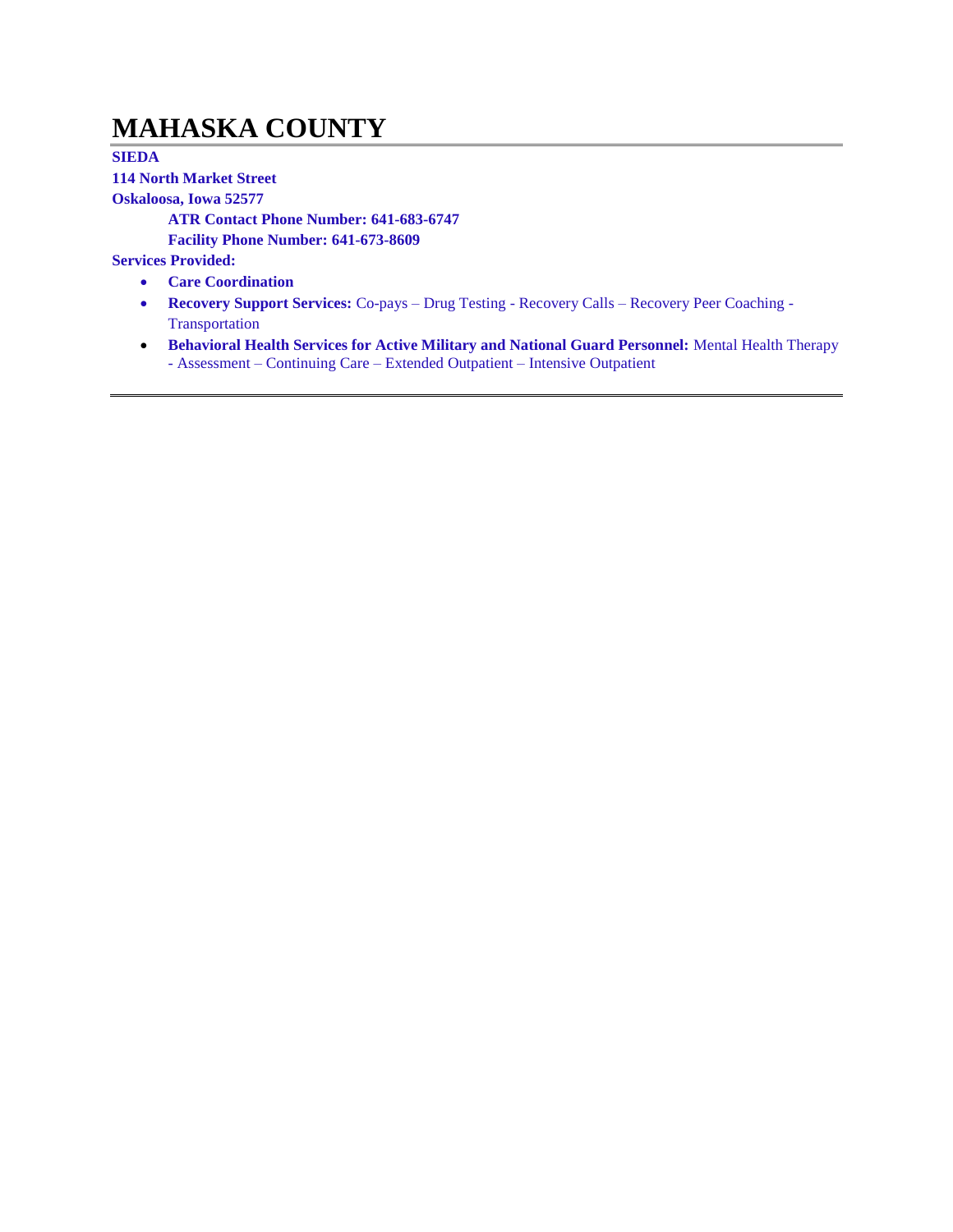### **MARION COUNTY**

**United Community Services, Inc. (UCS) 831 North Lincoln Knoxville, Iowa 50138 ATR Contact Phone Number: 515-280-3860 Facility Phone Number: 515-280-3860 Services Provided:**

- **Care Coordination**
- **Recovery Support Services:** Co-pays –Integrated Therapy Transportation
- **Behavioral Health Services for Active Military and National Guard Personnel:** Mental Health Therapy - Assessment – Continuing Care – Extended Outpatient – Intensive Outpatient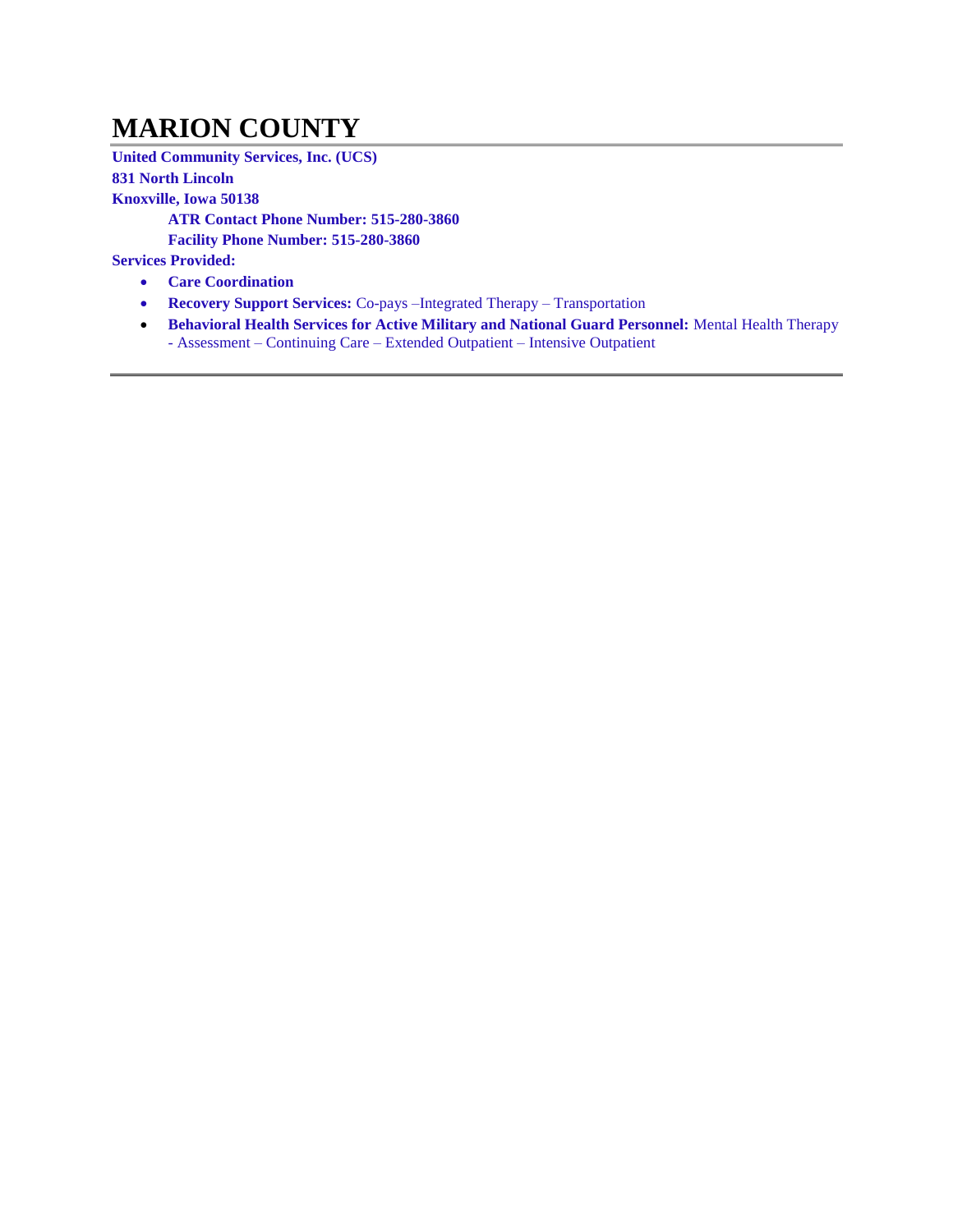#### **MARSHALL COUNTY**

**SATUCI 9 North 4th Avenue**

**Marshalltown, Iowa 50158**

**ATR Contact Phone Number: 641-752-5421**

**Facility Phone Number: 641-752-5421**

**Services Provided:**

- **Care Coordination**
- **Recovery Support Services:** Co-pays Transportation

**Youth & Shelter Services, Inc. of Marshall County (YSS) 11 East State Street Marshalltown, Iowa 50158 ATR Contact Phone Number: 515-233-2250**

**Facility Phone Number: 641-752-4768**

**Services Provided:**

- **Care Coordination**
- **Recovery Support Services:** Co-pays Drug Testing

**Behavioral Health Services for Active Military and National Guard Personnel:** Assessment – Continuing Care – Extended Outpatient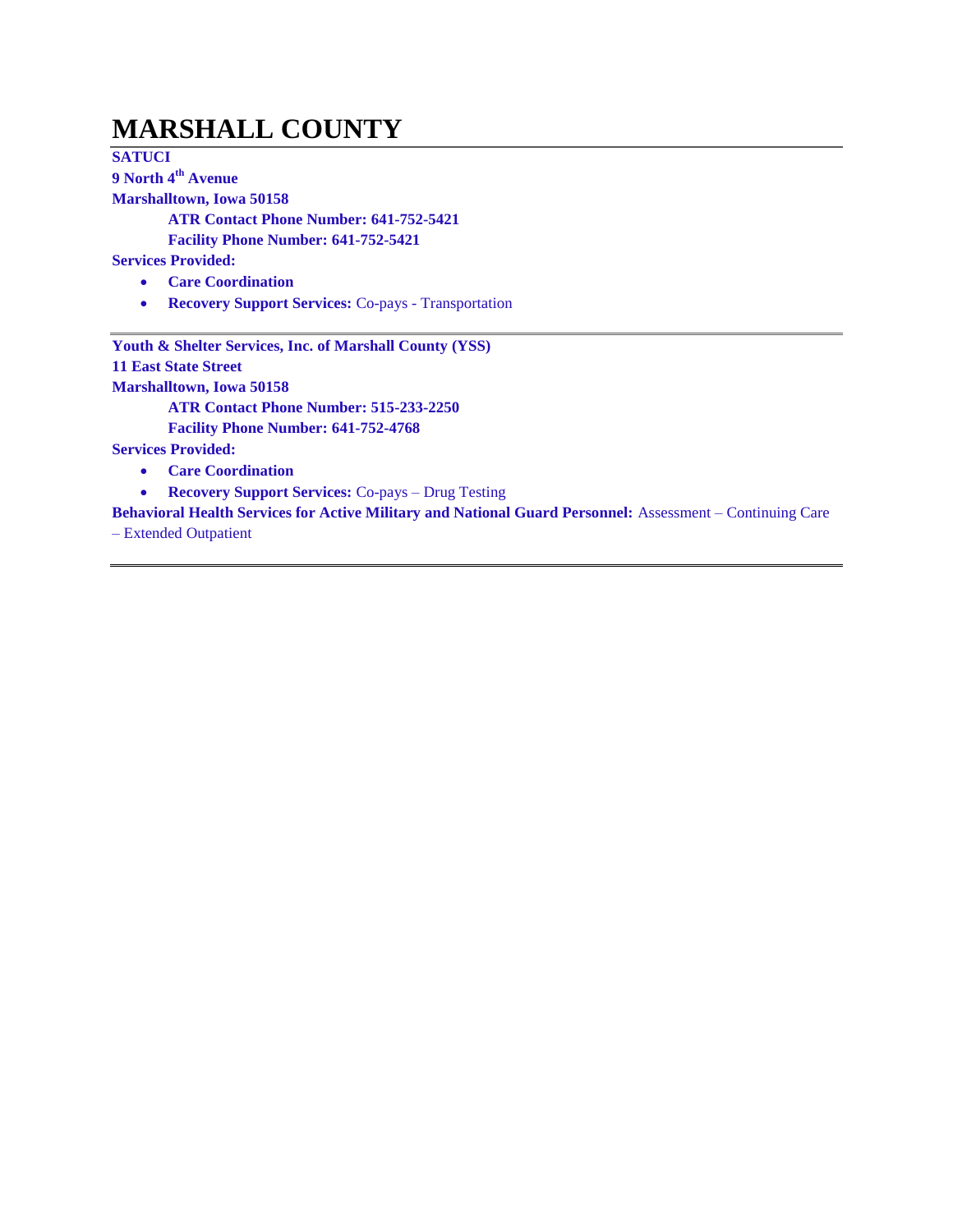# **MILLS COUNTY**

**Heartland Family Service 302 ½ S. Locust Street Glennwood, Iowa 51534 ATR Contact Phone Number: 712-325-5608 Facility Phone Number: 712-322-1407 Services Provided: Care Coordination**

- **Recovery Support Services:** Co-Pays Drug Testing Life Skills Coaching
- **Behavioral Health Services for Active Military and National Guard Personnel:** Mental Health Therapy - Assessment – Continuing Care – Extended Outpatient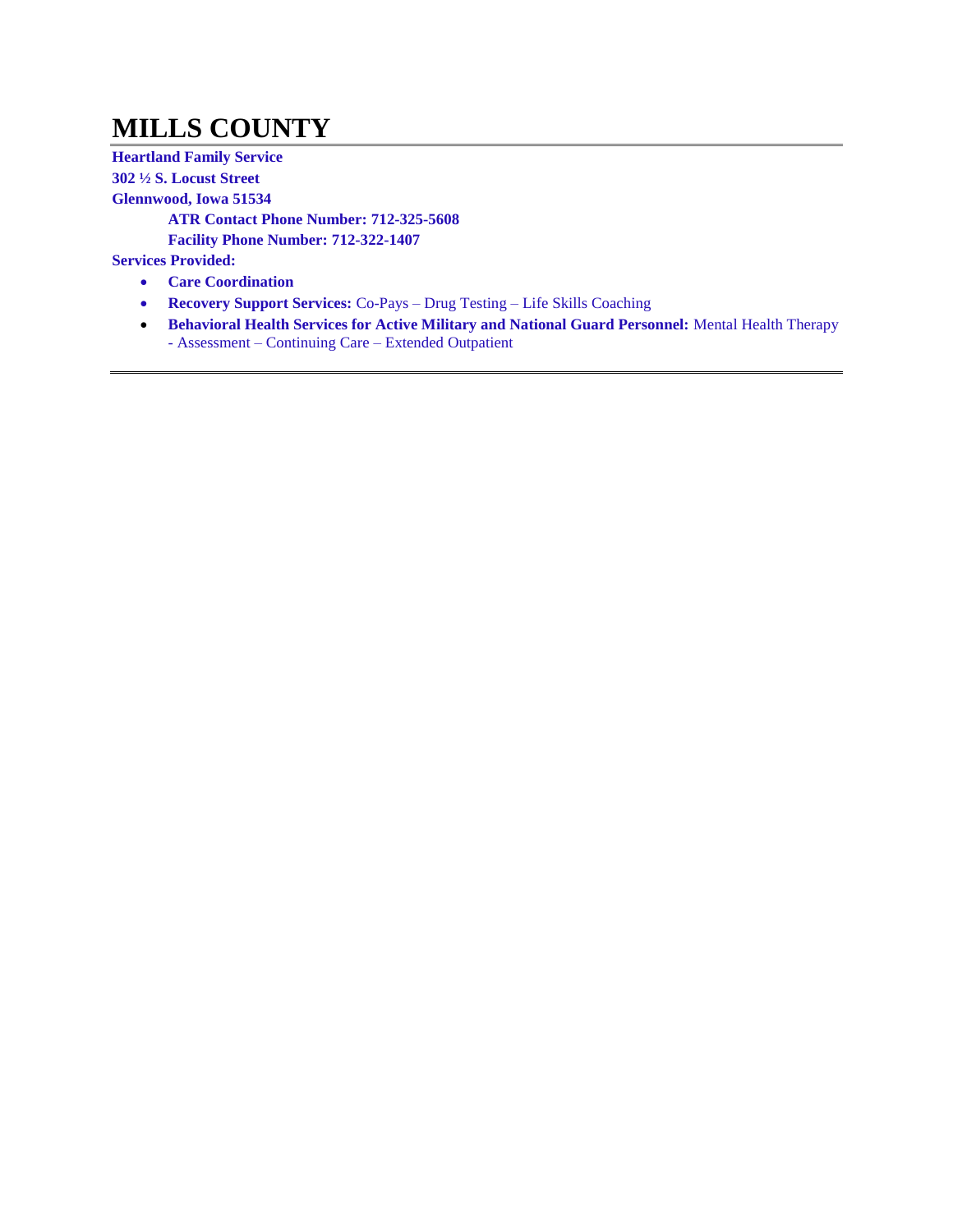### **MITCHELL COUNTY**

**Please visit the following counties to locate services near you:** 

**CERRO GORDO**

**CHICKASAW**

**FLOYD**

**HOWARD**

**WORTH**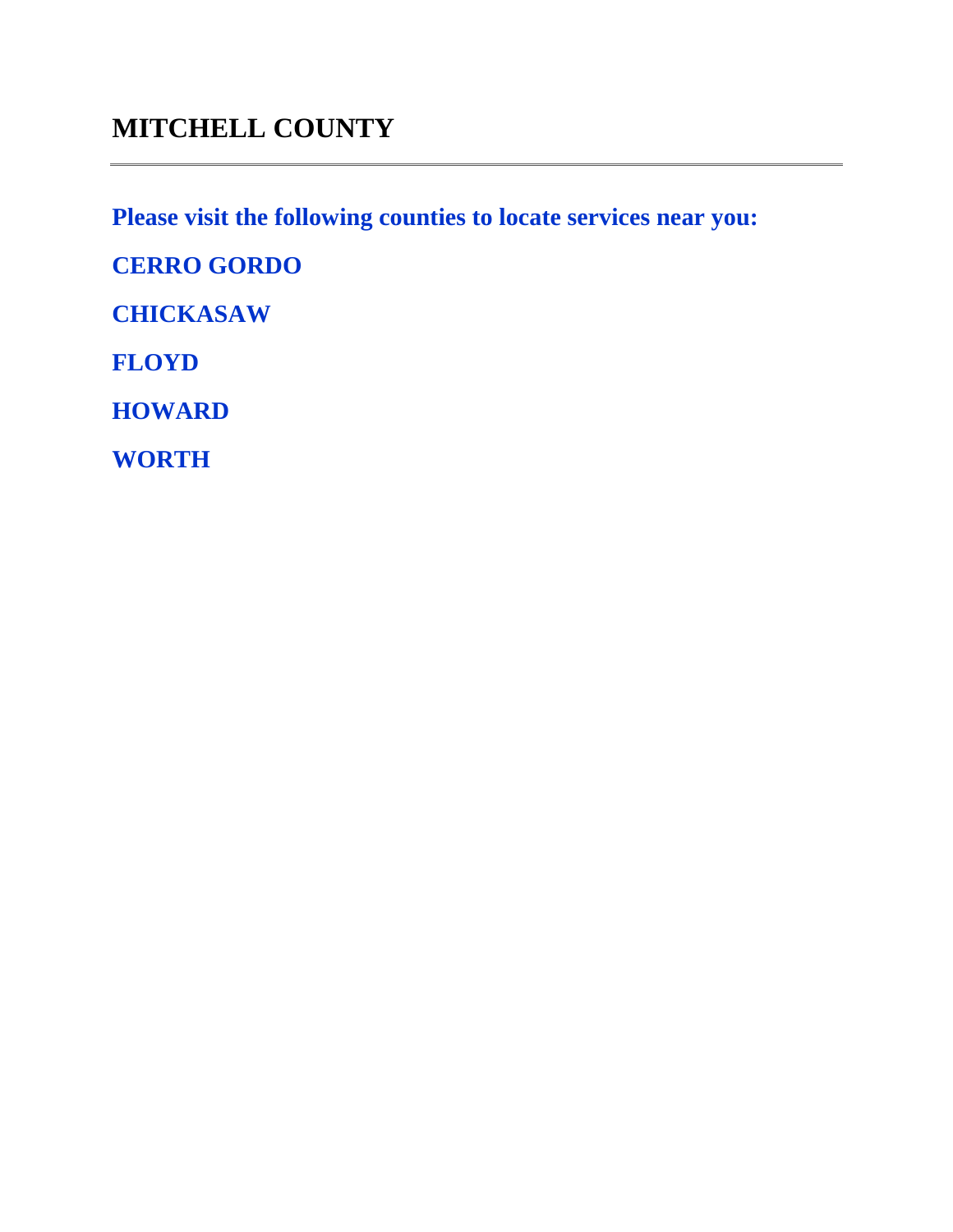### **MONONA COUNTY**

**Jackson Recovery Centers, Inc. – Onawa Satellite Office 1101 10th Street Onawa, Iowa 51040 ATR Contact Phone Number: 712-234-2309 Facility Phone Number: 712-423-9098**

- **Care Coordination**
- **Recovery Support Services:** Child Care Drug Testing Transportation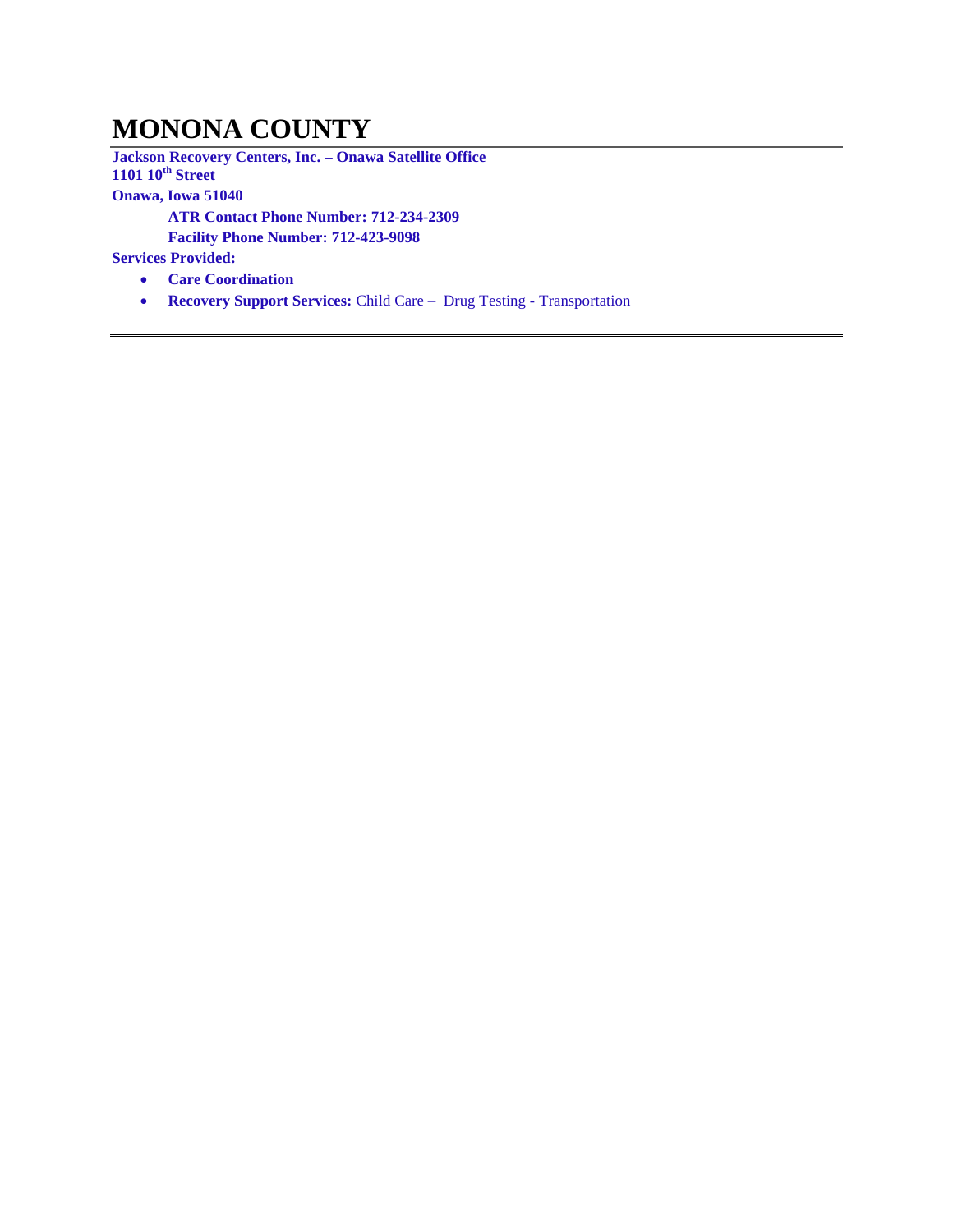### **MONROE COUNTY**

**SIEDA 1801 South B Street Albia, Iowa 52531 ATR Contact Phone Number: 641-683-6747 Facility Phone Number: 641-932-5960 Services Provided:**

- **Care Coordination**
- **Recovery Support Services:** Co-pays Drug Testing Recovery Calls Recovery Peer Coaching-Transportation
- **Behavioral Health Services for Active Military and National Guard Personnel:** Mental Health Therapy - Assessment – Continuing Care – Extended Outpatient – Intensive Outpatient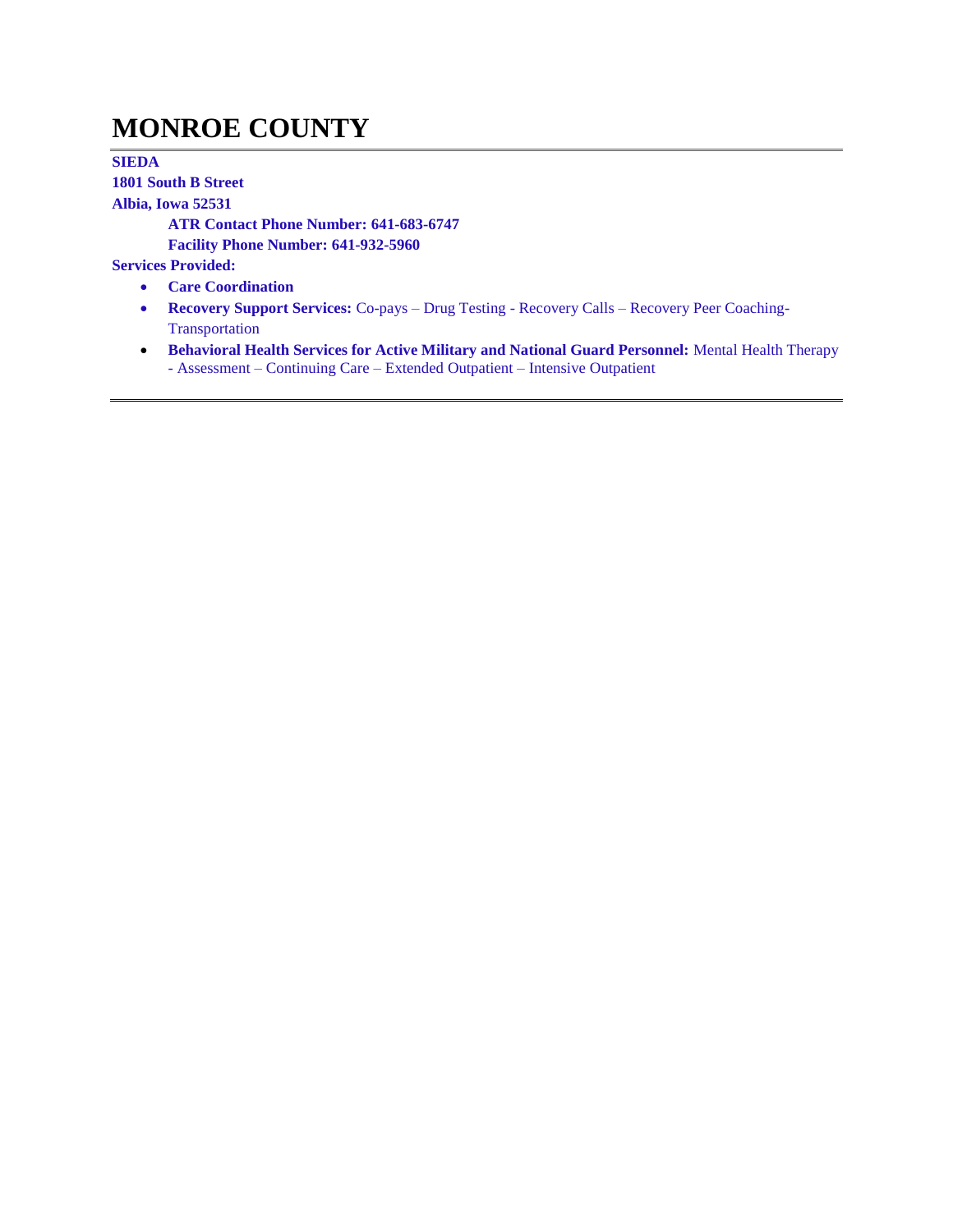### **MONTGOMERY COUNTY**

**Zion Recovery Services 403 East Cooblaugh Red Oak, Iowa 51566 ATR Contact Phone Number: 712-243-5091 Facility Phone Number: 712-623-4801 Services Provided:**

- **Care Coordination**
- **Recovery Support Services:** Co-pays Life Skills Coaching Recovery Calls Transportation
- **Behavioral Health Services for Active Military and National Guard Personnel: Assessment** Continuing Care – Extended Outpatient –Intensive Outpatient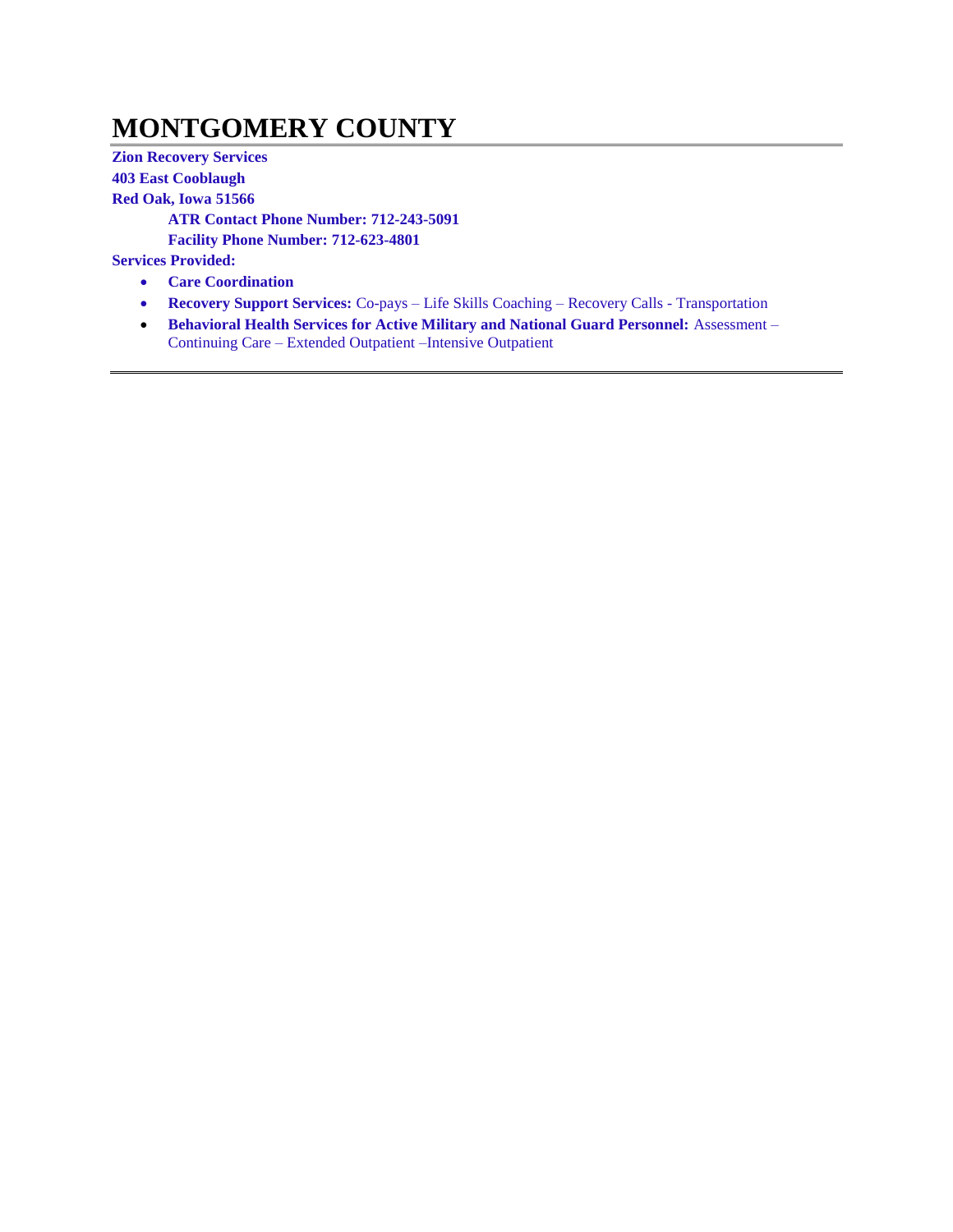**Please visit the following counties to locate services near you:** 

**CEDAR**

**JOHNSON**

**LOUISA**

**SCOTT**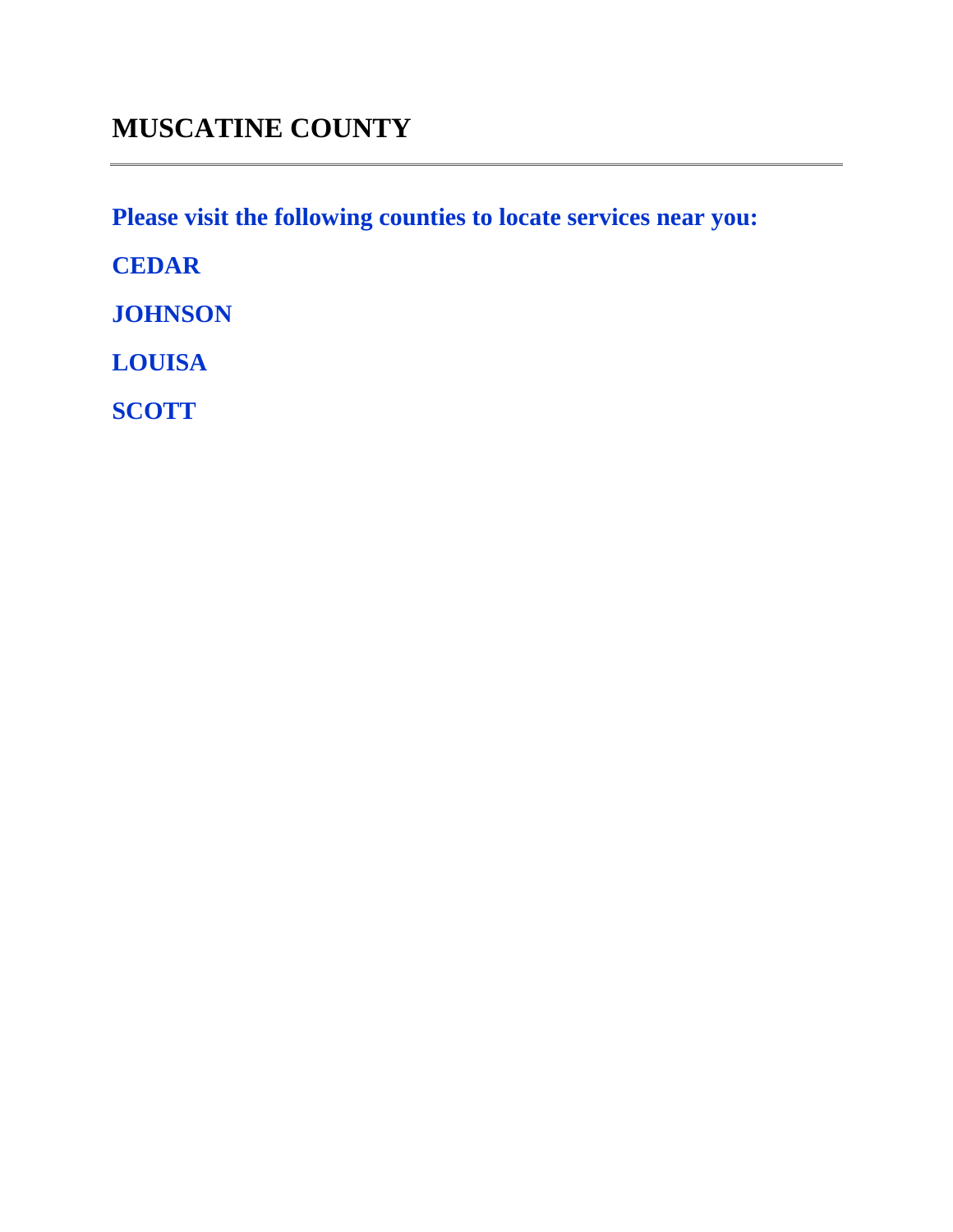## **O'BRIEN COUNTY**

**Compass Pointe 1201 S. 2nd Avenue #2 Sheldon, Iowa 51201 ATR Contact Phone Number: 712-439-1170 Facility Phone Number: 712-324-2196 Services Provided: Care Coordination Recovery Support Services:** Co-Pays – Drug Testing – Recovery Calls – Recovery Peer Coaching - **Transportation Behavioral Health Services for Active Military and National Guard Personnel:** Assessment – Continuing Care – Extended Outpatient - Intensive Outpatient **Season's Center for Behavioral Health 604 Park Street Sheldon, Iowa 51201 ATR Contact Phone Number: 800-242-5101 x 1177 Facility Phone Number: 800-242-5101 Services Provided: Care Coordination Recovery Support Services:** Integrated Therapy – Recovery Calls - Transportation **Behavioral Health Services for Active Military and National Guard Personnel:** Mental Health Therapy **-** Assessment – Continuing Care – Extended Outpatient – Intensive Outpatient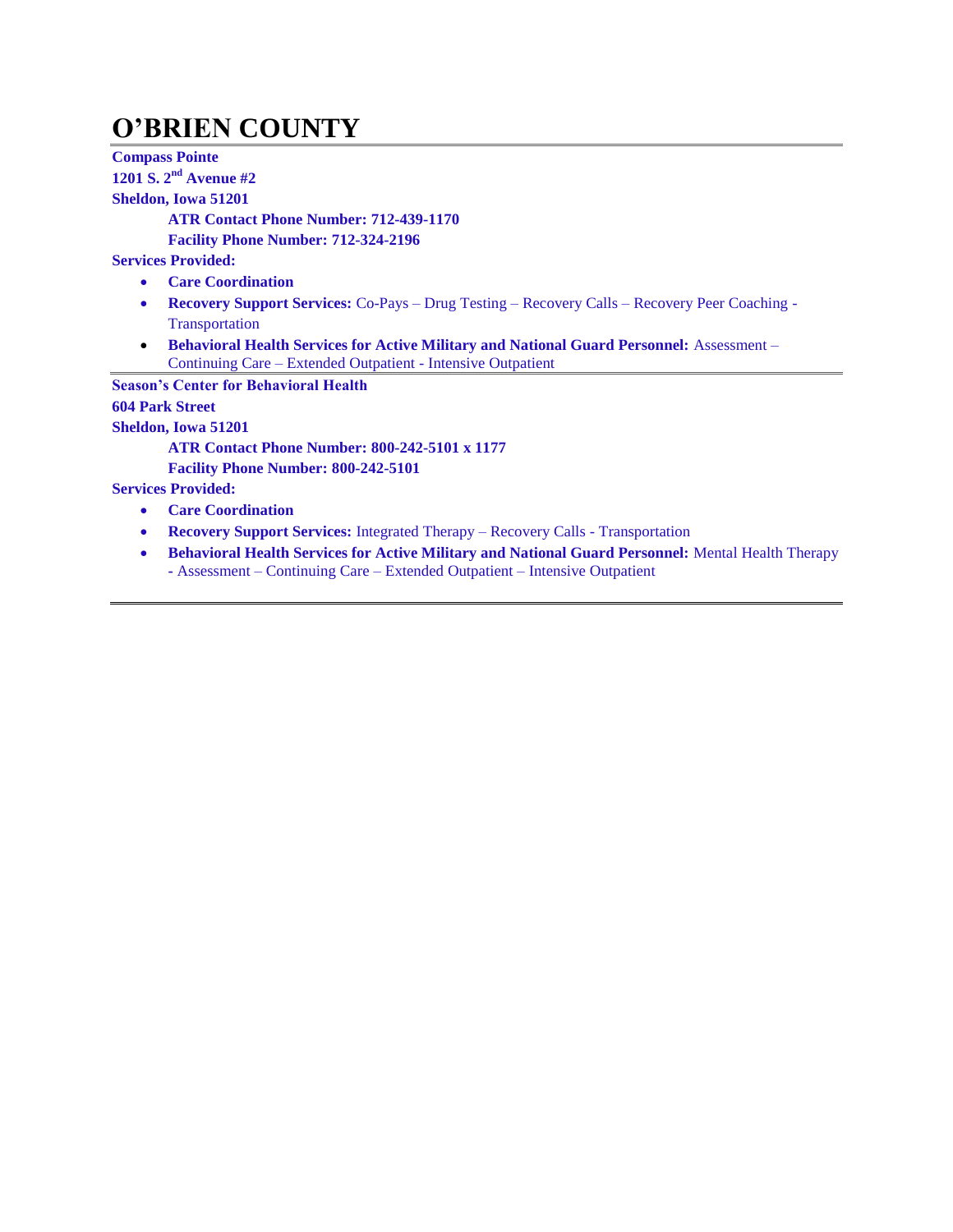**Please visit the following counties to locate services near you:** 

**CLAY**

**DICKINSON**

**LYON**

**O'BRIEN**

**SIOUX**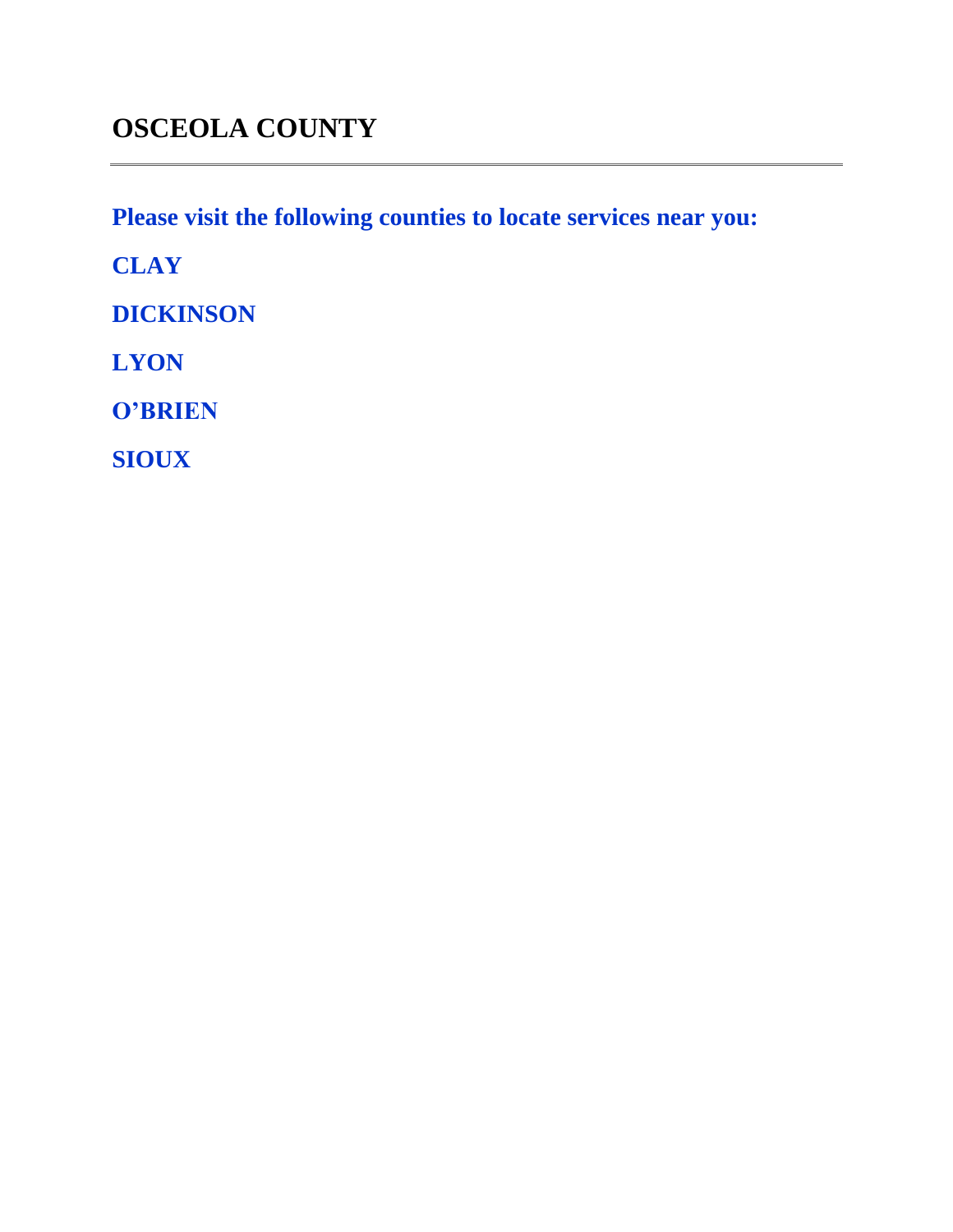# **PAGE COUNTY**

**Zion Recovery Services 121 South 15th, Suite B Clarinda, Iowa 51632**

**ATR Contact Phone Number: 712-243-5091**

**Facility Phone Number: 712-542-4481**

**Services Provided:**

- **Care Coordination**
- **Recovery Support Services:** Co-pays Life Skills Coaching Recovery Calls Transportation
- **Behavioral Health Services for Active Military and National Guard Personnel:** Assessment Continuing Care – Extended Outpatient – Intensive Outpatient

**Zion Recovery Services**

**615 NW Road**

**Shenandoah, Iowa 51601**

**ATR Contact Phone Number: 712-542-3720**

**Facility Phone Number: 712-246-4832**

**Services Provided:**

- **Care Coordination**
- **Recovery Support Services:** Co-pays Life Skills Coaching Recovery Calls Transportation
- **Behavioral Health Services for Active Military and National Guard Personnel: Assessment** Continuing Care – Extended Outpatient – Intensive Outpatient

**Zion Recovery Services**

**1800 N. 16th Street, Unit NE3**

**Clarinda, Iowa 51632**

**ATR Contact Phone Number: 712-542-3720**

**Facility Phone Number: 712-542-3720**

- **Care Coordination**
- **Recovery Support Services:** Co-pays –Recovery Calls Transportation
- **Behavioral Health Services for Active Military and National Guard Personnel: Halfway House -**Residential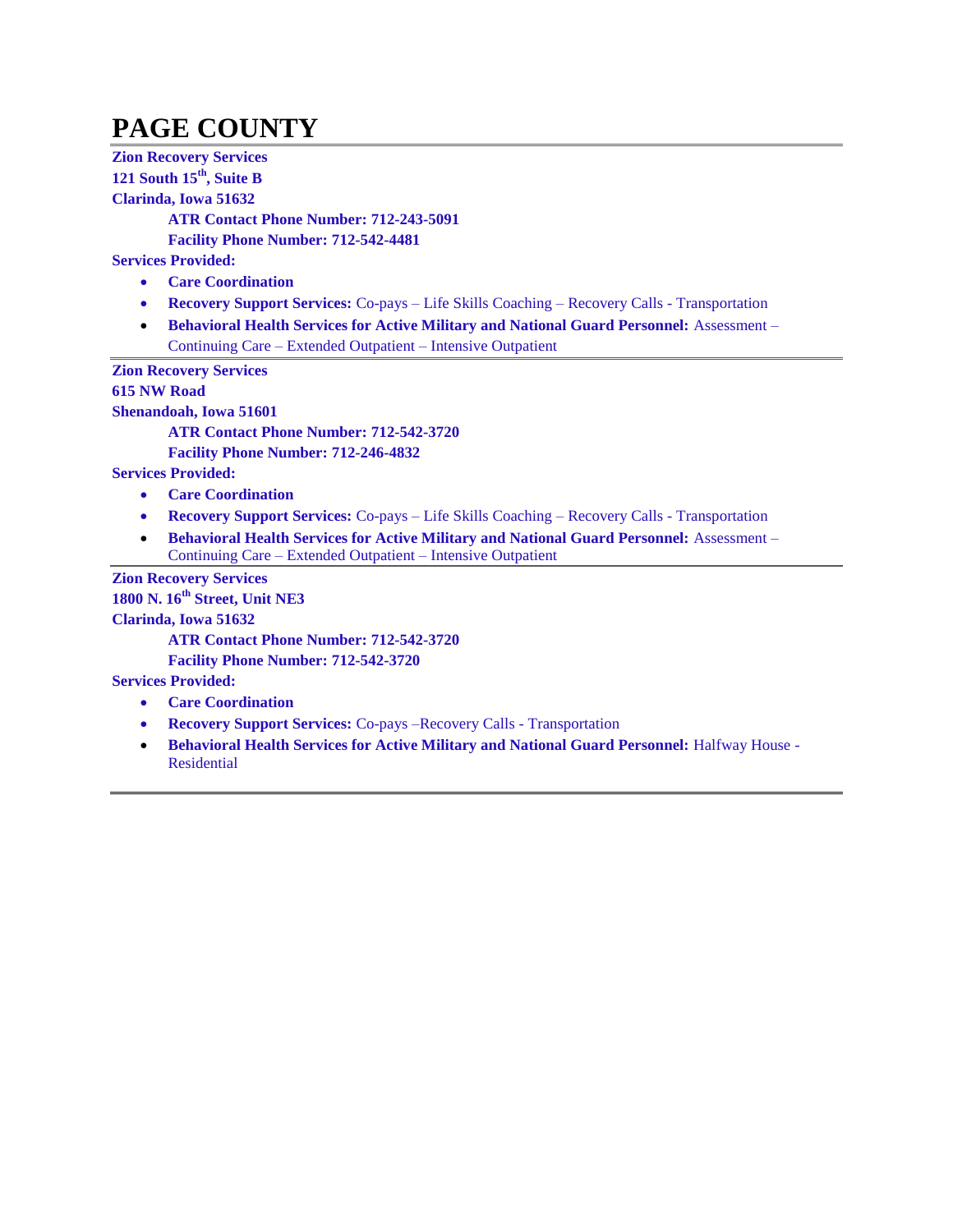# **PALO ALTO COUNTY**

**Compass Pointe 1104 Broadway Emmetsburg, Iowa 50536 ATR Contact Phone Number: 712-439-1170 Facility Phone Number: 712-852-3471 Services Provided:**

- **Care Coordination**
- **Recovery Support Services:** Co-Pays Drug Testing Recovery Calls Recovery Peer Coaching Transportation
- **Behavioral Health Services for Active Military and National Guard Personnel:** Assessment Continuing Care – Extended Outpatient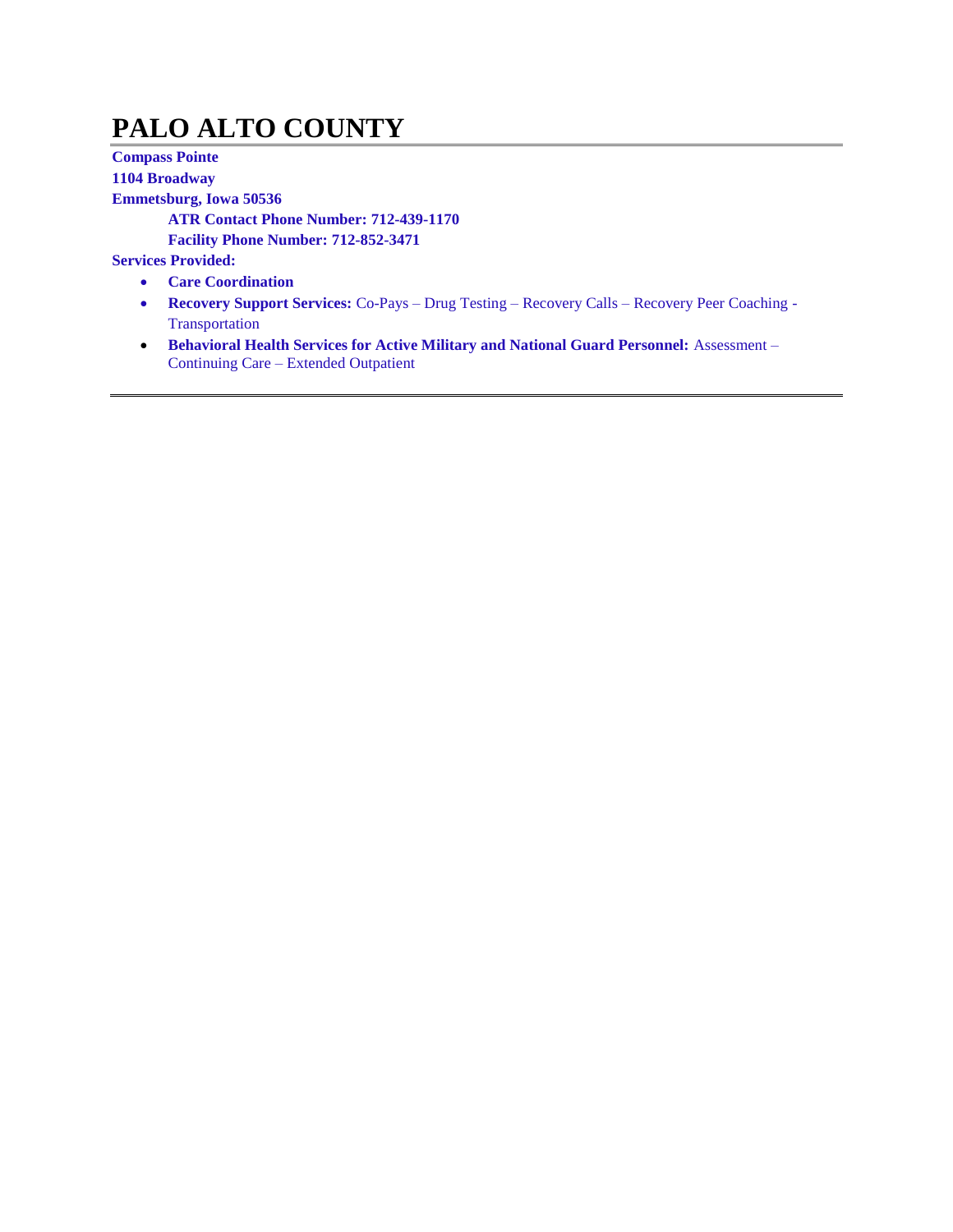## **PLYMOUTH COUNTY**

**Jackson Recovery Centers, Inc. – Plymouth Satellite Office 19 Lincoln Street SE LeMars, Iowa 50131 ATR Contact Phone Number: 712-234-2309**

**Facility Phone Number: 712-546-7868**

- **Care Coordination**
- **Recovery Support Services:** Child Care Drug Testing Transportation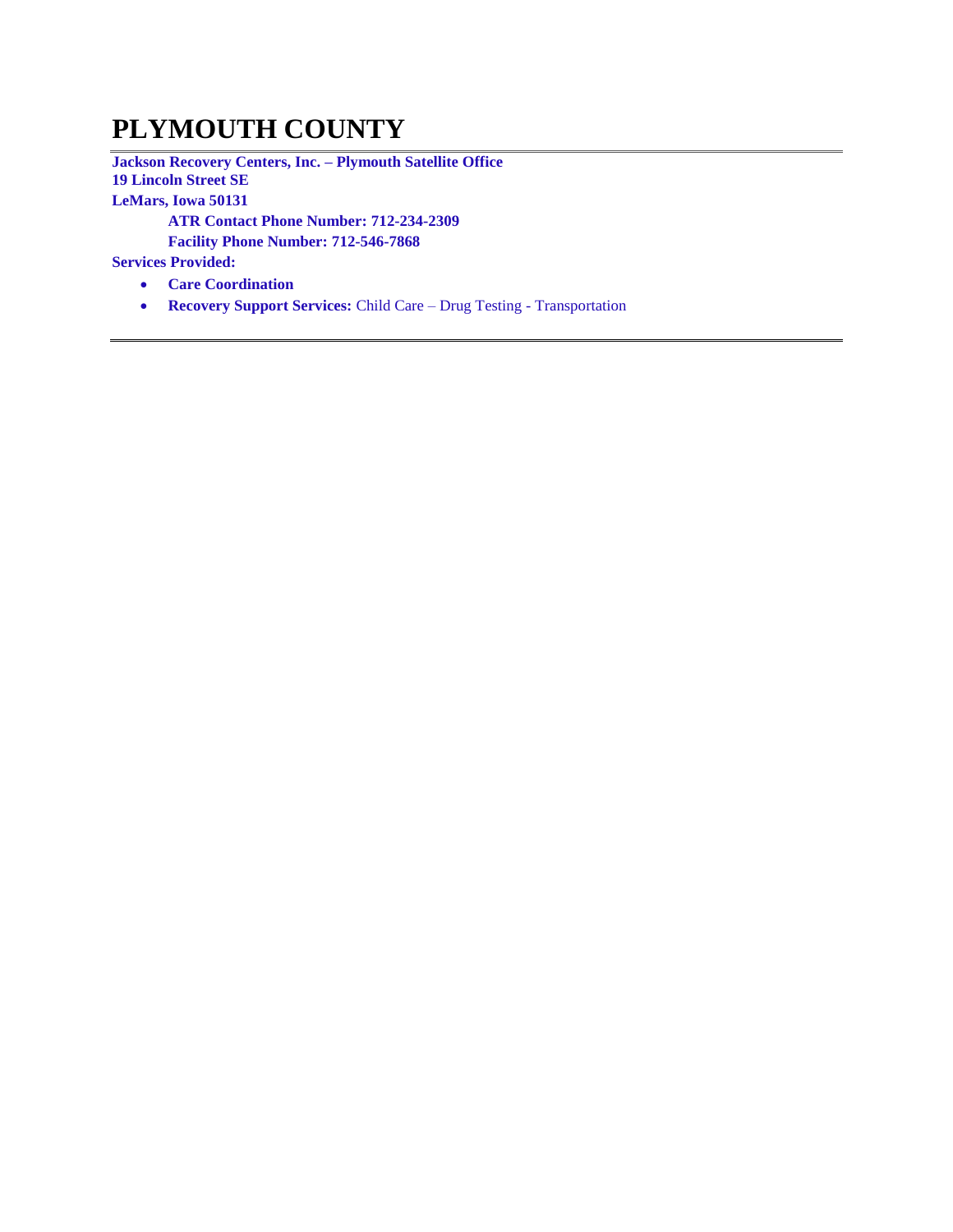## **POCAHONTAS COUNTY**

**CFR** 

**406 NW 7th Street**

**Pocahontas, IA 50574**

**ATR Contact Phone Number: 515-576-7261**

**Facility Phone Number: 515-269-9295**

- **Care Coordination**
- **Recovery Support Services:** Brief Treatment Co-Pays Drug Testing Life Skills Coaching Pharmacological Interventions – Recovery Calls - Transportation
- **Behavioral Health Services for Active Military and National Guard Personnel: Assessment** Continuing Care – Extended Outpatient - Halfway House – Intensive Outpatient - Residential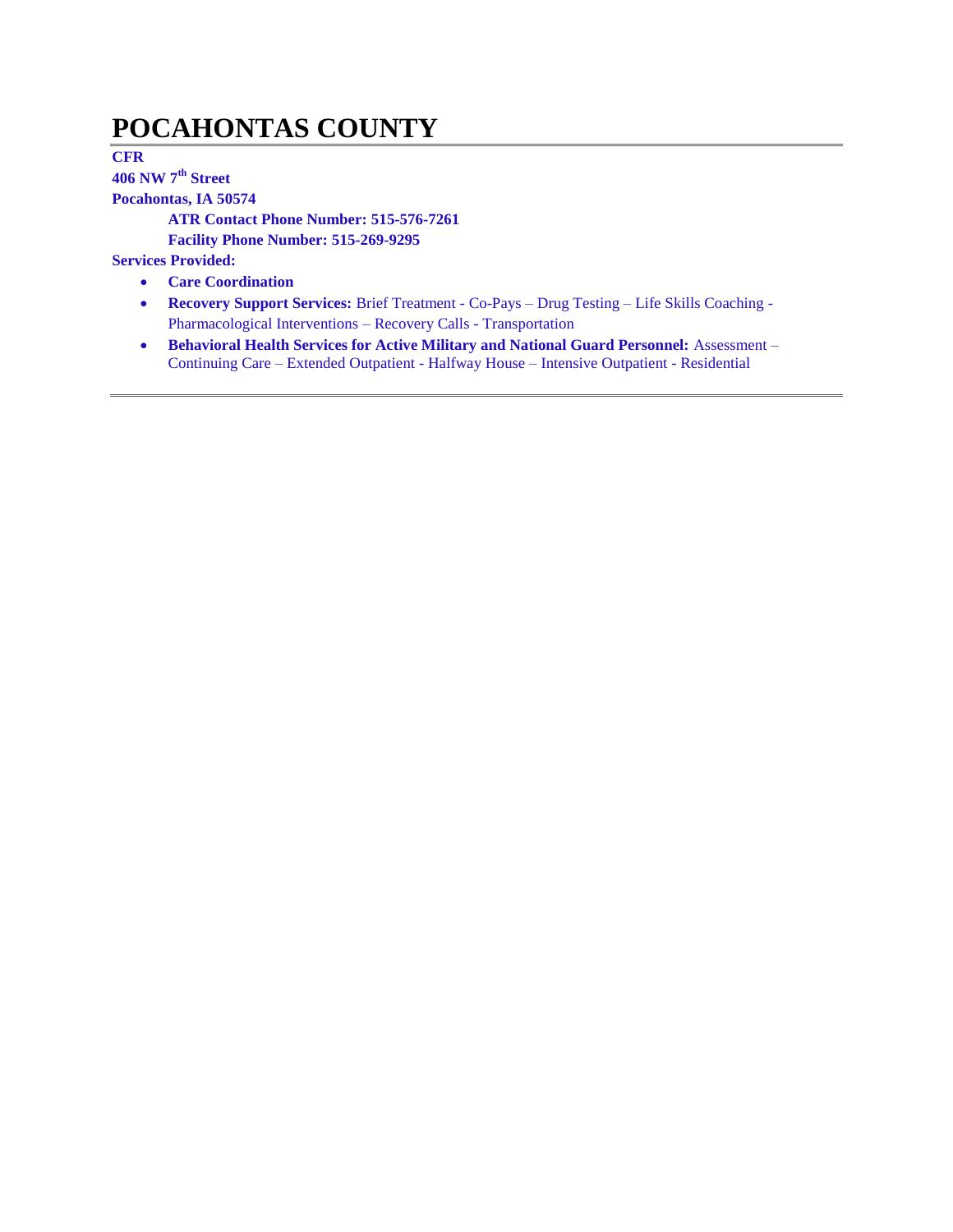# **POLK COUNTY**

**Employee & Family Resources, Inc. 505 5th Avenue #600 Des Moines, Iowa 50309 ATR Contact Phone Number: 515-471-2312 Facility Phone Number: 515-243-4200 Services Provided: Care Coordination Recovery Support Services:** Co-Pays – Integrated Therapy - Recovery Calls – Transportation **Behavioral Health Services for Active Military and National Guard Personnel:** Assessment – Continuing Care – Extended Outpatient - Intensive Outpatient **House of Mercy 1409 Clark Street Des Moines, Iowa 50314 ATR Contact Phone Number: 515-643-6510 Facility Phone Number: 515-643-6500 Services Provided: Care Coordination Recovery Support Services:** Child Care – Co-pays - Drug Testing - Integrated Therapy – Life Skills Coaching – Pharmacological Interventions - Recovery Calls – Transportation **• Behavioral Health Services for Active Military and National Guard Personnel: Mental Health Therapy** - Assessment – Continuing Care – Extended Outpatient – Halfway House - Intensive Outpatient - Residential **Living Recovery, LLC 8527 University Blvd., #11 Clive, Iowa 50325 ATR Contact Phone Number: 515-402-5422 Facility Phone Number: 515-402-5422 Services Provided: Care Coordination Recovery Support Services:** Drug Testing - Life Skills Coaching – Recovery Calls – Transportation **Behavioral Health Services for Active Military and National Guard Personnel:** Assessment – Continuing Care – Extended Outpatient **ManUp Iowa PO Box 65575 West Des Moines, Iowa 50265**

**ATR Contact Phone Number: 515-988-9358**

**Facility Phone Number: 515-988-9358**

**Services Provided:**

**Care Coordination**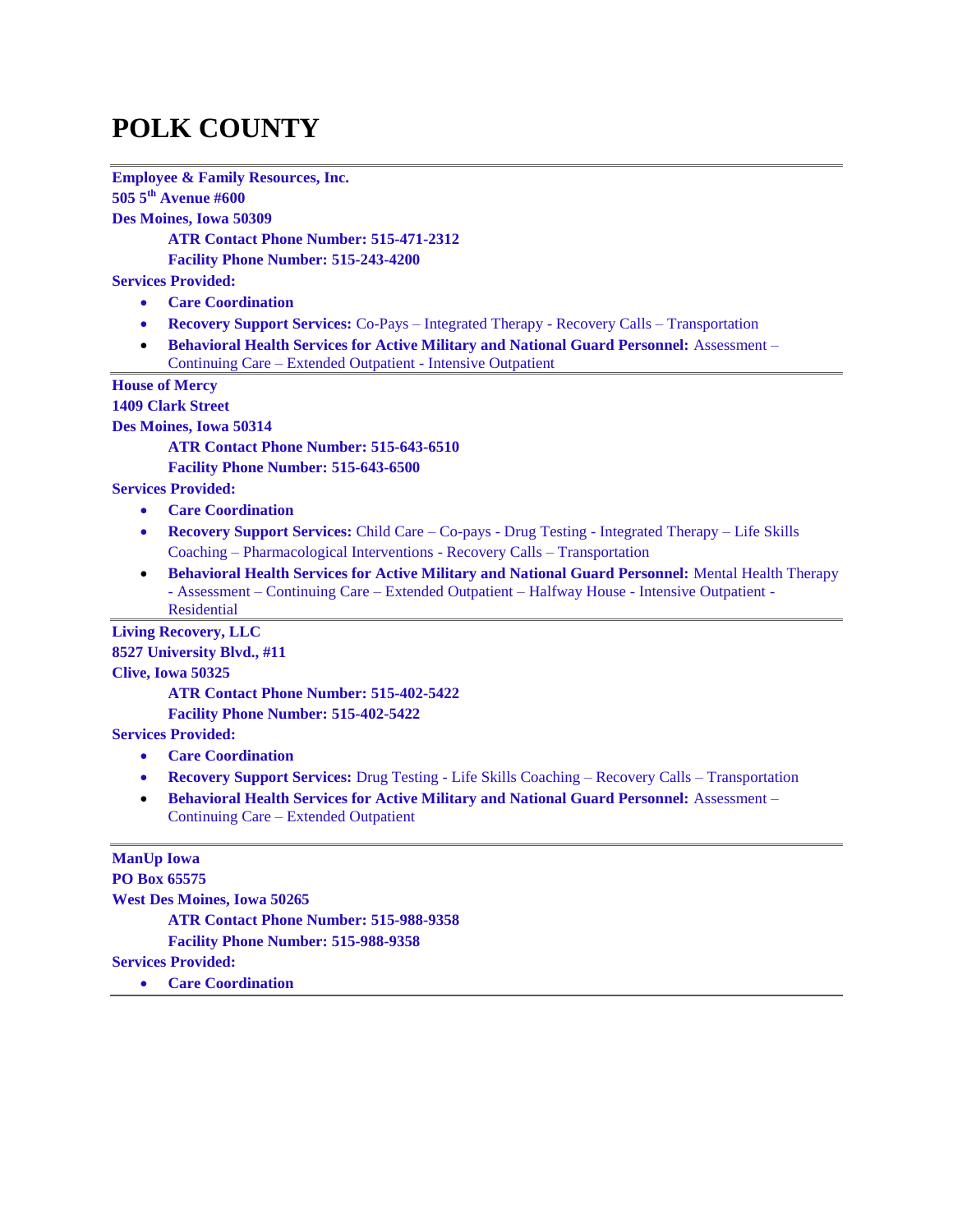#### **Prelude Behavioral Health 3451 Easton Blvd Des Moines, Iowa 50317**

**ATR Contact Phone Number: 319-248-4357**

**Facility Phone Number: 515-262-0342**

**Services Provided:**

- **Care Coordination**
- **Recovery Support Services:** Co-pays Drug Testing Integrated Therapy Life Skills Coaching **Transportation**
- **Behavioral Health Services for Active Military and National Guard Personnel:** Mental Health Therapy - Assessment – Continuing Care – Extended Outpatient – Intensive Outpatient

**Prelude Behavioral Health**

**3806 Easton Blvd**

**Des Moines, Iowa 50317**

**ATR Contact Phone Number: 319-248-4357**

**Facility Phone Number: 515-262-0349**

**Services Provided:**

- **Care Coordination**
- **Recovery Support Services:** Co-pays Drug Testing Integrated Therapy Life Skills Coaching Transportation
- **Behavioral Health Services for Active Military and National Guard Personnel:** Halfway House Residential

**Prelude Behavioral Health**

#### **4014 Kingman Blvd**

**Des Moines, Iowa 50311**

**ATR Contact Phone Number: 319-248-4357**

**Facility Phone Number: 515-255-3373**

**Services Provided:**

- **Care Coordination**
- **Recovery Support Services:** Co-pays Drug Testing Life Skills Coaching Transportation
- **Behavioral Health Services for Active Military and National Guard Personnel: Halfway House**

**United Community Services, Inc. (UCS)**

**4908 Franklin Avenue**

**Des Moines, Iowa 50310**

**ATR Contact Phone Number: 515-280-3860**

**Facility Phone Number: 515-280-3860**

- **Care Coordination**
- **Recovery Support Services:** Co-pays Drug Testing Integrated Therapy Pharmacological Interventions – Recovery Calls – Recovery Peer Coaching - Transportation
- **Behavioral Health Services for Active Military and National Guard Personnel:** Mental Health Therapy - Assessment – Continuing Care – Extended Outpatient – Intensive Outpatient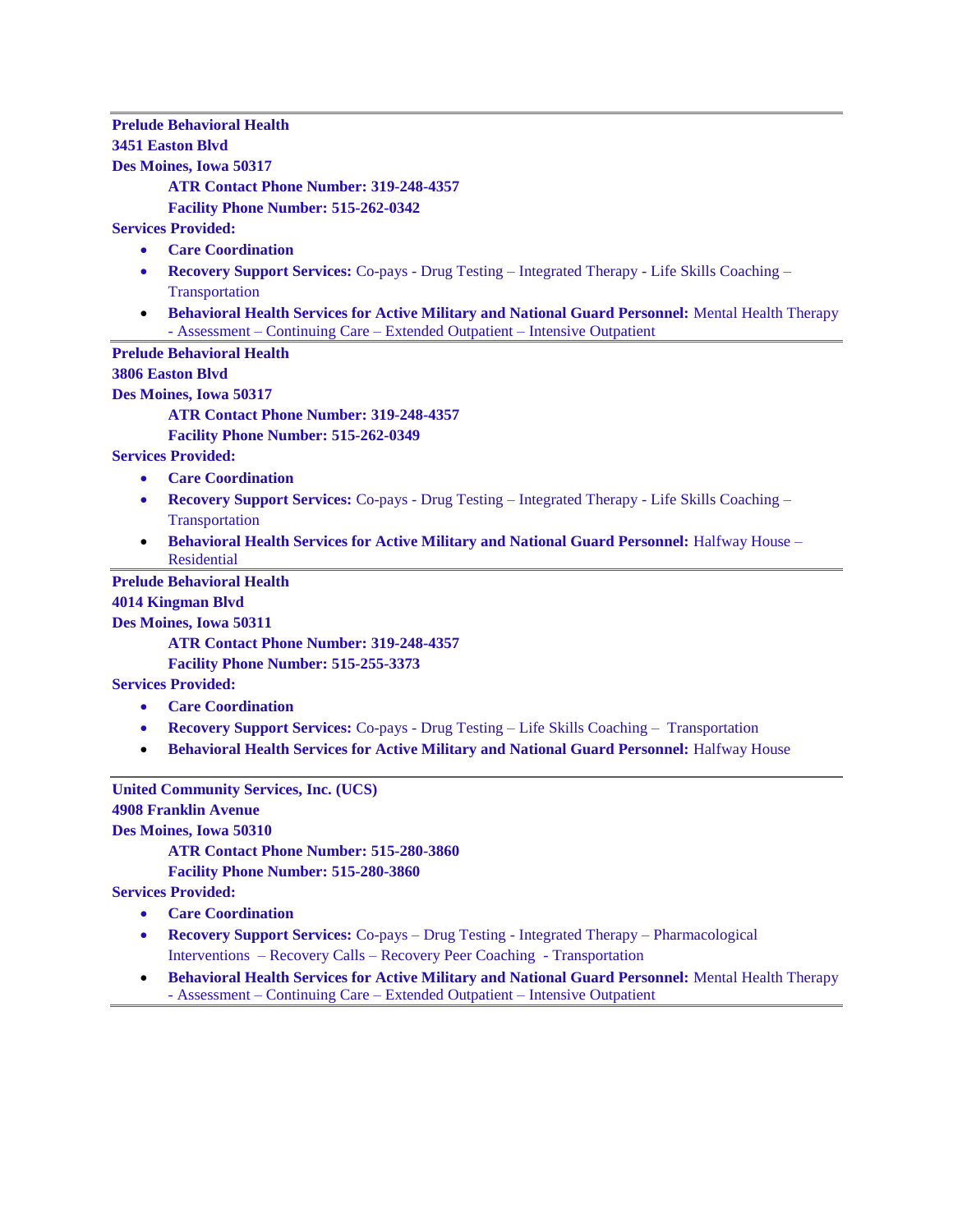**United Community Services, Inc. (UCS) Nevelin Center Building, 406 School Street Ankeny, Iowa 50021**

**ATR Contact Phone Number: 515-280-3860**

**Facility Phone Number: 515-280-3860**

**Services Provided:**

- **Care Coordination**
- **Recovery Support Services:** Co-pays –Integrated Therapy –Transportation
- **Behavioral Health Services for Active Military and National Guard Personnel:** Mental Health Therapy - Assessment – Continuing Care – Extended Outpatient – Intensive Outpatient

**Iowa Homeless Youth Centers (YSS)**

**1219 Buchanan Street**

**Des Moines, Iowa 50316**

**ATR Contact Phone Number: 515-233-2250**

**Facility Phone Number: 515-265-1222**

**Services Provided:**

- **Care Coordination**
- **Recovery Support Services:** Co-pays Drug Testing Recovery Calls
- **Behavioral Health Services for Active Military and National Guard Personnel:** Assessment Continuing Care – Extended Outpatient – Halfway House

**Mosaic Family Counseling Center**

**5005 Douglas Avenue, Suite 101**

**Des Moines, Iowa 50310**

**ATR Contact Phone Number: 515-724-8920**

**Facility Phone Number: 515-724-8920**

- **Recovery Support Services:** Integrated Therapy
- **Behavioral Health Services for Active Military and National Guard Personnel:** Mental Health Therapy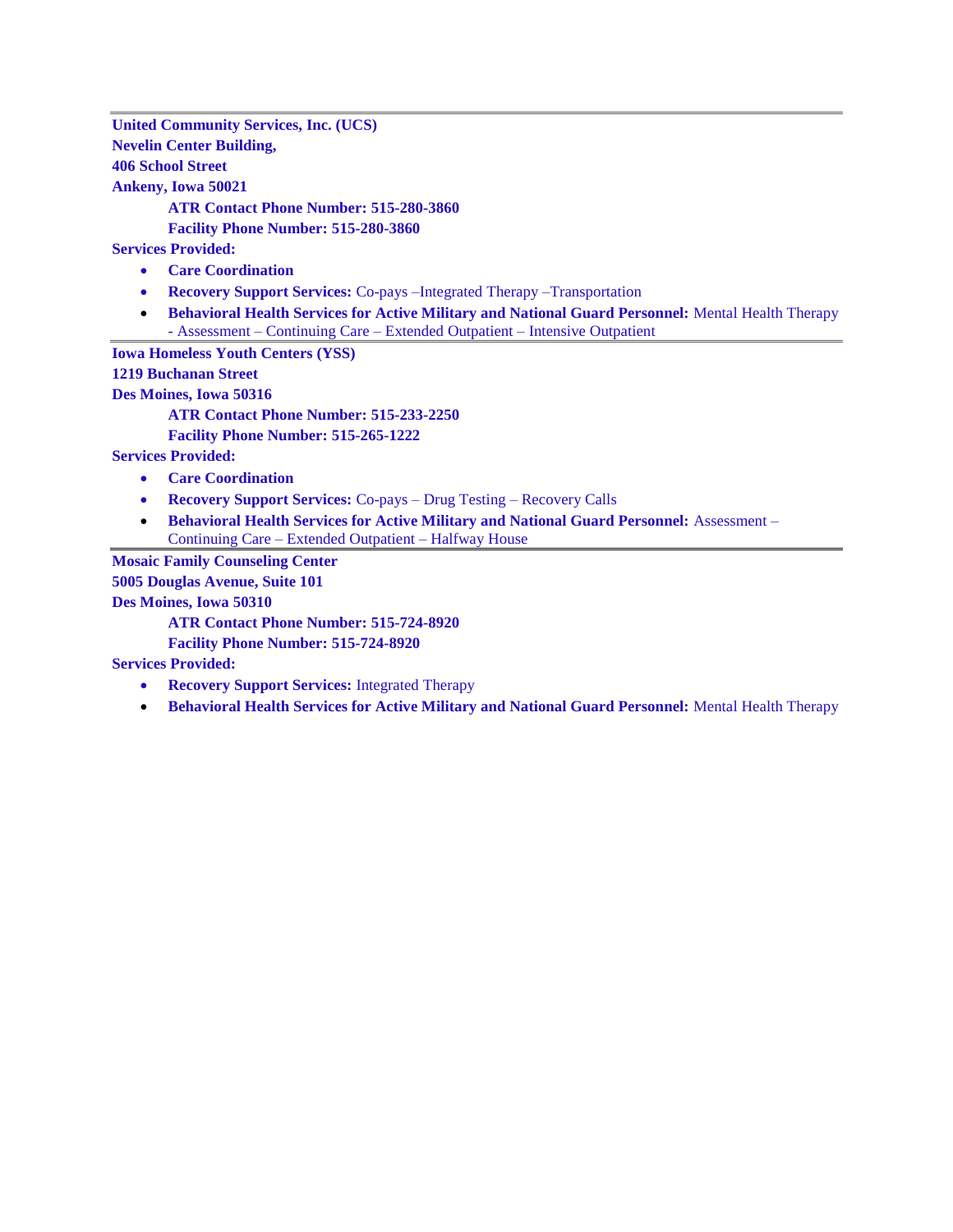# **POTTAWATTAMIE COUNTY**

**Heartland Family Service 515 E. Broadway Council Bluffs, Iowa 51503 ATR Contact Phone Number: 712-325-5608 Facility Phone Number: 712-322-1407 Services Provided: Care Coordination Recovery Support Services:** Co-Pays – Drug Testing – Integrated Therapy - Life Skills Coaching – **Transportation** 

 **Behavioral Health Services for Active Military and National Guard Personnel:** Mental Health Therapy - Assessment – Continuing Care – Extended Outpatient - Halfway House – Intensive Outpatient - Residential

**Transitional Services of Iowa, Inc. 300 West Broadway, Suite 29 Council Bluffs, Iowa 51503 ATR Contact Phone Number: 712-255-0204 Facility Phone Number: 712-323-1660**

- **Care Coordination**
- **Recovery Support Services:** Integrated Therapy Life Skills Coaching Recovery Calls –Transportation
- **Behavioral Health Services for Active Military and National Guard Personnel:** Mental Health Therapy - Assessment – Continuing Care – Extended Outpatient – Intensive Outpatient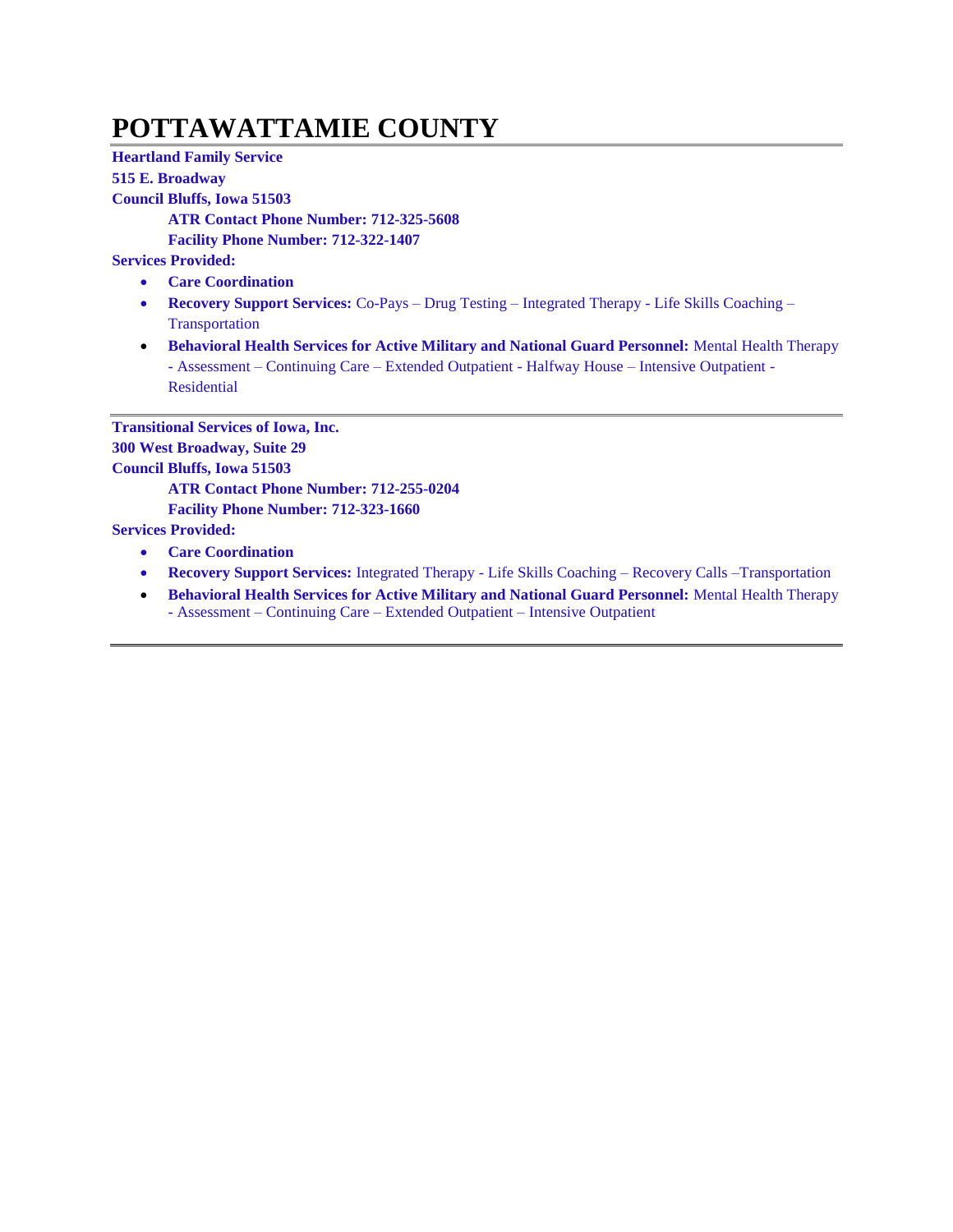#### **POWESHIEK COUNTY**

**SATUCI 927 Fourth Avenue Grinnell, Iowa 50112 ATR Contact Phone Number: 641-752-5421 Facility Phone Number: 641-236-8662 Services Provided: Care Coordination**

**Recovery Support Services:** Co-pays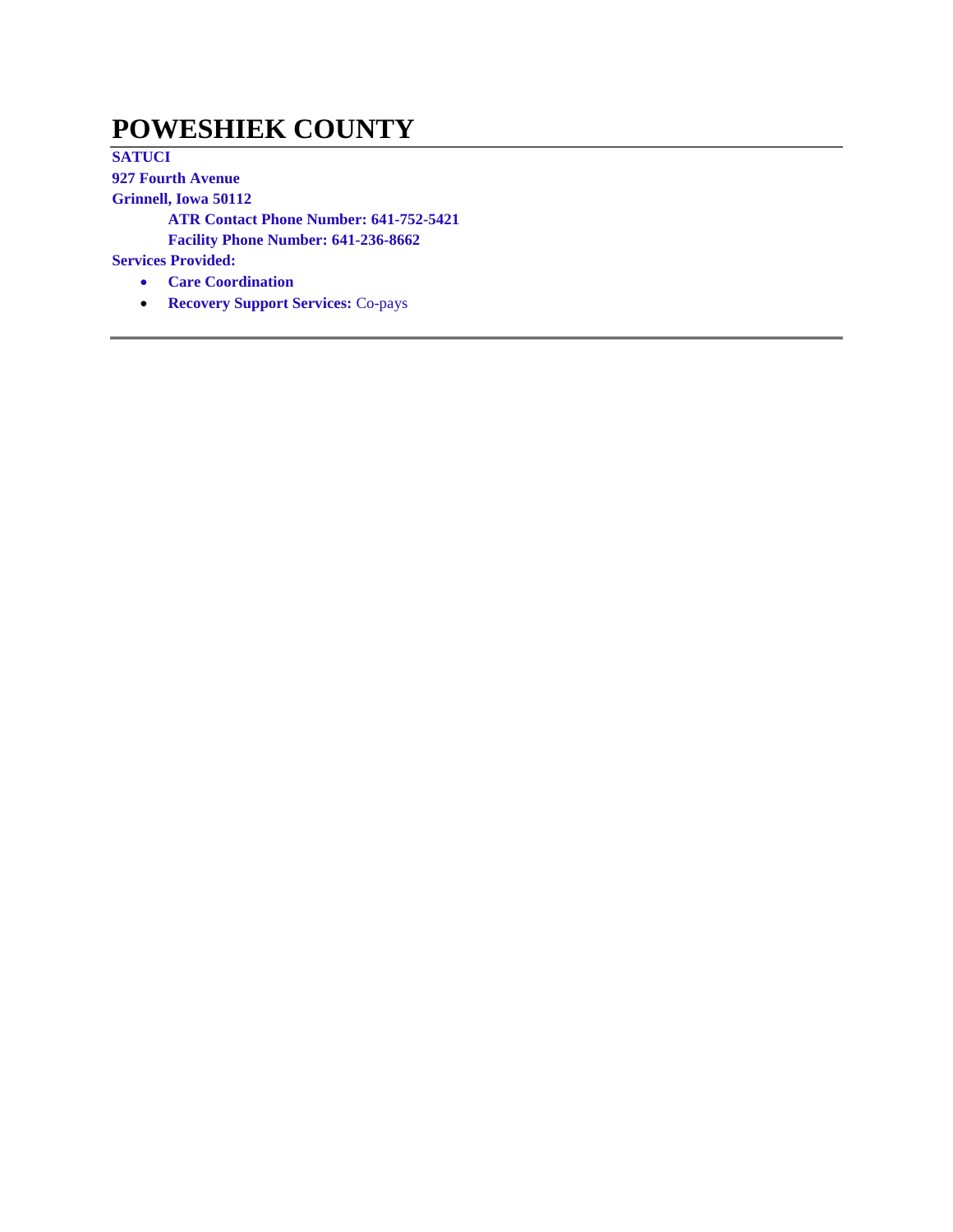# **RINGGOLD COUNTY**

**Please visit the following counties to locate services near you:** 

**ADAMS**

**CLARKE**

**DECATUR**

**TAYLOR**

**UNION**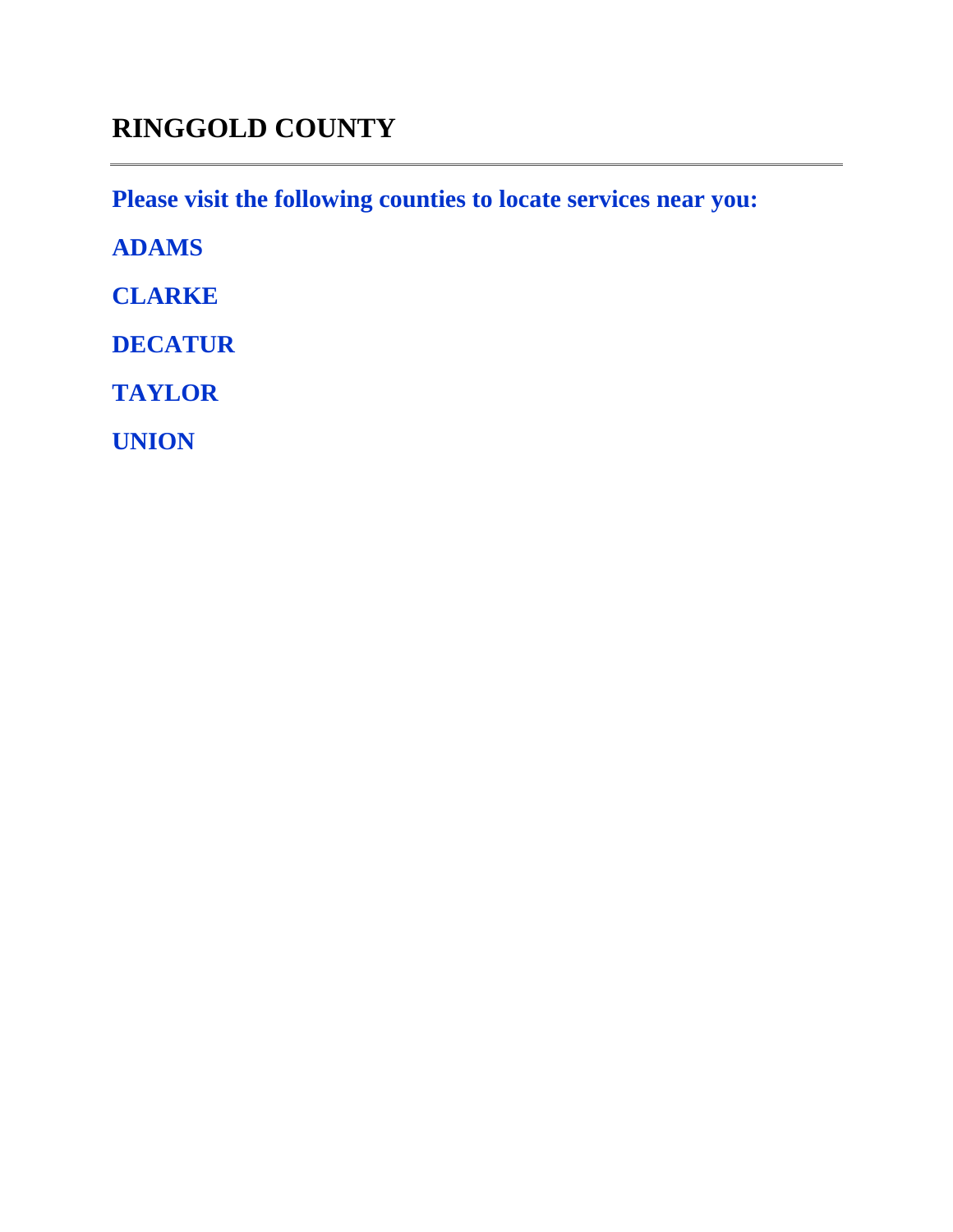# **SAC COUNTY**

**New Opportunities, Inc. 116 South State Street Sac City, Iowa 50583 ATR Contact Phone Number: 712-792-9266 Facility Phone Number: 712-662-7921 Services Provided: Care Coordination**

- **Recovery Support Services:** Co-pays Drug Testing
- **Behavioral Health Services for Active Military and National Guard Personnel: Assessment** Continuing Care – Extended Outpatient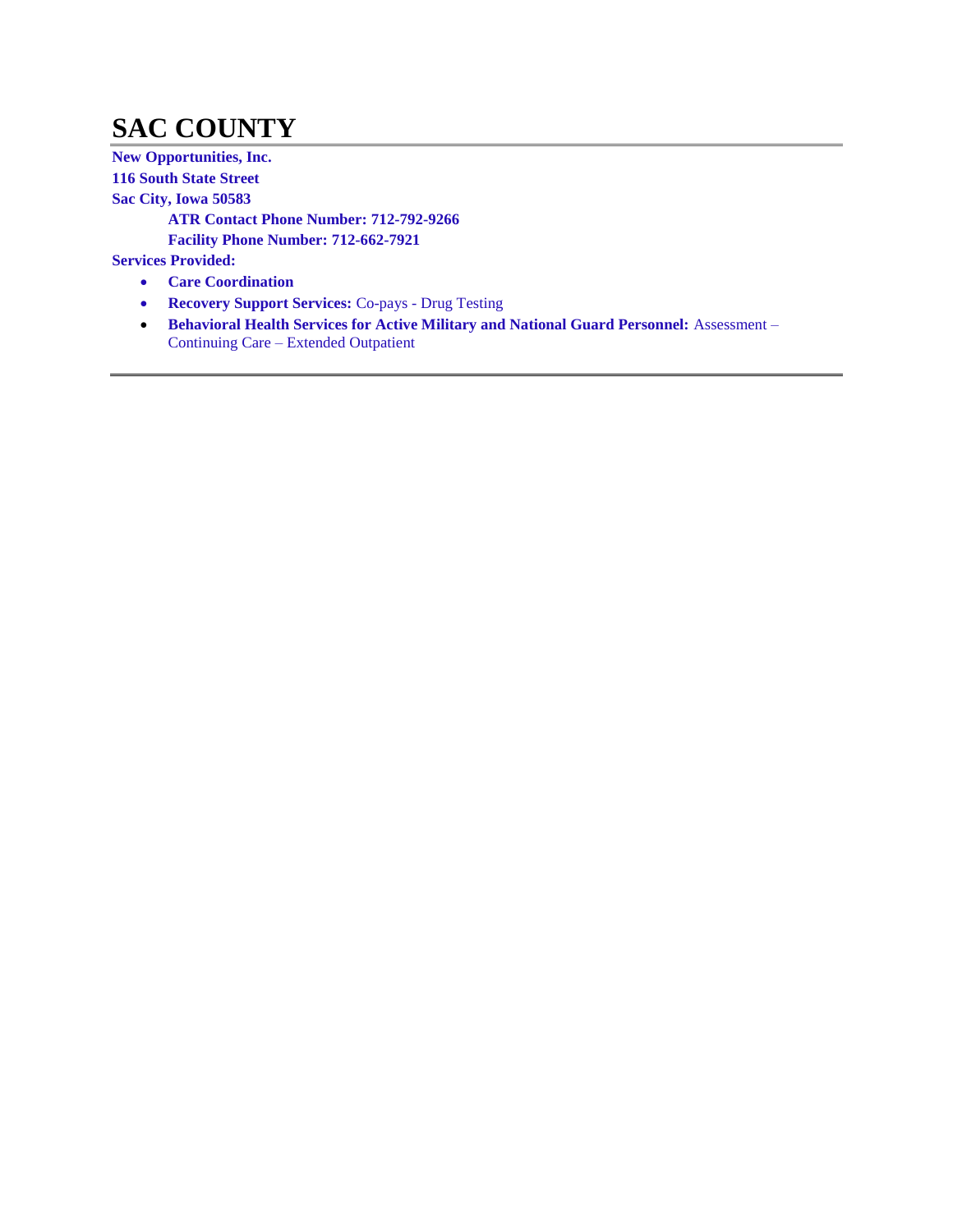# **SCOTT COUNTY**

**CADS – East Locust 1519 E. Locust Street Davenport, Iowa 52803 ATR Contact Phone Number: 563-322-2667 Facility Phone Number: 563-326-4116 Services Provided: Care Coordination Recovery Support Services:** Celebrating Families - Co-Pays – Drug Testing – Life Skills Coaching - **Transportation Behavioral Health Services for Active Military and National Guard Personnel:** Assessment – Continuing Care – Extended Outpatient –Intensive Outpatient **CADS – Fairmount Facility 1523 South Fairmount Davenport, Iowa 52802 ATR Contact Phone Number: 563-322-2667 Facility Phone Number: 563-322-2667 Services Provided: Care Coordination Recovery Support Services:** Celebrating Families - Co-Pays – Drug Testing – Life Skills Coaching – Pharmacological Interventions - Transportation **Behavioral Health Services for Active Military and National Guard Personnel:** Assessment – Continuing Care – Extended Outpatient –Intensive Outpatient **CADS – Country Oaks Facility 12160 Utah Avenue Davenport, Iowa 52804 ATR Contact Phone Number: 563-322-2667**

**Facility Phone Number: 563-326-1150**

- **Care Coordination**
- **Recovery Support Services:** Celebrating Families Co-Pays Drug Testing Life Skills Coaching Pharmacological Interventions - Transportation
- **Behavioral Health Services for Active Military and National Guard Personnel:** Assessment Halfway House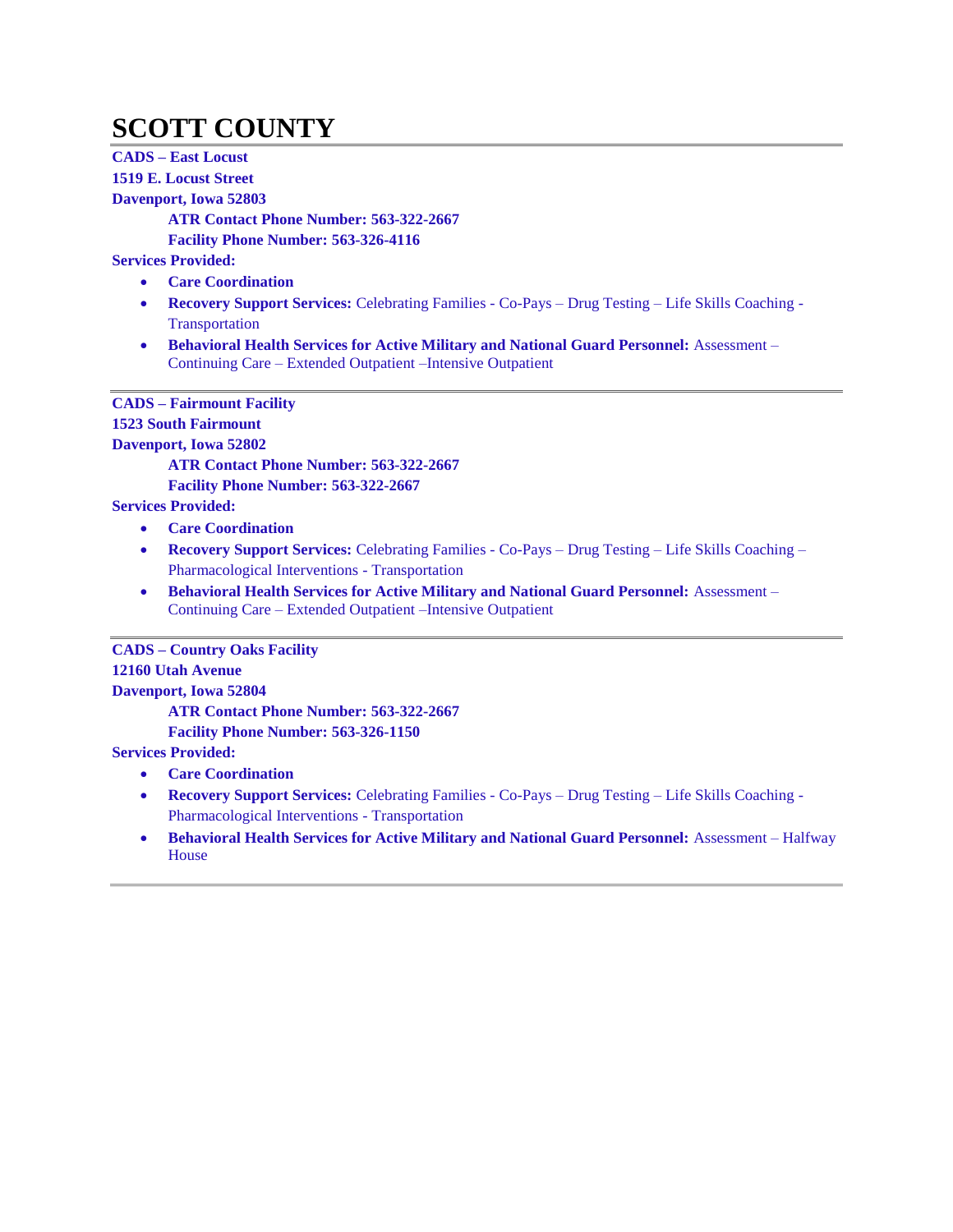#### **SHELBY COUNTY**

**Jackson Recovery Centers, Inc. – Shelby Satellite Office 602 Market Street, Suite LL 101 Harlan, Iowa 51537 ATR Contact Phone Number: 712-234-2309**

**Facility Phone Number: 712-755-7002**

- **Care Coordination**
- **Recovery Support Services:** Child Care Drug Testing Transportation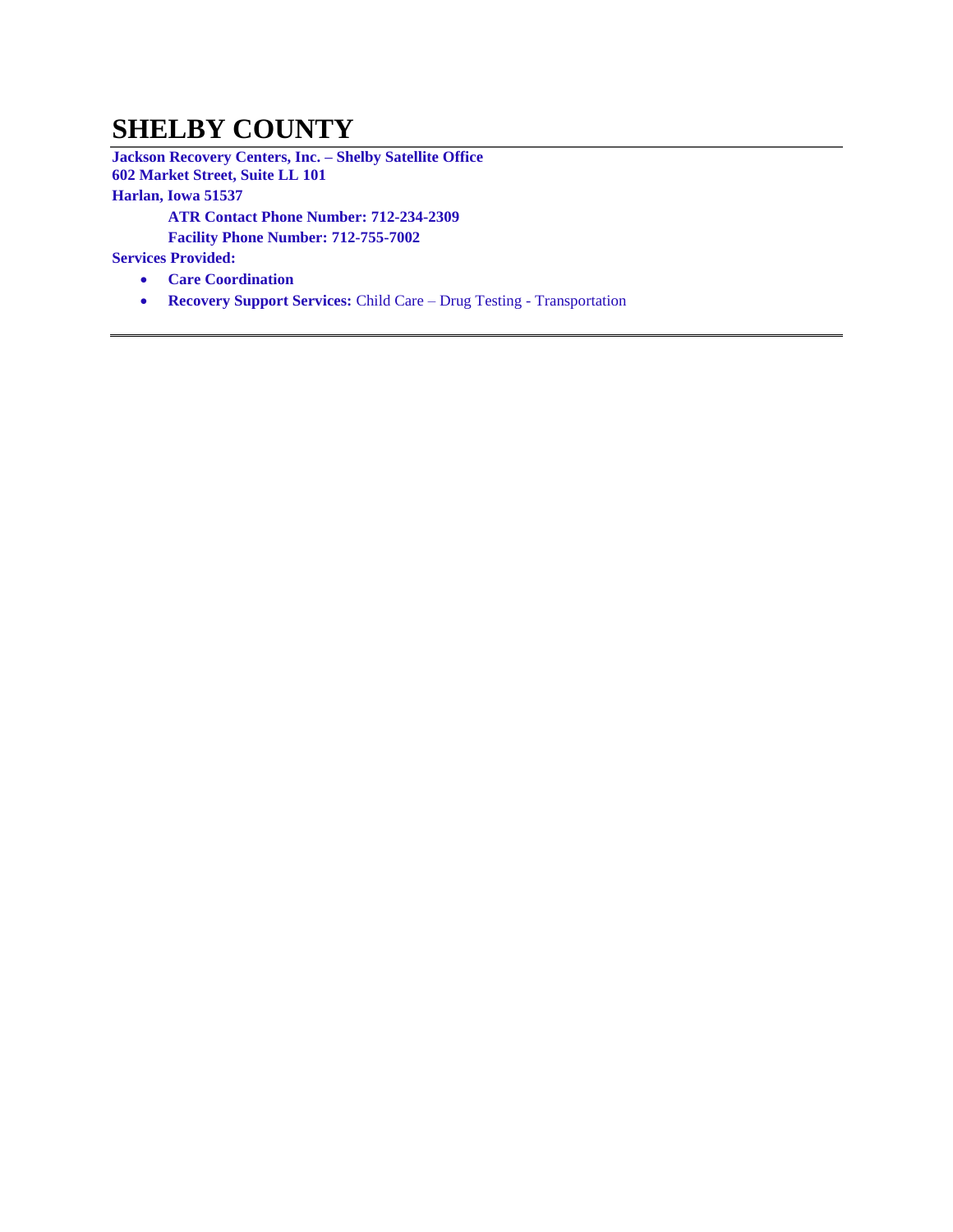# **SIOUX COUNTY**

**Compass Pointe 1121 Main Street, Box 686 Hull, Iowa 51239 ATR Contact Phone Number: 712-439-1170 Facility Phone Number: 712-439-1170 Services Provided: Care Coordination Recovery Support Services:** Co-Pays – Drug Testing – Recovery Calls – Recovery Peer Coaching - Transportation **Behavioral Health Services for Active Military and National Guard Personnel:** Assessment – Continuing Care – Extended Outpatient **Promise Community Health Center (Season's Center for Behavioral Health) 338 1st Avenue NW Sioux Center, Iowa 51250 ATR Contact Phone Number: 800-242-5101 x 1177 Facility Phone Number: 800-242-5101 Services Provided: Care Coordination Recovery Support Services:** Integrated Therapy – Recovery Calls - Transportation **Behavioral Health Services for Active Military and National Guard Personnel:** Mental Health Therapy

**-** Assessment – Continuing Care – Extended Outpatient – Intensive Outpatient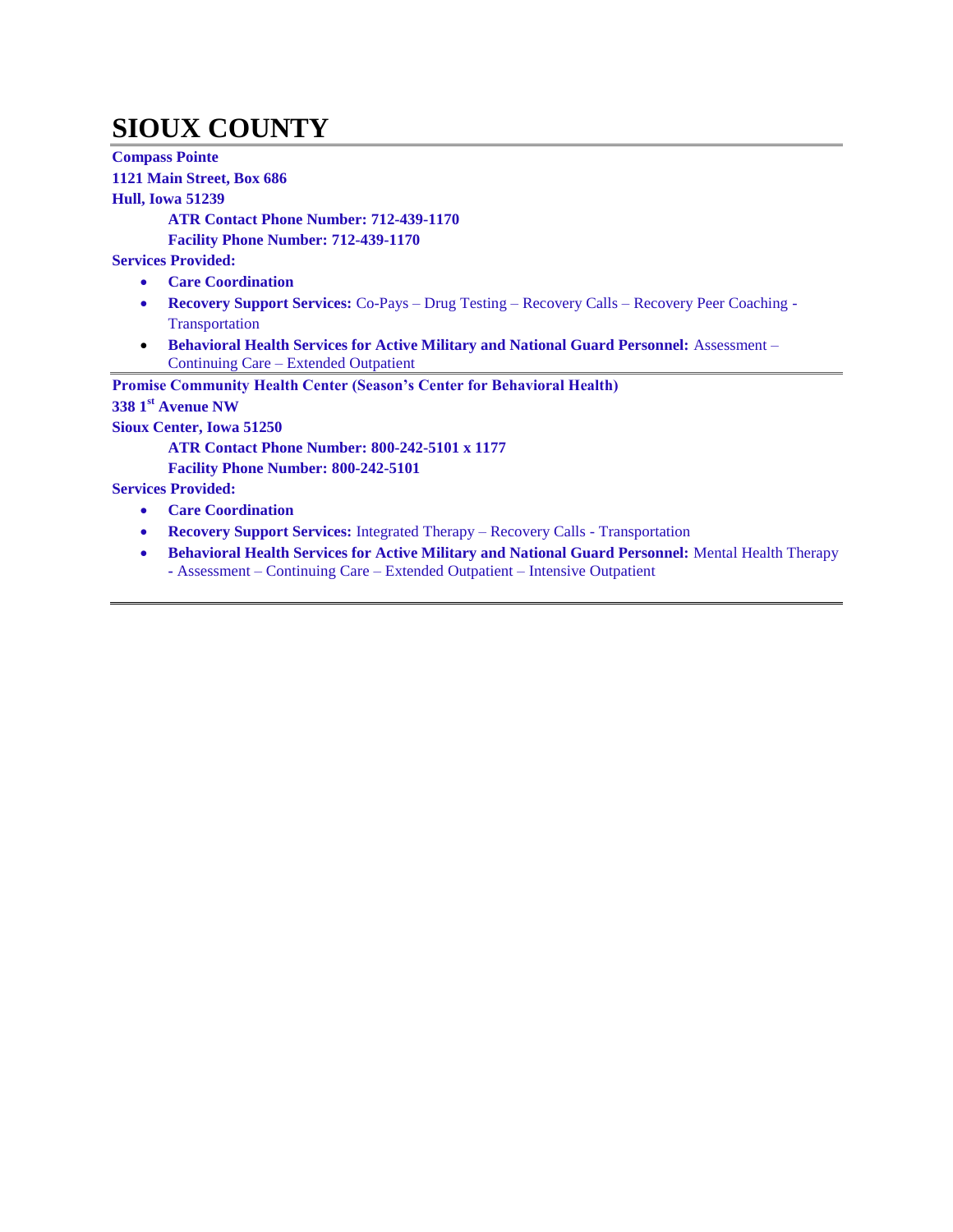### **STORY COUNTY**

**CFR –Ames Outpatient 1619 South High Avenue**

#### **Ames, Iowa 50010**

**ATR Contact Phone Number: 515-576-7261**

**Facility Phone Number: 515-232-5811**

**Services Provided:**

- **Care Coordination**
- **Recovery Support Services:** Brief Treatment Co-Pays Drug Testing Life Skills Coaching Pharmacological Interventions – Recovery Calls - Transportation
- **Behavioral Health Services for Active Military and National Guard Personnel:** Assessment Continuing Care – Extended Outpatient - Halfway House – Intensive Outpatient – Residential

**Youth & Shelter Services, Inc. (YSS) 420 Kellogg Avenue**

**Ames, Iowa 50010**

**ATR Contact Phone Number: 515-233-2250**

**Facility Phone Number: 515-233-2250**

**Services Provided:**

- **Care Coordination**
- **Recovery Support Services:** Co-pays Drug Testing Recovery Calls
- **Behavioral Health Services for Active Military and National Guard Personnel:** Assessment Continuing Care – Extended Outpatient – Halfway House - Intensive Outpatient – Residential

**Youth Recovery House (YSS)**

**804 Kellogg Avenue**

**Ames, Iowa 50010**

**ATR Contact Phone Number: 515-233-2250**

**Facility Phone Number: 515-233-4931**

**Services Provided:**

- **Care Coordination**
- **Recovery Support Services:** Co-pays Drug Testing
- **Behavioral Health Services for Active Military and National Guard Personnel:** Assessment Halfway House - Residential

**712 House (YSS)**

**712 Burnett**

**Ames, Iowa 50010**

**ATR Contact Phone Number: 515-233-2250**

**Facility Phone Number: 515-233-5048**

- **Care Coordination**
- **Recovery Support Services:** Co-pays Drug Testing
- **Behavioral Health Services for Active Military and National Guard Personnel:** Assessment Halfway House – Residential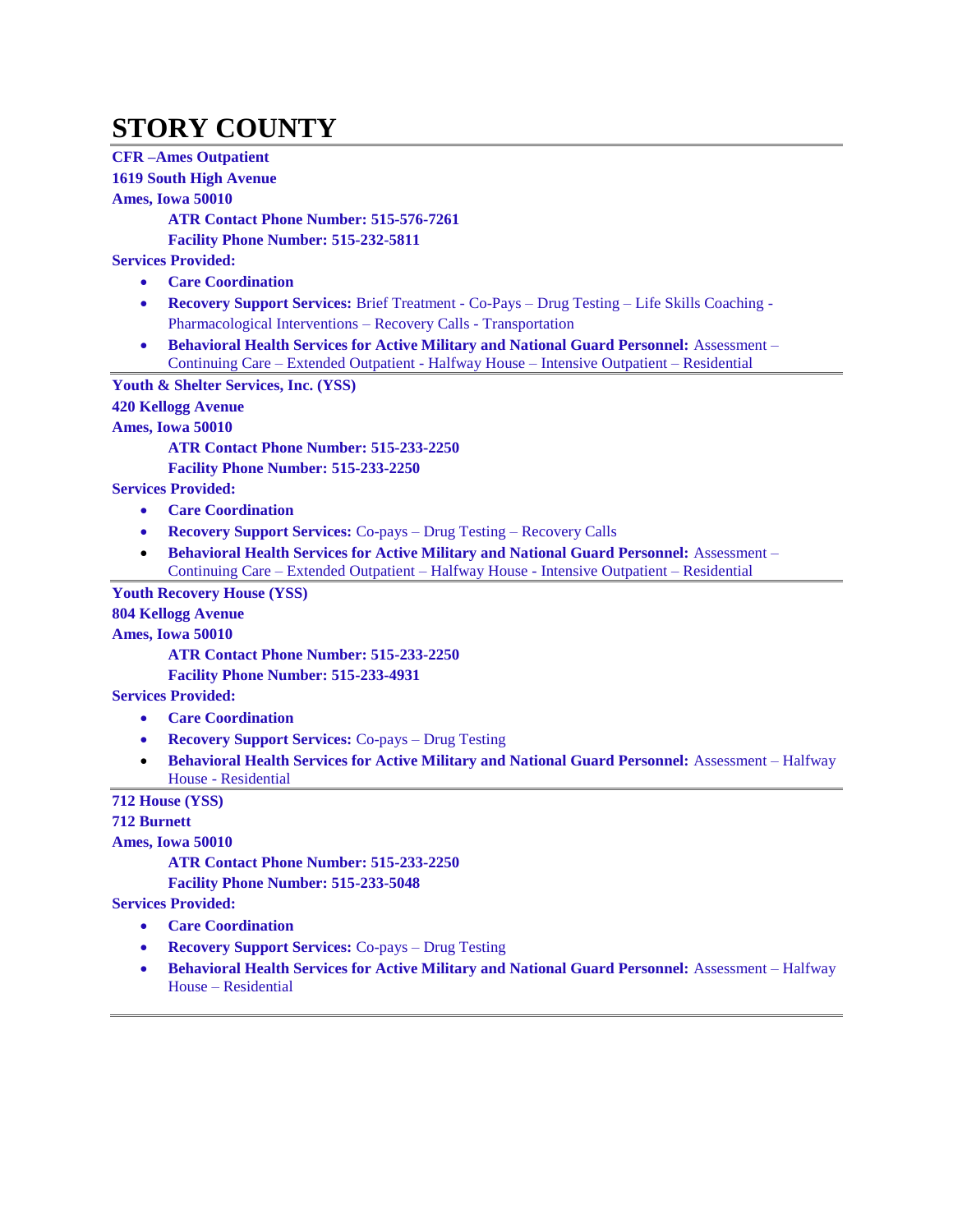**Family Counseling Center (YSS) 125 South Third Street Ames, Iowa 50010 ATR Contact Phone Number: 515-233-2250**

**Facility Phone Number: 515-233-2250**

- **Care Coordination**
- **Recovery Support Services:** Co-pays Drug Testing Recovery Calls
- **Behavioral Health Services for Active Military and National Guard Personnel: Assessment** Continuing Care – Extended Outpatient –Intensive Outpatient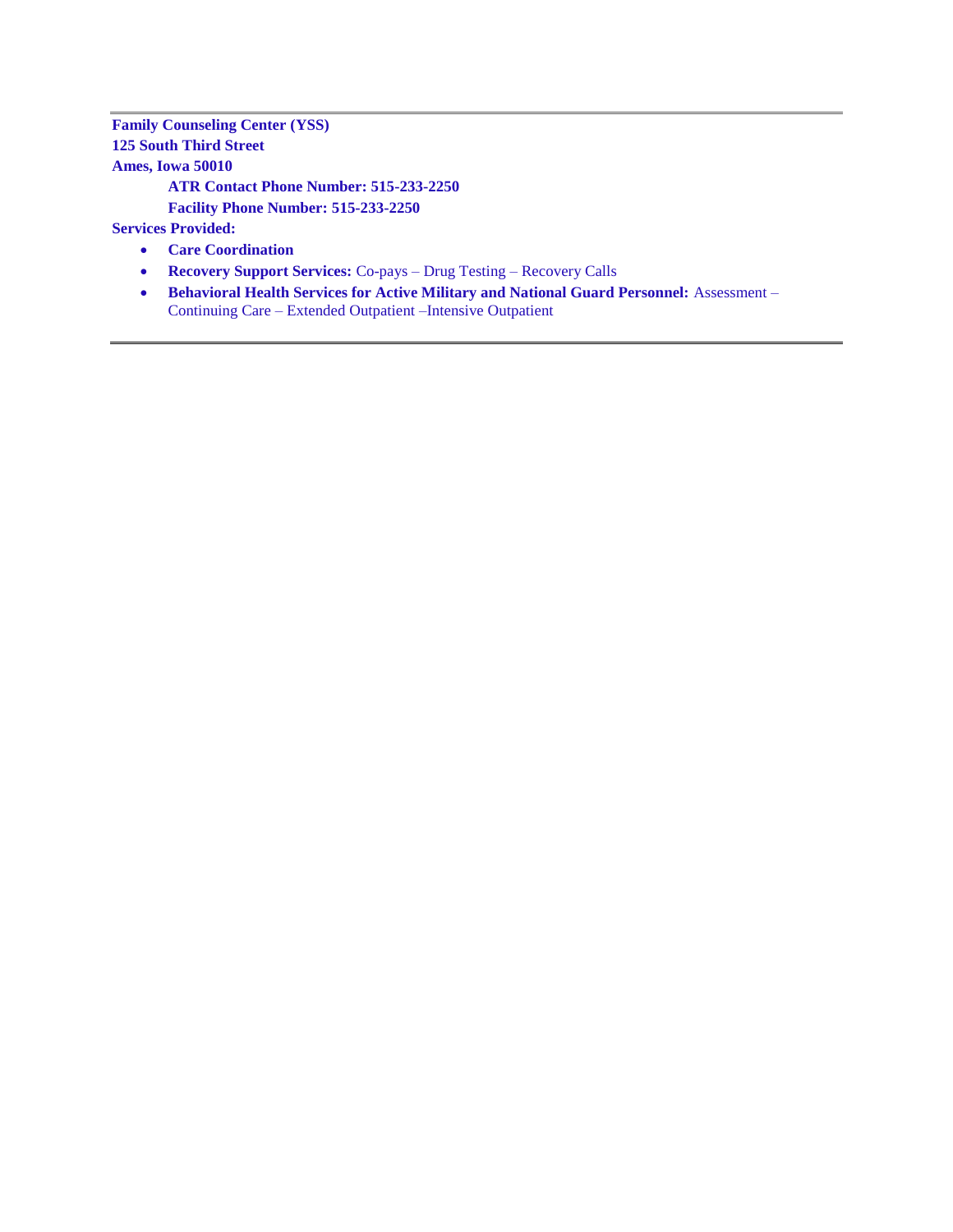## **TAMA COUNTY**

**SATUCI 107 East High Street Toledo, Iowa 52342 ATR Contact Phone Number: 641-752-5421 Facility Phone Number: 641-236-8662 Services Provided: Care Coordination**

**Recovery Support Services:** Co-pays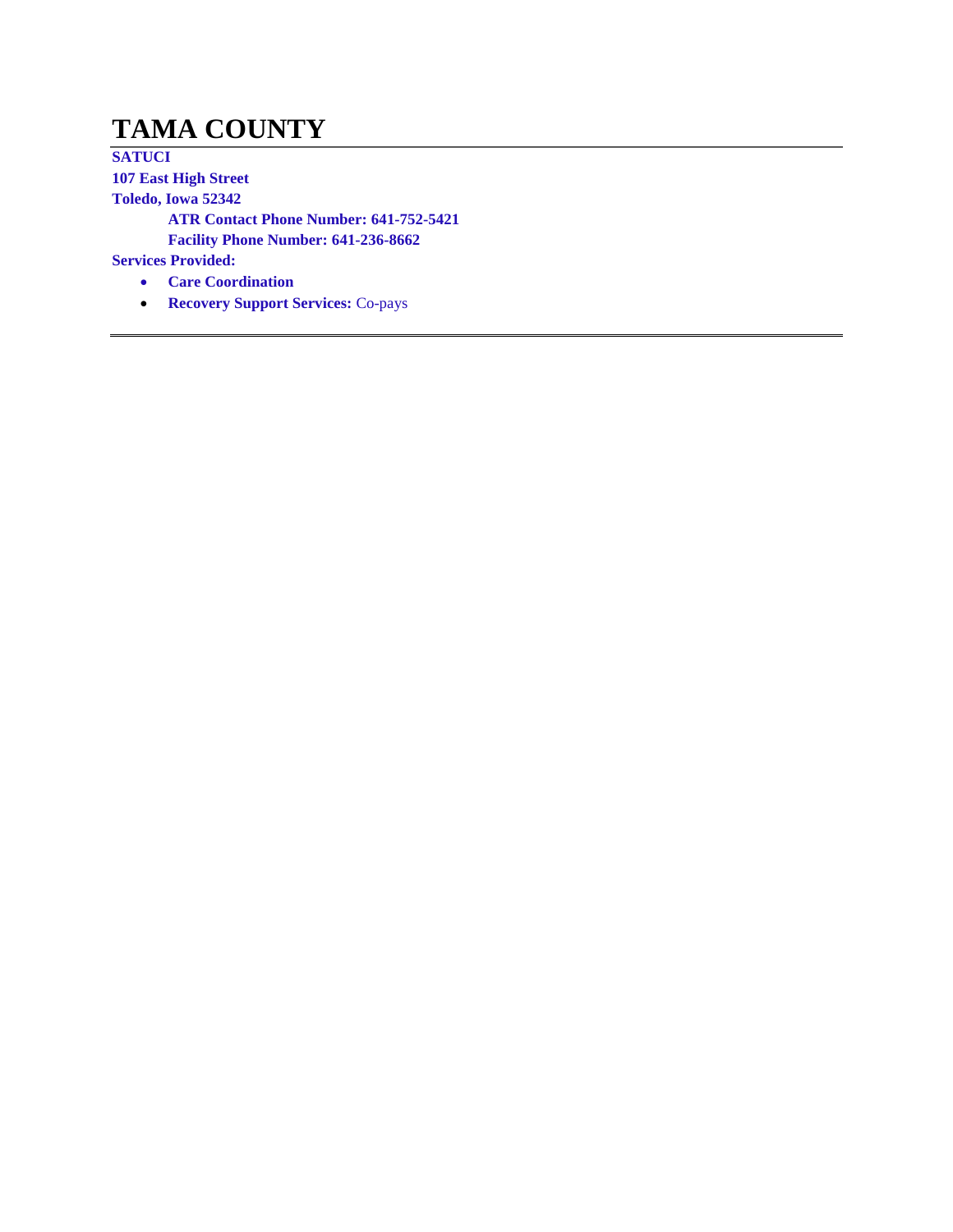**Please visit the following counties to locate services near you:** 

**ADAMS**

**MONTGOMERY**

**PAGE**

**RINGGOLD**

**UNION**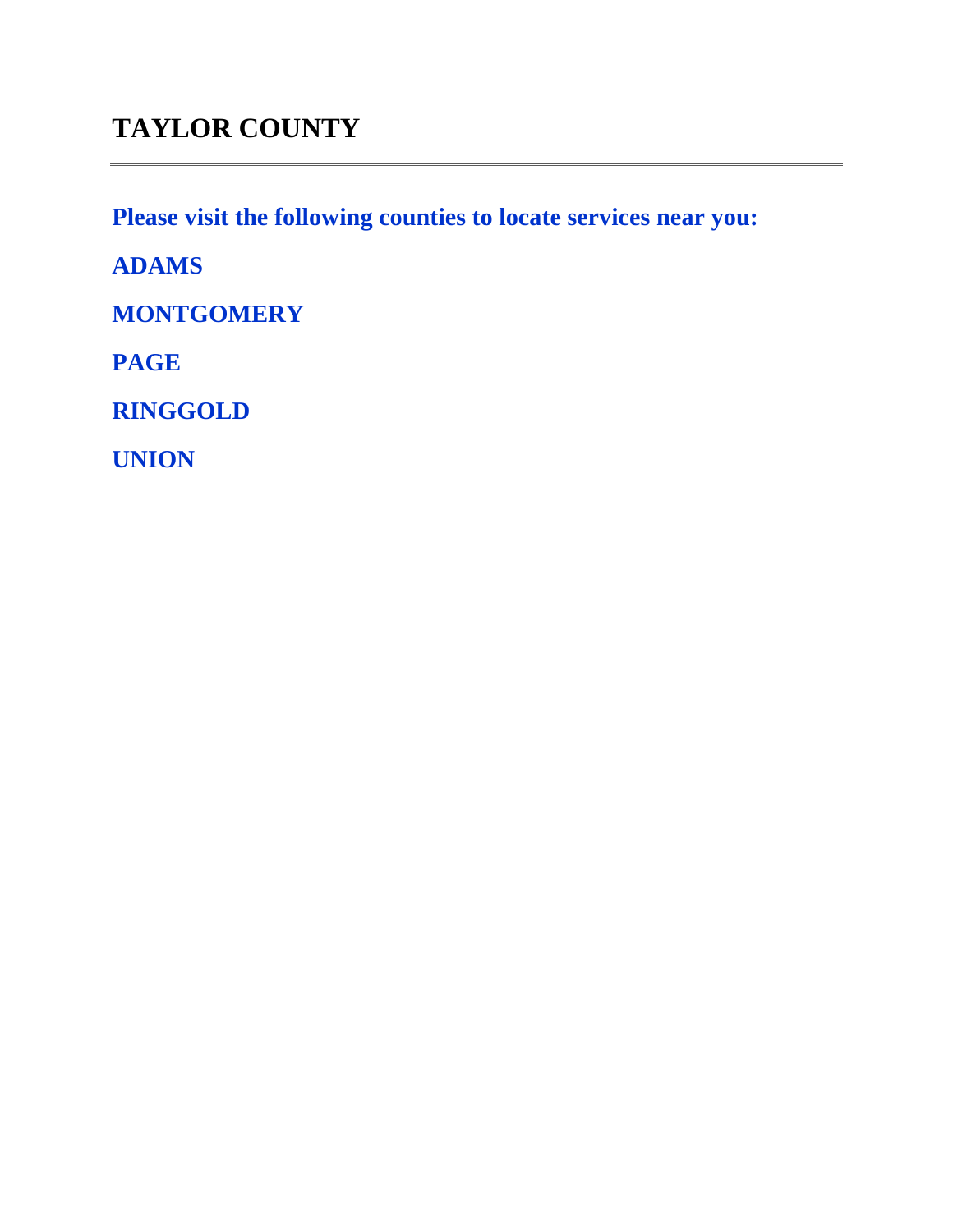### **UNION COUNTY**

**Crossroads Behavioral Health Services** 

**1003 Cottonwood Road**

**Creston, Iowa 50801**

**ATR Contact Phone Number: 641-782-8457**

**Facility Phone Number: 641-782-8457**

- **Care Coordination**
- **Recovery Support Services:** Co-pays **-** Integrated Therapy Pharmacological Interventions Transportation
- **Behavioral Health Services for Active Military and National Guard Personnel:** Mental Health Therapy - Assessment – Continuing Care – Extended Outpatient - Intensive Outpatient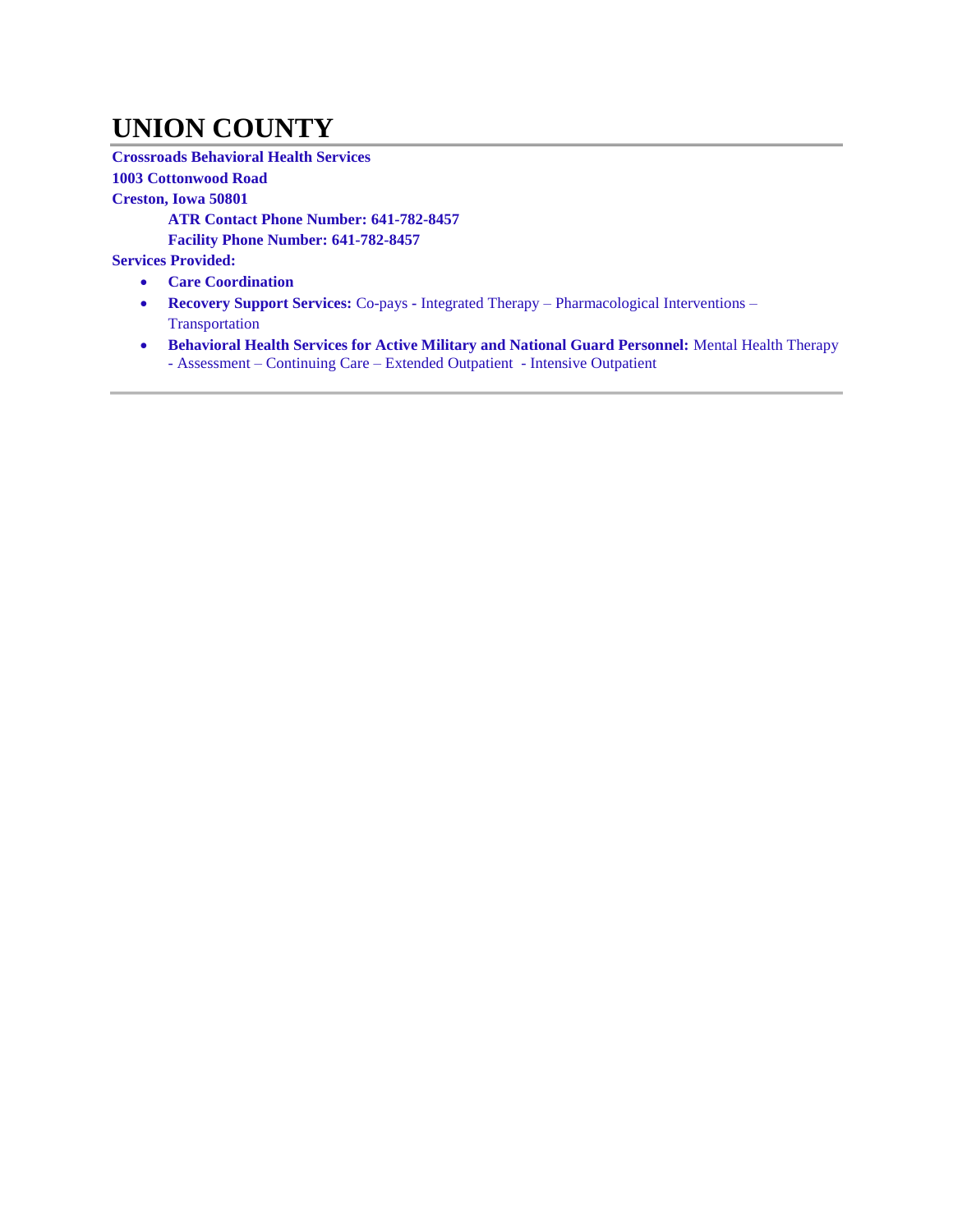### **VAN BUREN COUNTY**

**SIEDA**

**902 4th Street**

**Keosauqua, Iowa 52565**

**ATR Contact Phone Number: 641-683-6747 Facility Phone Number: 319-293-3958**

- **Care Coordination**
- **Recovery Support Services:** Co-pays Drug Testing Recovery Calls Recovery Peer Coaching Transportation
- **Behavioral Health Services for Active Military and National Guard Personnel:** Mental Health Therapy - Assessment – Continuing Care – Extended Outpatient – Intensive Outpatient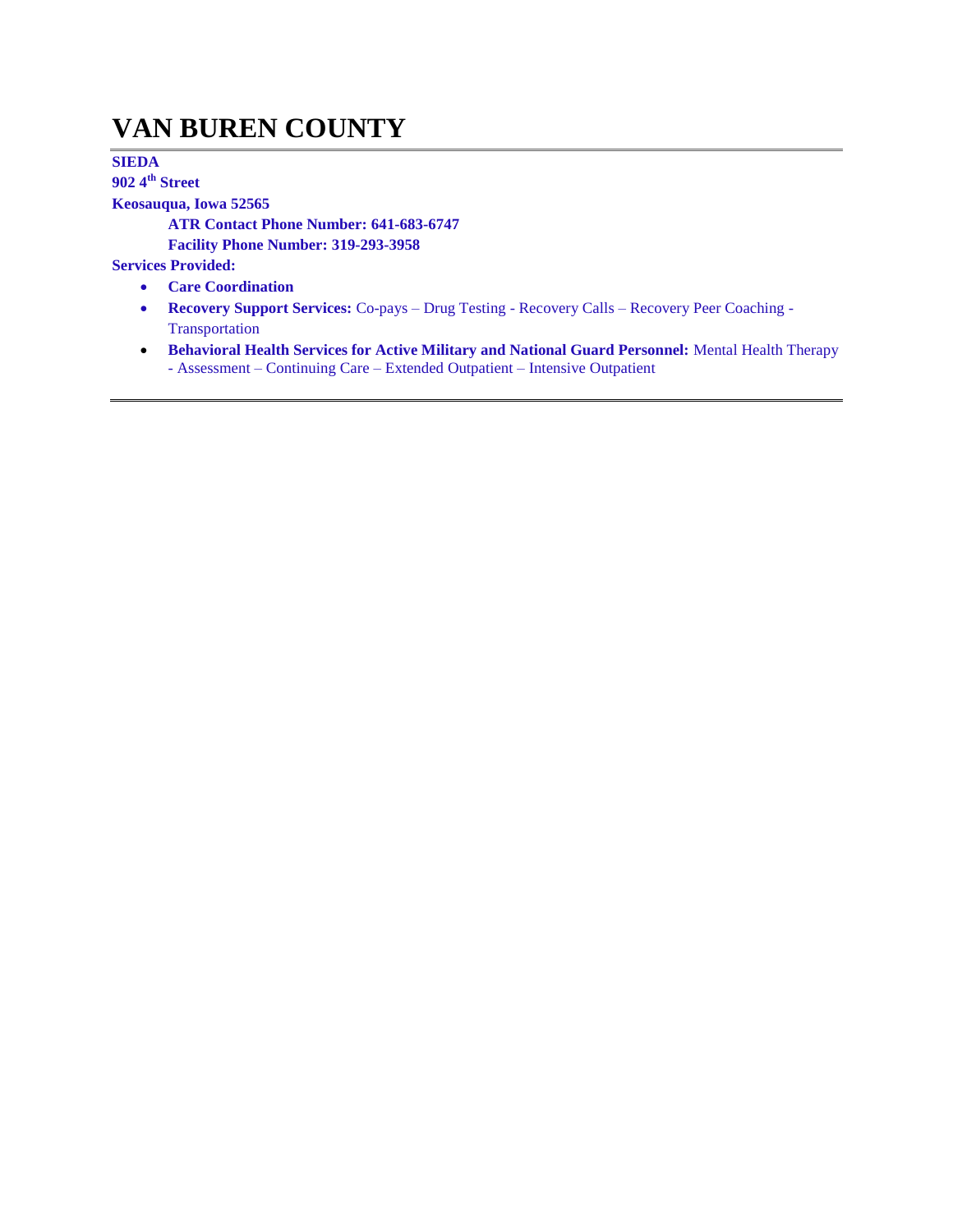### **WAPELLO COUNTY**

**SIEDA 226 West Main Ottumwa, Iowa 52501 ATR Contact Phone Number: 641-683-6747 Facility Phone Number: 641-682-8741 Services Provided:**

- **Care Coordination**
- **Recovery Support Services:** Brief Treatment Co-pays Drug Testing Integrated Therapy Life Skills Coaching – Recovery Calls – Recovery Peer Coaching - Transportation
- **Behavioral Health Services for Active Military and National Guard Personnel:** Mental Health Therapy - Assessment – Continuing Care – Extended Outpatient – Intensive Outpatient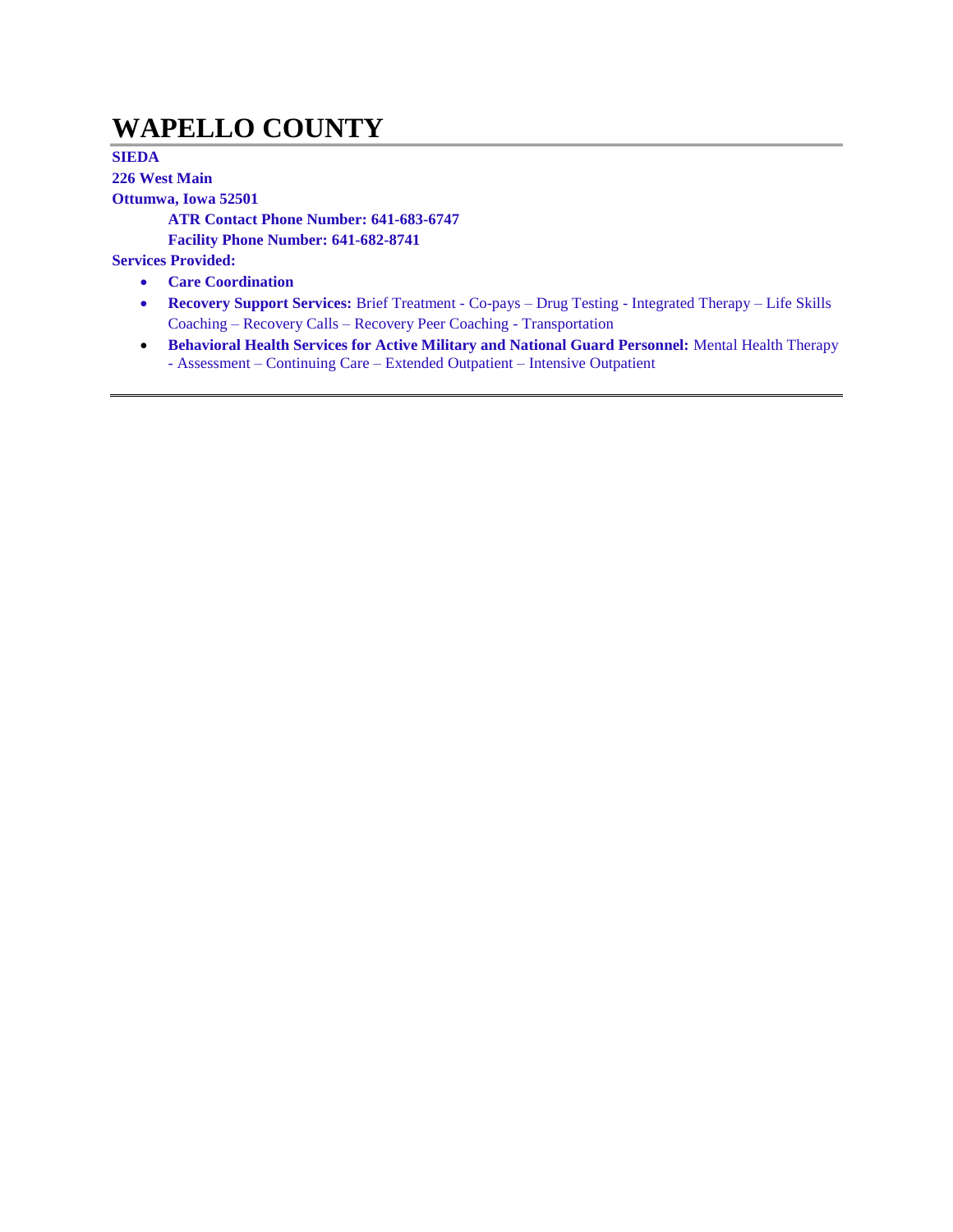## **WARREN COUNTY**

**House of Mercy – Warren County 111 North Buxton, Room 117 Indianola, Iowa 50125 ATR Contact Phone Number: 515-643-6510 Facility Phone Number: 515-961-1006 Services Provided: Care Coordination**

- 
- **Recovery Support Services:** Co-pays Drug Testing Integrated Therapy Pharmacological Interventions - Transportation
- **Behavioral Health Services for Active Military and National Guard Personnel:** Mental Health Therapy - Assessment – Continuing Care – Extended Outpatient – Intensive Outpatient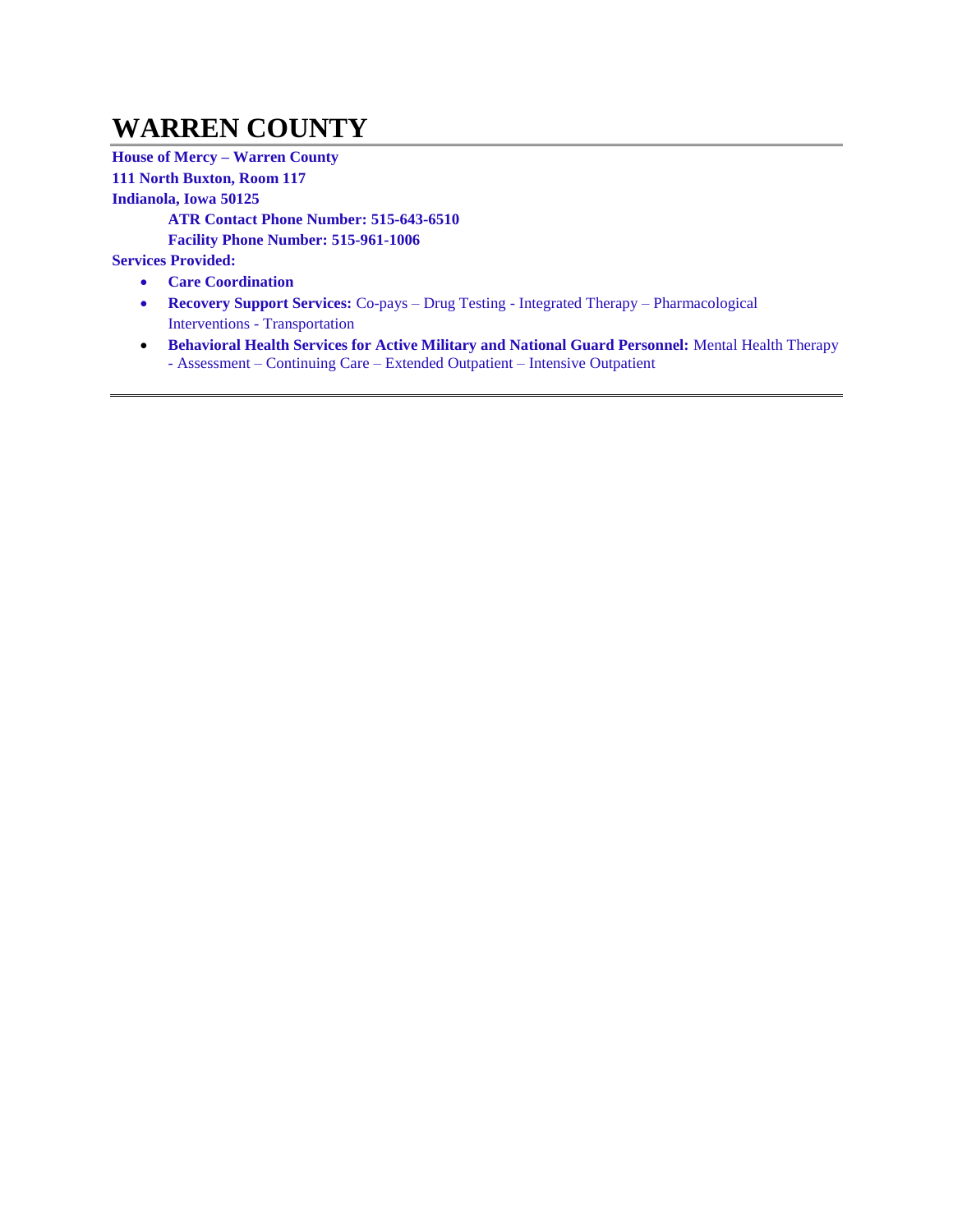## **WASHINGTON COUNTY**

**Prelude Behavioral Health 1201 Industrial Park Drive Washington, Iowa 52353 ATR Contact Phone Number: 319-248-4357 Facility Phone Number: 319-653-7597**

- **Care Coordination**
- **Recovery Support Services:** Co-pays Drug Testing Integrated Therapy Life Skills Coaching Transportation
- **Behavioral Health Services for Active Military and National Guard Personnel:** Assessment Continuing Care – Extended Outpatient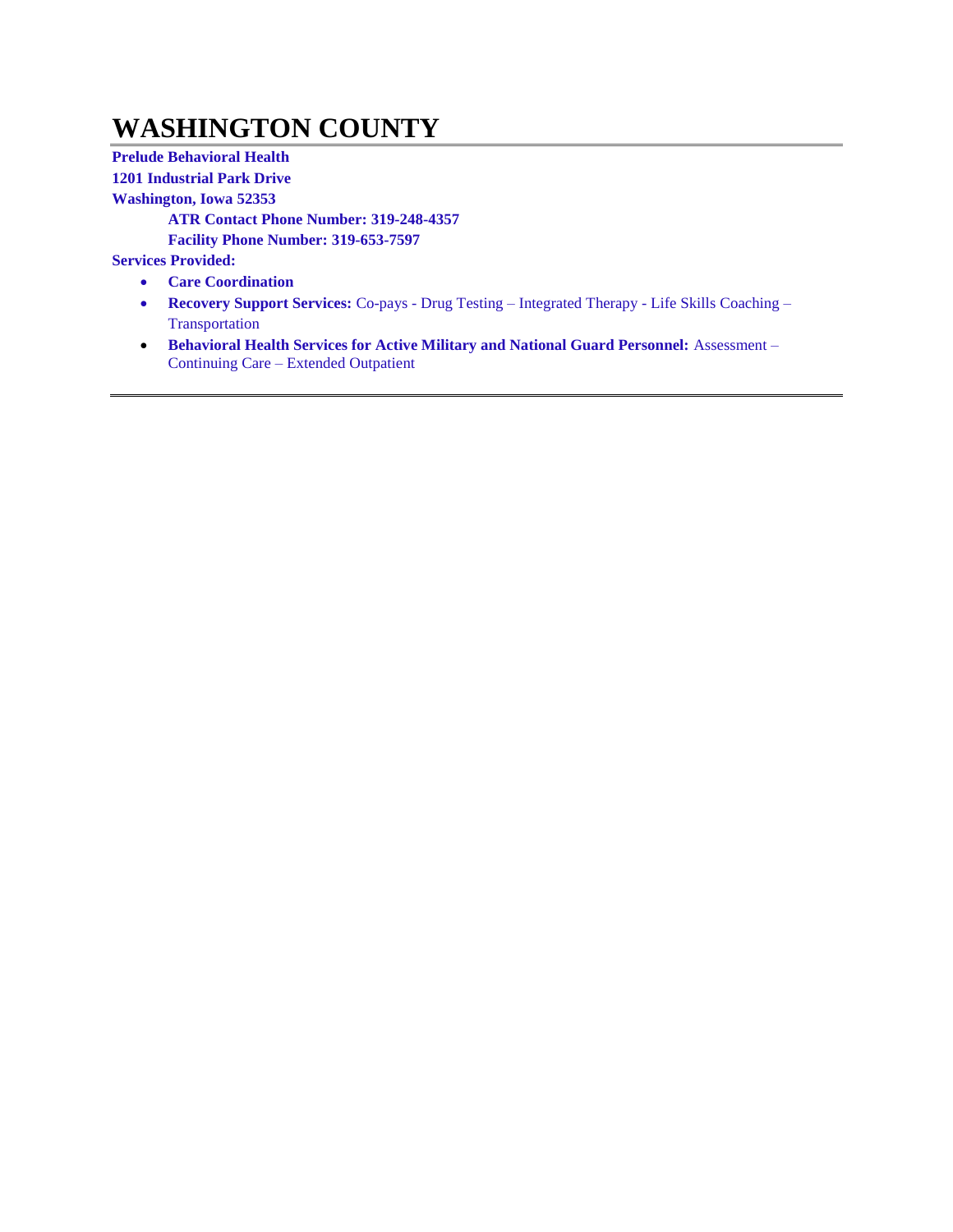### **WAYNE COUNTY**

**SIEDA**

**203 North Franklin**

**Corydon, Iowa 50060**

**ATR Contact Phone Number: 641-683-6747 Facility Phone Number: 641-872-2200**

- **Care Coordination**
- **Recovery Support Services:** Co-pays Drug Testing Recovery Calls Recovery Peer Coaching-Transportation
- **Behavioral Health Services for Active Military and National Guard Personnel:** Mental Health Therapy - Assessment – Continuing Care – Extended Outpatient – Intensive Outpatient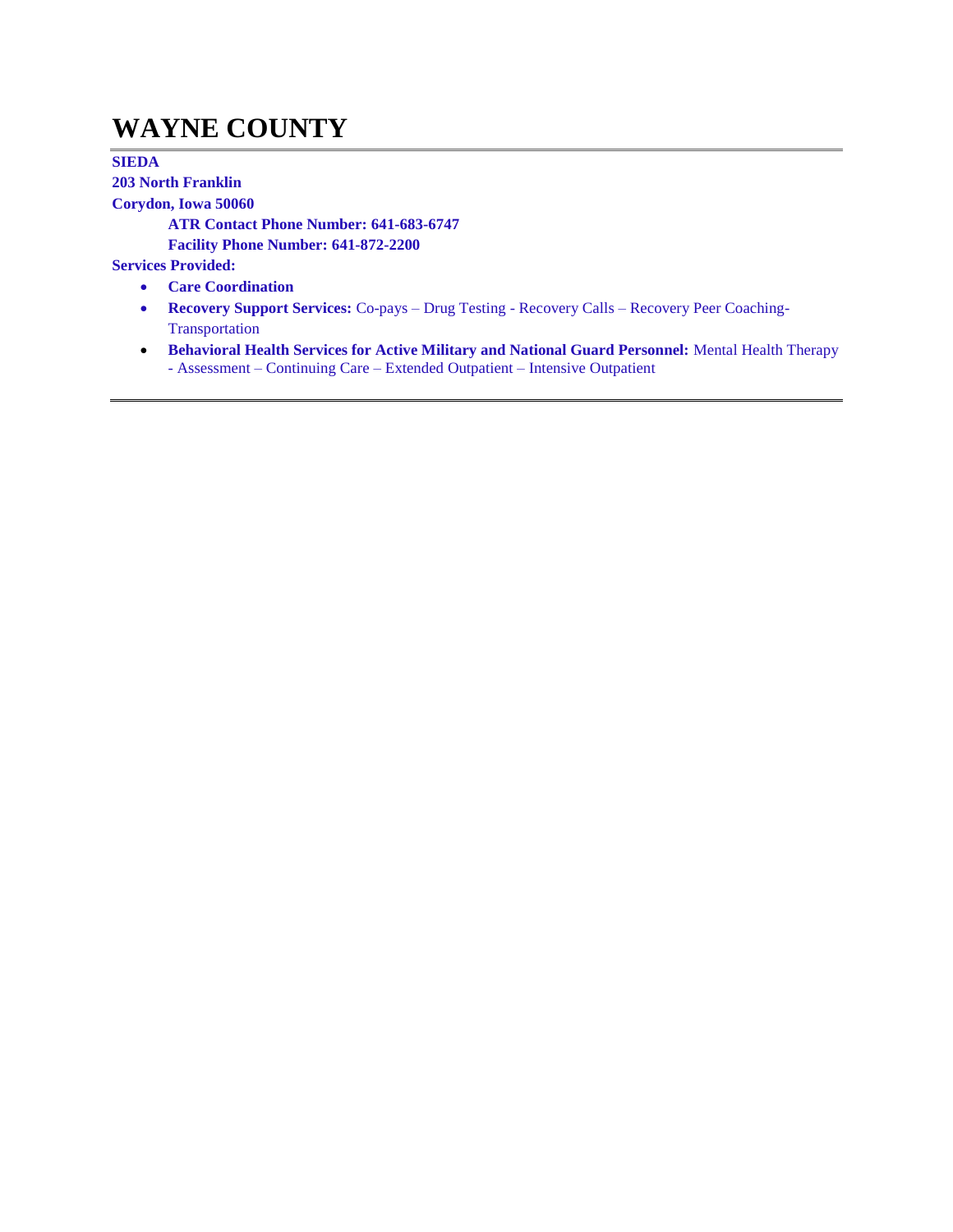### **WEBSTER COUNTY**

**CFR – Ft. Dodge Outpatient 1506 31st Avenue North Fort Dodge, Iowa 50501 ATR Contact Phone Number: 515-576-7261 Facility Phone Number: 515-576-7261 Services Provided:**

- **Care Coordination**
- **Recovery Support Services:** Brief Treatment Co-Pays Drug Testing Life Skills Coaching Pharmacological Interventions – Recovery Calls - Transportation
- **Behavioral Health Services for Active Military and National Guard Personnel:** Assessment Continuing Care – Extended Outpatient - Halfway House – Intensive Outpatient - Residential

#### **CFR**

**726 South 17th Street Fort Dodge, Iowa 50501**

**ATR Contact Phone Number: 515-576-7261**

**Facility Phone Number: 515-576-7261**

**Services Provided:**

- **Care Coordination**
- **Recovery Support Services:** Brief Treatment Co-Pays Drug Testing Life Skills Coaching Pharmacological Interventions – Recovery Calls - Transportation
- **Behavioral Health Services for Active Military and National Guard Personnel:** Assessment Continuing Care – Extended Outpatient - Halfway House – Intensive Outpatient - Residential

#### **CFR**

**728 South 17th Street**

**Fort Dodge, Iowa 50501**

**ATR Contact Phone Number: 515-576-7261 Facility Phone Number: 515-576-7261**

#### **Services Provided:**

- **Care Coordination**
- **Recovery Support Services:** Brief Treatment Co-Pays Drug Testing Life Skills Coaching Pharmacological Interventions – Recovery Calls - Transportation
- **Behavioral Health Services for Active Military and National Guard Personnel:** Assessment Continuing Care – Extended Outpatient - Halfway House – Intensive Outpatient - Residential

#### **CFR – STARS**

**430 North 8th Street**

**Fort Dodge, Iowa 50501**

**ATR Contact Phone Number: 515-576-7261**

**Facility Phone Number: 515-576-7261**

- **Care Coordination**
- **Recovery Support Services:** Brief Treatment Co-Pays Drug Testing Life Skills Coaching Pharmacological Interventions – Recovery Calls - Transportation
- **Behavioral Health Services for Active Military and National Guard Personnel:** Assessment Continuing Care – Extended Outpatient - Halfway House – Intensive Outpatient - Residential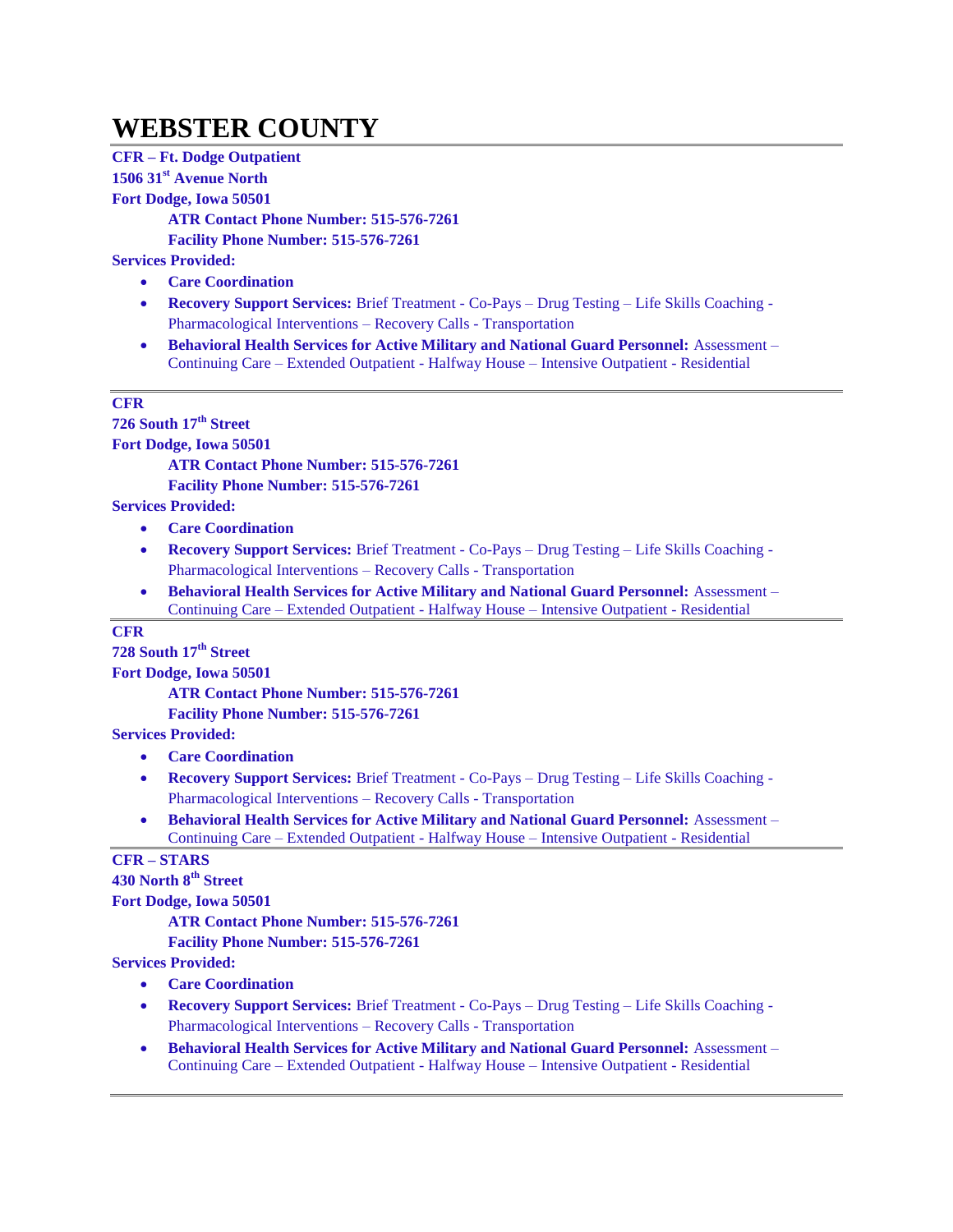**YWCA of Fort Dodge 826 1st Avenue North Fort Dodge, Iowa 50501 ATR Contact Phone Number: 515-573-3931 Facility Phone Number: 515-573-3931**

- **Care Coordination**
- **• Recovery Support Services: Transportation**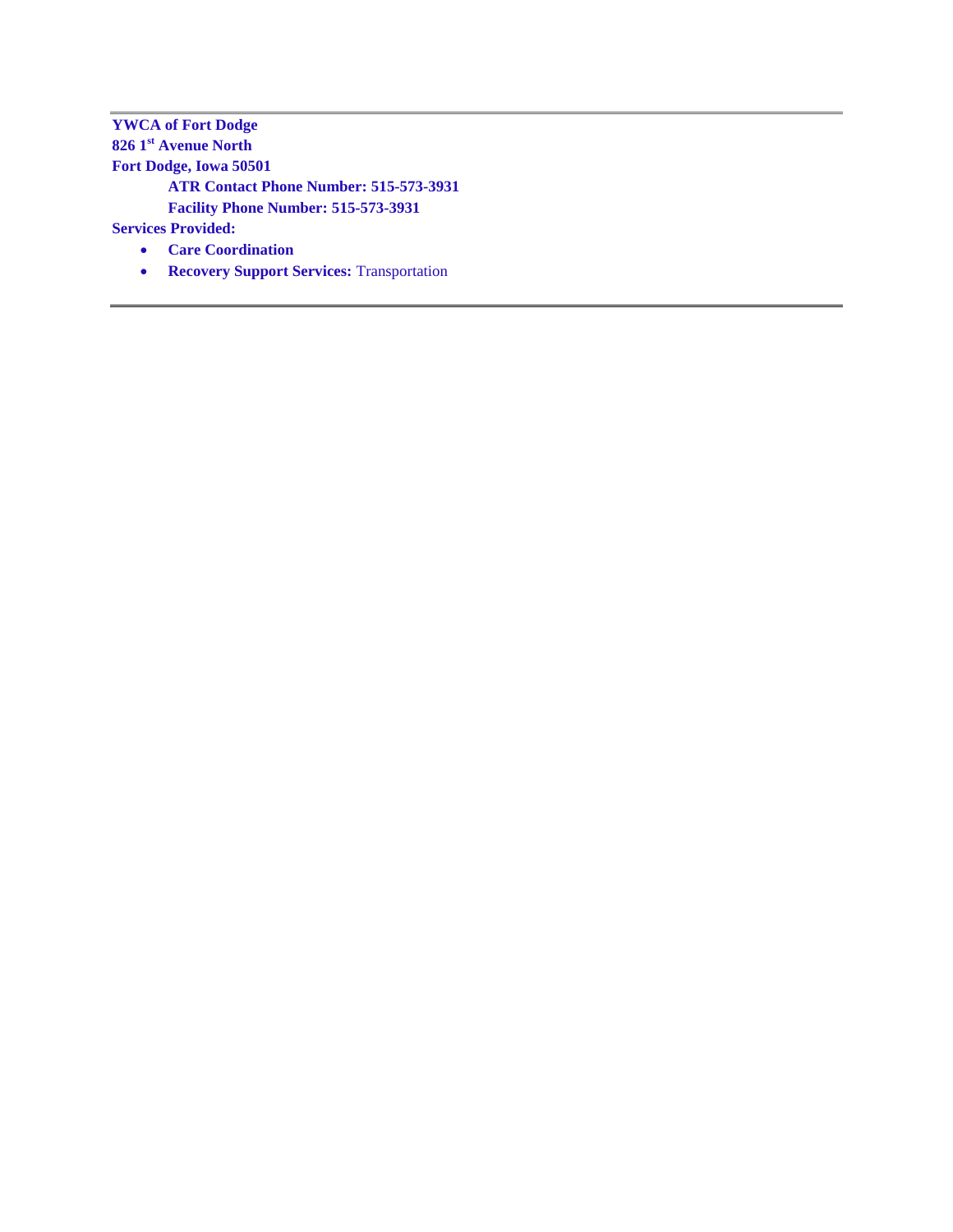### **WINNEBAGO COUNTY**

**Prairie Ridge 109 South Clark, Suite B Forest City, Iowa 50436 ATR Contact Phone Number: 641-243-7202 Facility Phone Number: 641-585-2060 Services Provided: Care Coordination**

- **Recovery Support Services:** Brief Treatment Co-pays Drug Testing Pharmacological Interventions Transportation
- **Behavioral Health Services for Active Military and National Guard Personnel:** Assessment Continuing Care – Extended Outpatient – Intensive Outpatient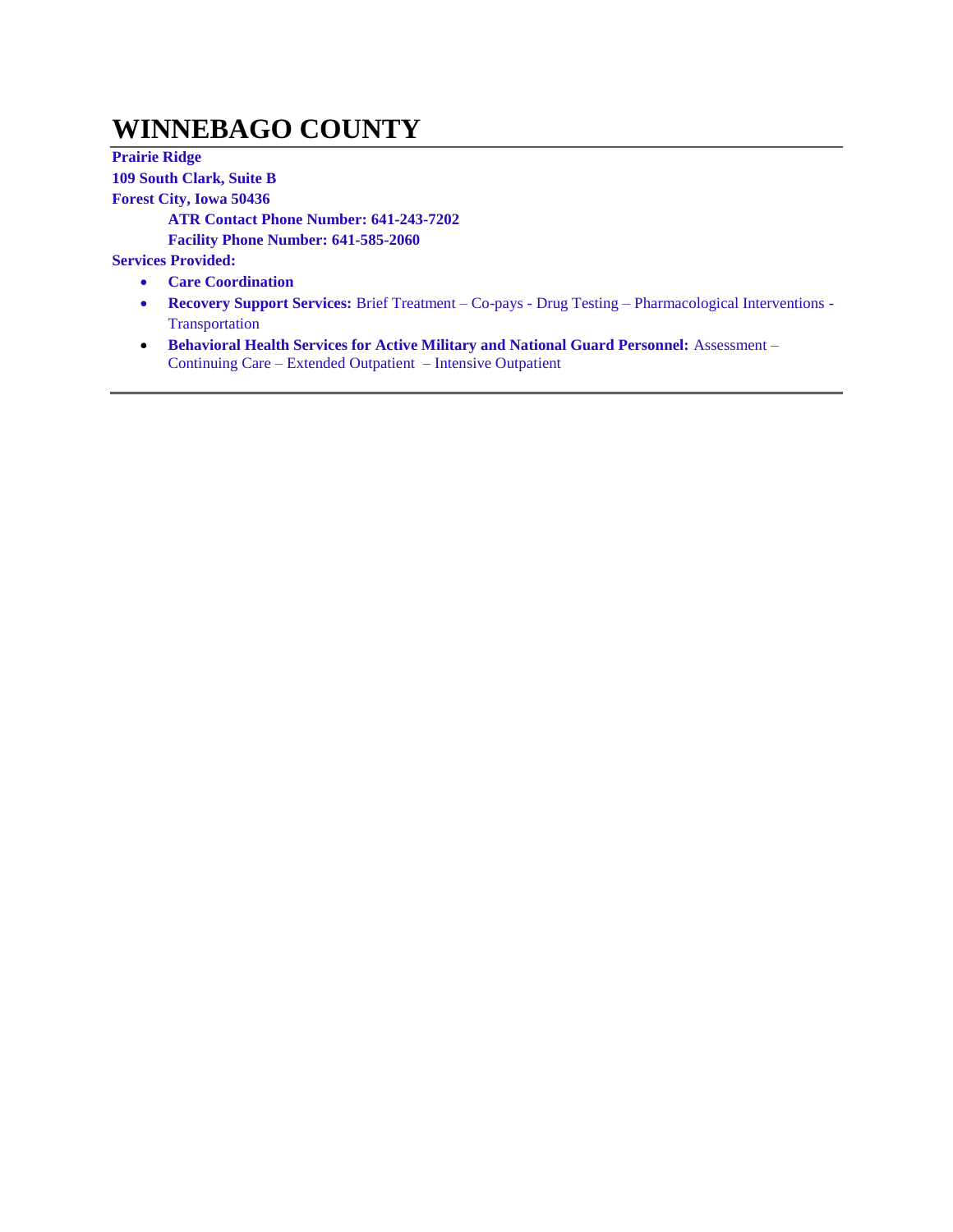### **WINNESHIEK COUNTY**

**Please visit the following counties to locate services near you:** 

**ALLAMAKEE**

**CHICKASAW**

**CLAYTON**

**FAYETTE**

**HOWARD**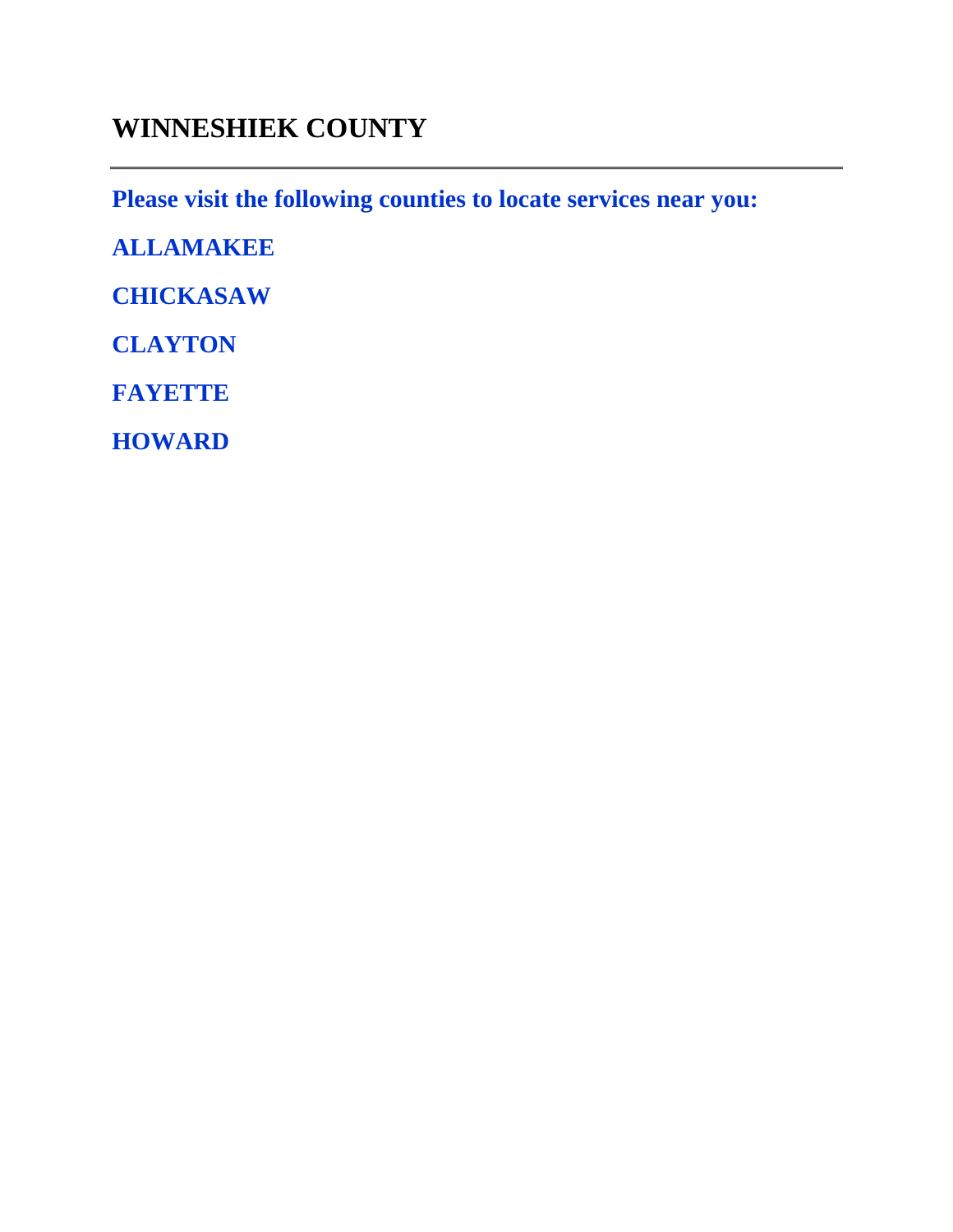#### **WOODBURY COUNTY**

**Jackson Recovery Centers, Inc. 800 5th Street, Suite 200 Sioux City, Iowa 51101 ATR Contact Phone Number: 712-234-2309 Facility Phone Number: 712-234-2300 Services Provided: Care Coordination Recovery Support Services:** Child Care – Drug Testing - Pharmacological Interventions - Transportation **Siouxland Mental Health Center 625 Court Street Sioux City, Iowa 51101 ATR Contact Phone Number: 712-202-0173 x 114 Facility Phone Number: 712-202-0173 Services Provided: Care Coordination Recovery Support Services:** Life Skills Coaching – Recovery Peer Coaching - Transportation **Transitional Services of Iowa, Inc. 1221 Pierce Street Sioux City, Iowa 51105 ATR Contact Phone Number: 712-255-0204 Facility Phone Number: 712-255-0204 Services Provided: Care Coordination Recovery Support Services:** Drug Testing – Integrated Therapy - Life Skills Coaching – Recovery Calls – Transportation **Behavioral Health Services for Active Military and National Guard Personnel:** Mental Health Therapy - Assessment – Continuing Care – Extended Outpatient – Intensive Outpatient **Kulawik Counseling Services, LLC 411 24th Street Sioux City, Iowa 51104 ATR Contact Phone Number: 712-587-6742 Facility Phone Number: 712-587-6742 Services Provided:**

**Recovery Support Services:** Life Skills Coaching – Recovery Peer Coaching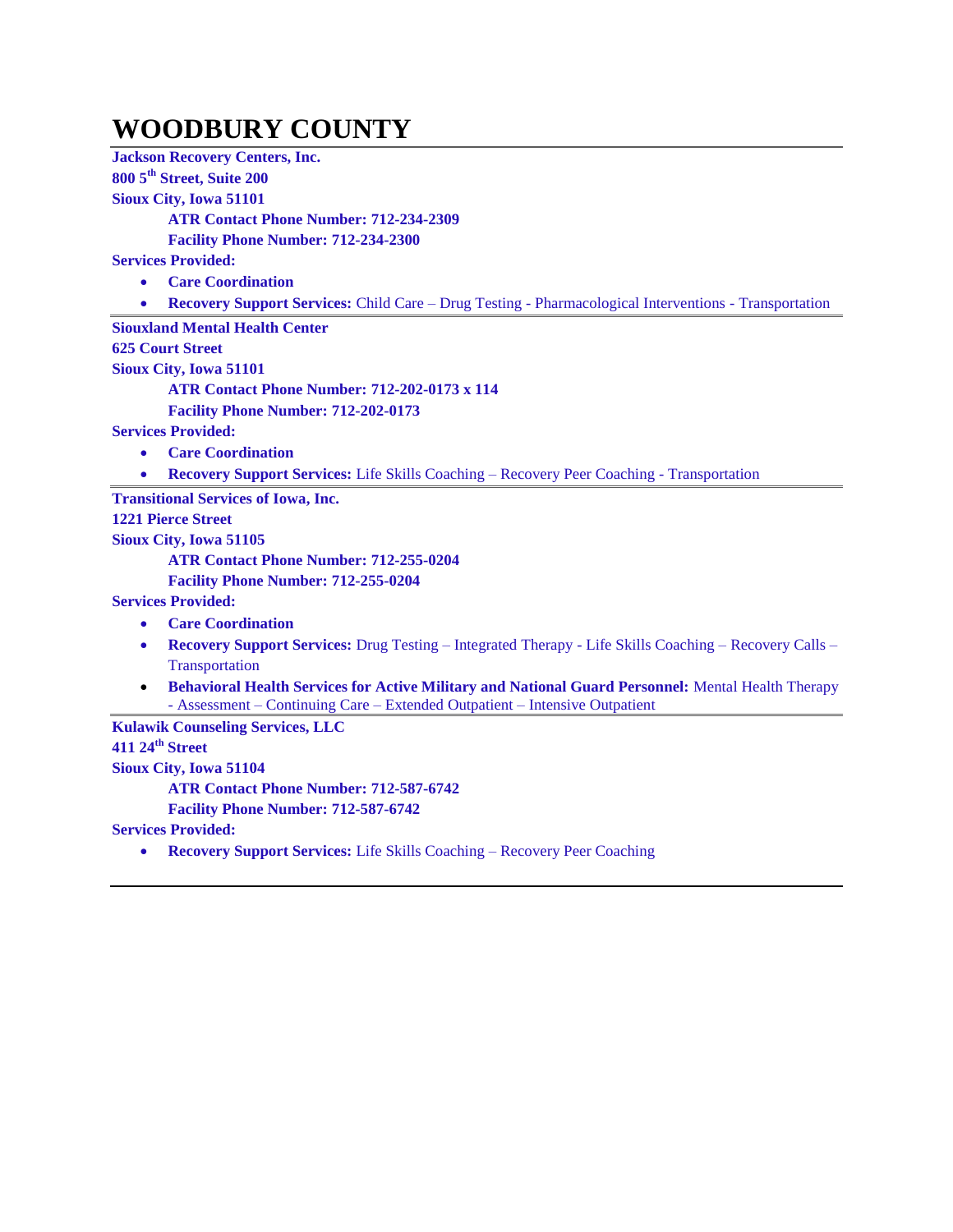## **WORTH COUNTY**

**Please visit the following counties to locate services near you:** 

**CERRO GORDO**

**FLOYD**

**HANCOCK**

**MITCHELL**

**WINNEBAGO**